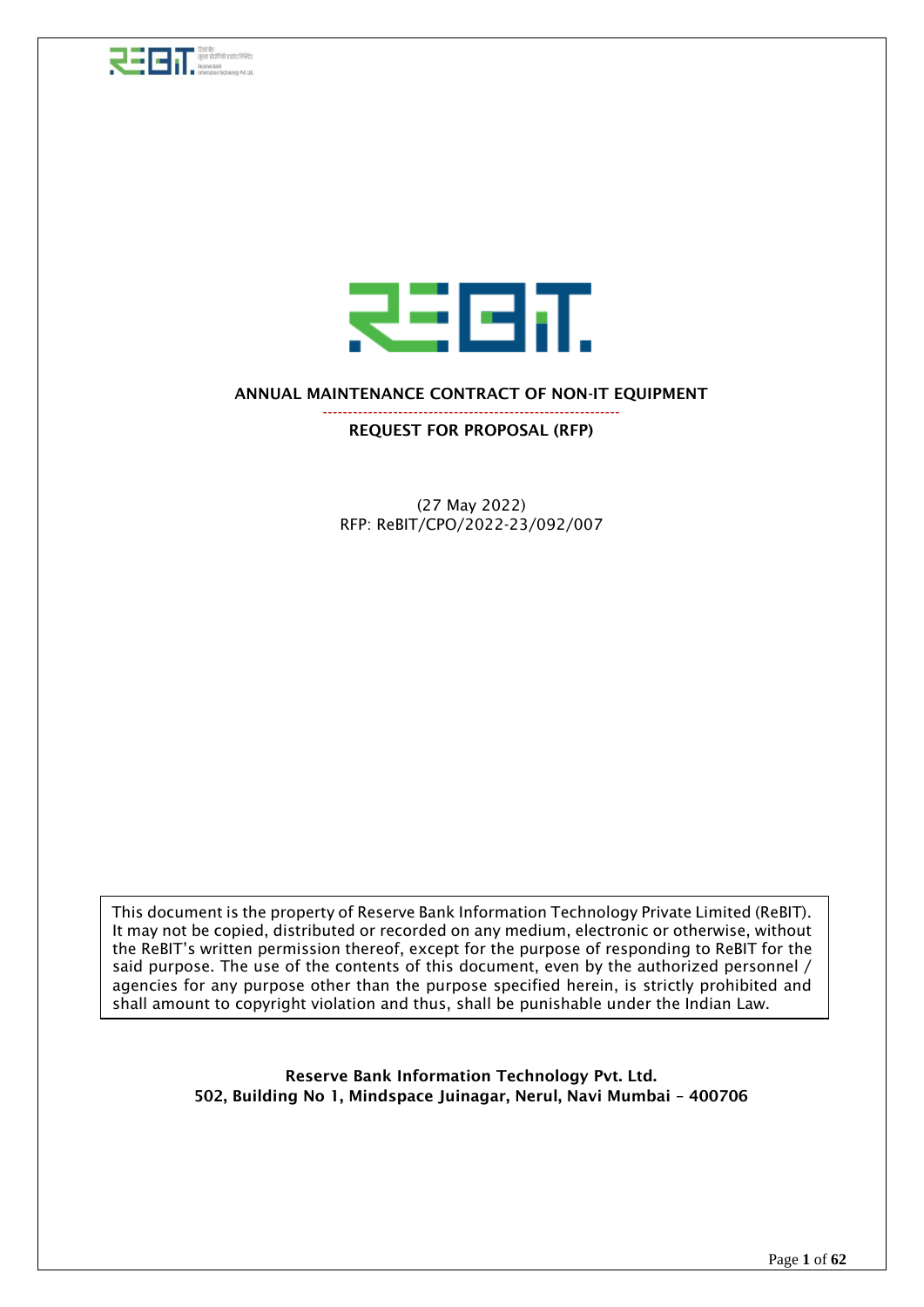

## Disclaimers and Disclosures

ReBIT has prepared this document to give background information to interested parties for participating in this RFP. While ReBIT has taken due care in the preparation of this RFP document and believes it to be accurate, neither ReBIT nor any of its authorities or agencies nor any of their respective officers, employees, agents or advisors give any warranty or make any representations, express or implied as to the completeness or accuracy of the information contained in this document or any information which may be provided in association with it.The information is not intended to be exhaustive.

Interested parties are required to make their own inquiries and respondents will be required to confirm in writing that they have done so, and they do not rely only on the information provided by ReBIT in submitting a bid. The information is provided on the basis that it is non–binding on ReBIT or any of its authorities or agencies or any of their respective officers, employees, agents or advisors. ReBIT reserves the right to modify the requirements as well as add or delete, as the case may be, to meet ReBIT's requirements at any point of time.

ReBIT reserves the right not to proceed with the RFP, to alter the Schedule of Events reflected in this document or to change the process or procedure to be applied. It also reserves the right to decline to discuss the matter further with any party expressing interest.

ReBIT reserves the right to accept or reject, in full or in part, any or all the offers without assigning any reason whatsoever. ReBIT does not bind itself to accept the lowest or any tender and reserves the right to reject all or any bid or cancel the tender without assigning any reason whatsoever. ReBIT also has the right to re-issue the tender without the Bidder having the right to object to such reissue.

This RFP is neither an offer from ReBIT nor does it constitute any binding obligation or commitment on ReBIT. This RFP is only a document that invites interested parties to, on a non-exclusive basis, express an interest with no obligation, commitment or liability of any manner devolving on ReBIT, either on account of the issue of this RFP to the interested parties, or upon receipt of any response from the interested parties thereto, or any meetings or presentations made.

No reimbursement of cost of any type will be paid to persons or entities expressing interest.All expenses incurred by the interested parties as a result of responding to, or further to this RFP, are to their own account and ReBIT will not be liable in this respect whatsoever. No reimbursement of cost of any type will be paid to persons or entities proposing a solution.

Please note that any part or the whole of information, directly or indirectly learnt, for any other purpose, other than for conducting work under the ambit of the RFP issued by ReBIT is not authorized.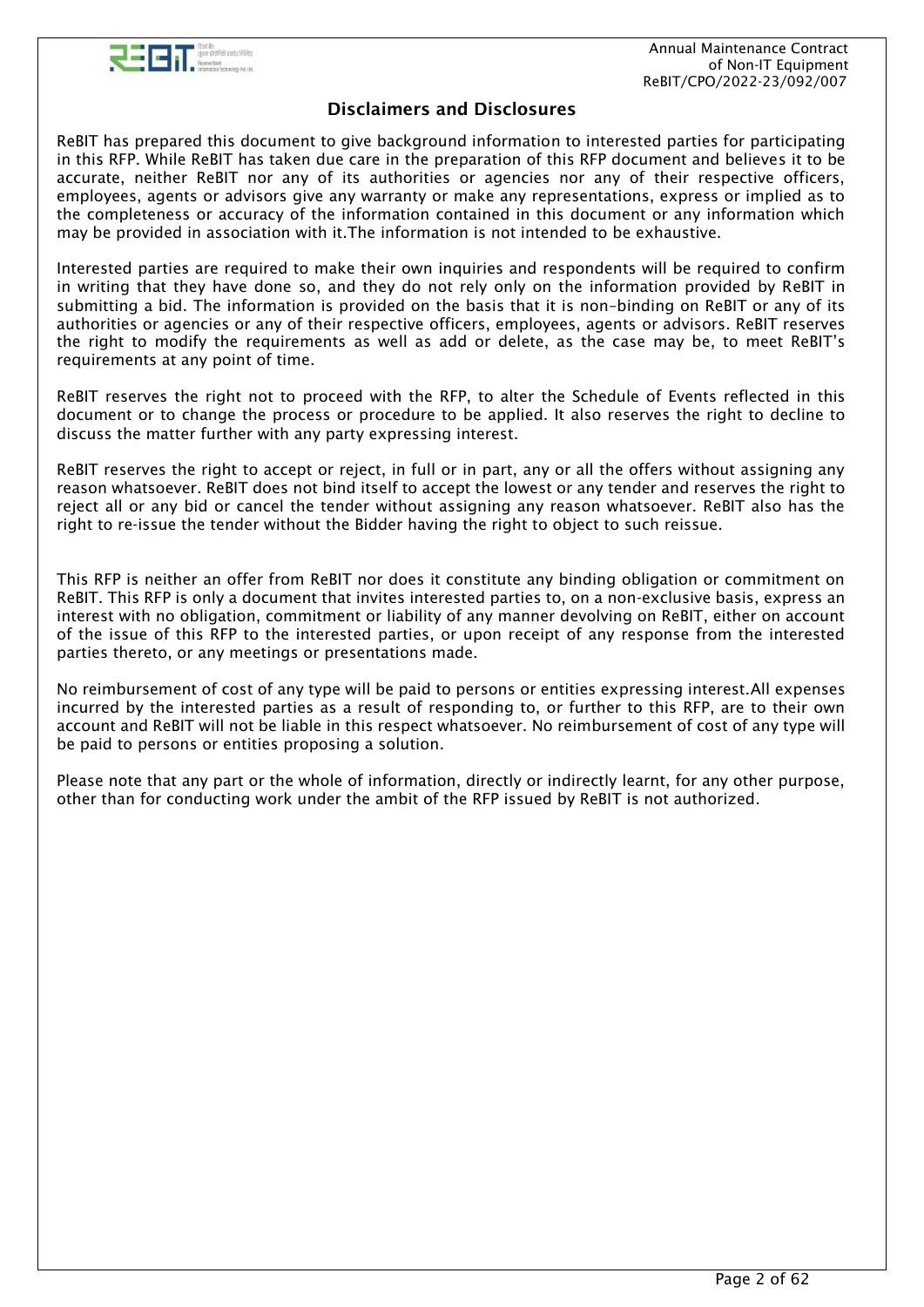

## Schedule of Events

The following is an indicative timeframe for the overall process. ReBIT reserves right to vary from this timeframe at its absolute and sole discretion and without providing any notice/termination or reasons thereof. Changes to the timeframe will be communicated.

| RFP inviting authority                                                                       | Reserve Bank Information Technology Pvt. Ltd. (ReBIT)                                                                                                                                                                                                                                                                                                                                                                                                                                   |  |  |
|----------------------------------------------------------------------------------------------|-----------------------------------------------------------------------------------------------------------------------------------------------------------------------------------------------------------------------------------------------------------------------------------------------------------------------------------------------------------------------------------------------------------------------------------------------------------------------------------------|--|--|
| RFP BID reference number                                                                     | RFP: ReBIT/CPO/2022-23/092/007                                                                                                                                                                                                                                                                                                                                                                                                                                                          |  |  |
| RFP requirement                                                                              | Annual Maintenance Contract of Non-IT Equipment                                                                                                                                                                                                                                                                                                                                                                                                                                         |  |  |
| Method of selection                                                                          | Selection will be based on L1 Basis                                                                                                                                                                                                                                                                                                                                                                                                                                                     |  |  |
| <b>RFP</b><br>Availability<br>of<br>documents                                                | 27-May-2022<br>RFP document will be available on ReBIT's website<br>(URL: https://rebit.org.in/procurement) and CPP e-procurement portal (URL:<br>https://eprocure.gov.in/eprocure/app)<br>Bidder shall refer Annexure - O: Instructions to Bidder for Online Bid<br>Submission                                                                                                                                                                                                         |  |  |
| Last date and time for<br>pre-bid<br>submission<br>of<br>queries                             | 01-June-2022 upto 16:00 Hrs<br>Queries should be submitted in the format prescribed in Annexure - E of<br>this RFP and sent to procurement@rebit.org.in                                                                                                                                                                                                                                                                                                                                 |  |  |
| Pre-bid meeting                                                                              | 03-June-2022 at 12:00 Hrs<br>Through Video conferencing. The video conferencing link will be shared with<br>those bidders who are interested to participate in the meeting.<br>The bidders who are interested to participate in the pre-bid meeting are<br>requested to send an e-mail request for the same with their details at<br>procurement@rebit.org.in along with their queries, if any, as per the last date<br>and time specified above for submission of the pre-bid queries. |  |  |
| Date of communication of<br>pre-bid<br>responses<br>to<br>queries and corrigendum,<br>if any | 07-June-2022 through ReBIT's website<br>(URL: https://rebit.org.in/procurement) and CPP e-procurement portal (URL:<br>https://eprocure.gov.in/eprocure/app)                                                                                                                                                                                                                                                                                                                             |  |  |
| Last date and time for bid<br>submission (on or before)                                      | 16-June-2022 up to 12:00 Hrs through CPP e-procurement Portal (URL:<br>https://eprocure.gov.in/eprocure/app)                                                                                                                                                                                                                                                                                                                                                                            |  |  |
| Technical Bid opening                                                                        | 17-June-2022<br>12:00<br>in<br><b>CPP</b><br>e-procurement<br>Portal<br>at<br><b>Hrs</b><br>(https://eprocure.gov.in/eprocure/app)                                                                                                                                                                                                                                                                                                                                                      |  |  |
| Price Bid opening                                                                            | To be informed later to the eligible bidders qualifying Technical Evaluation.                                                                                                                                                                                                                                                                                                                                                                                                           |  |  |
| Proposal validity                                                                            | Proposals must remain valid up to 180 (One hundred and eighty) days from<br>the last date of submission.                                                                                                                                                                                                                                                                                                                                                                                |  |  |
| and address for<br>Name<br>communication                                                     | Procurement Manager, Reserve Bank Information Technology Private<br>Limited, 502, Building No 1, Mindspace Juinagar, Nerul, Navi Mumbai -<br>400706<br>Email: procurement@rebit.org.in Phone No. 022 50233100 / 50233139                                                                                                                                                                                                                                                                |  |  |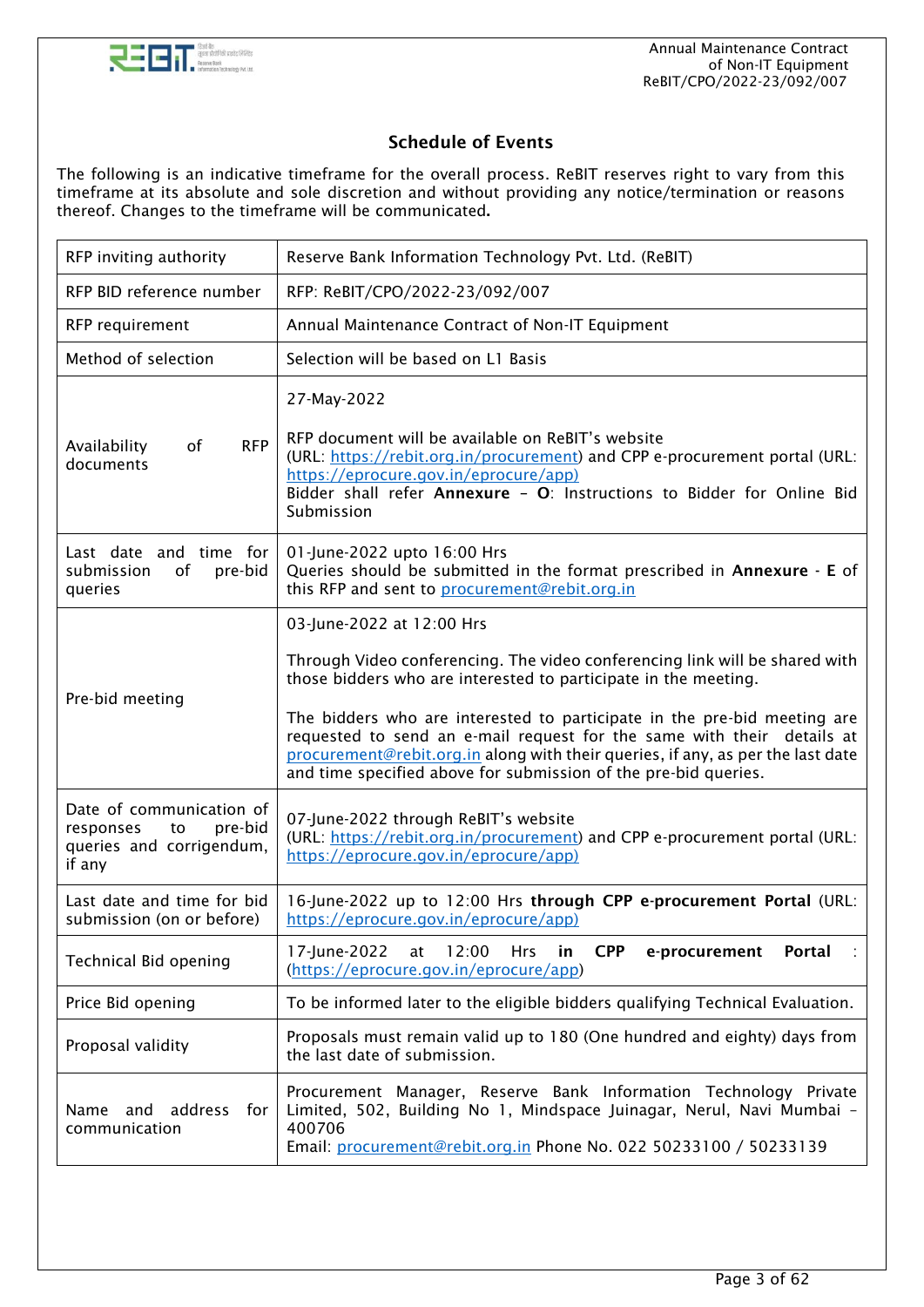

# **Table of Contents**

| $\mathbf{1}$ . |                                                                       |    |
|----------------|-----------------------------------------------------------------------|----|
| 2.             |                                                                       |    |
| 3.             |                                                                       |    |
| 4.             |                                                                       |    |
| 5.             |                                                                       |    |
|                |                                                                       |    |
|                |                                                                       |    |
| 5.2.1          |                                                                       |    |
| 5.2.2          |                                                                       |    |
| 5.2.3          |                                                                       |    |
| 5.2.4          |                                                                       |    |
| 5.2.5          |                                                                       |    |
| 5.2.6          |                                                                       |    |
| 5.2.7          |                                                                       |    |
| 5.2.8          |                                                                       |    |
|                |                                                                       |    |
| 5.3            |                                                                       |    |
| 5.4            |                                                                       |    |
| 5.5            |                                                                       |    |
| 6.             |                                                                       |    |
| 7.             |                                                                       |    |
|                |                                                                       |    |
|                |                                                                       |    |
|                |                                                                       |    |
|                |                                                                       |    |
|                |                                                                       |    |
|                | 7.6 Pre-Bid Meeting                                                   | 25 |
|                |                                                                       |    |
|                |                                                                       |    |
|                |                                                                       |    |
|                |                                                                       |    |
|                |                                                                       |    |
| 8.             |                                                                       |    |
| 9.             |                                                                       |    |
| 10.            |                                                                       |    |
| 11.            |                                                                       |    |
| 12.            |                                                                       |    |
|                |                                                                       |    |
| 13.            |                                                                       |    |
| 14.            | Service Level Agreement (SLA), Penalties & Liquidated Damages (LD) 32 |    |
|                |                                                                       |    |
|                |                                                                       |    |
| 15.            |                                                                       |    |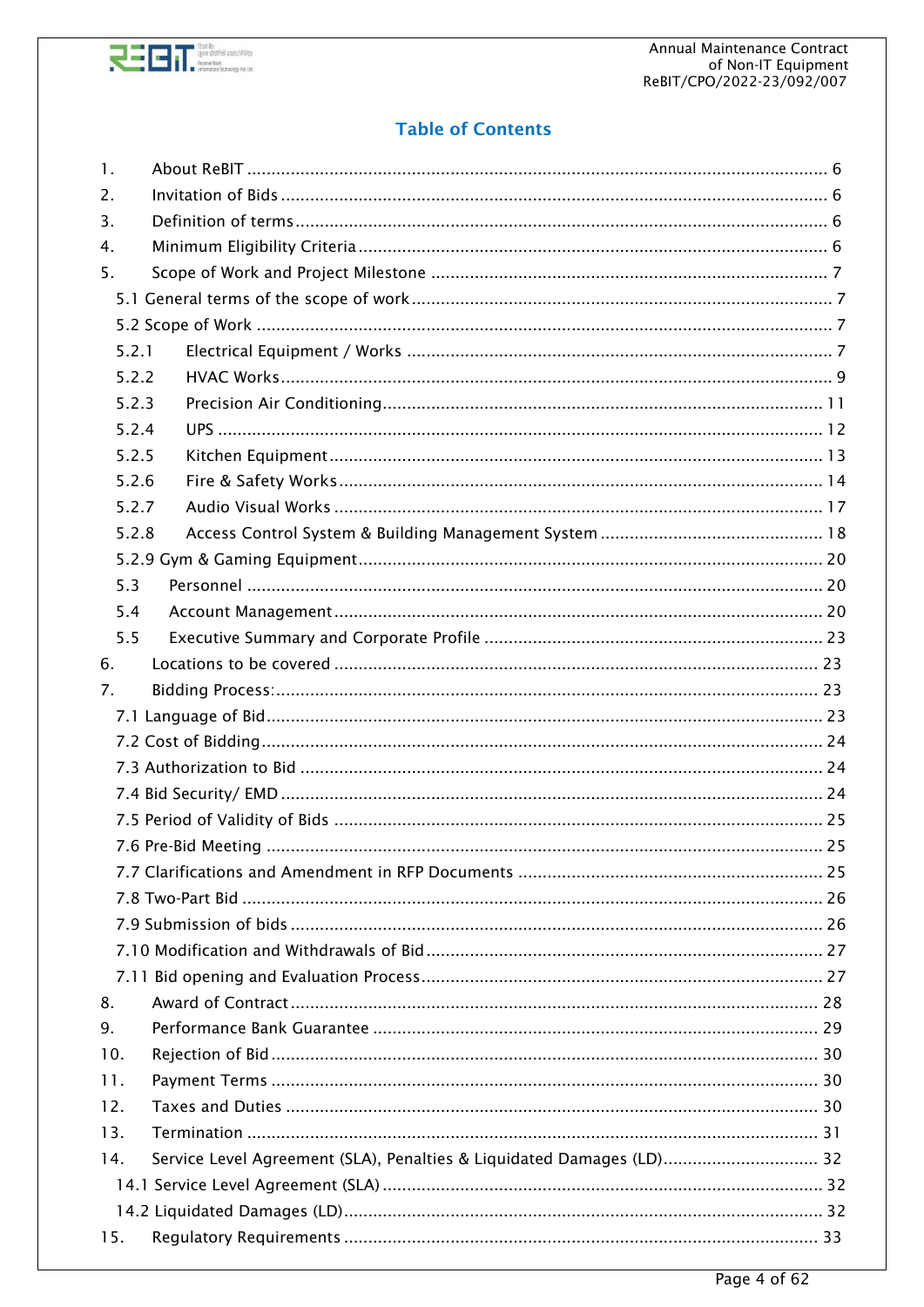

| 16.                                                                     |                                                                                                |  |  |  |
|-------------------------------------------------------------------------|------------------------------------------------------------------------------------------------|--|--|--|
| 17.                                                                     |                                                                                                |  |  |  |
| 18.                                                                     |                                                                                                |  |  |  |
| 19.                                                                     |                                                                                                |  |  |  |
| 20.                                                                     |                                                                                                |  |  |  |
| 21.                                                                     |                                                                                                |  |  |  |
| 22.                                                                     |                                                                                                |  |  |  |
| 23.                                                                     |                                                                                                |  |  |  |
| 24.                                                                     |                                                                                                |  |  |  |
| 25.                                                                     |                                                                                                |  |  |  |
| 26.                                                                     |                                                                                                |  |  |  |
| 27.                                                                     |                                                                                                |  |  |  |
| 28.                                                                     |                                                                                                |  |  |  |
| 29.                                                                     |                                                                                                |  |  |  |
| 30.                                                                     |                                                                                                |  |  |  |
| 31.                                                                     |                                                                                                |  |  |  |
| 32.                                                                     |                                                                                                |  |  |  |
|                                                                         |                                                                                                |  |  |  |
|                                                                         |                                                                                                |  |  |  |
|                                                                         |                                                                                                |  |  |  |
|                                                                         | Annexure D : Self Declaration Sexual Harassment of Women at Workplace (Prevention, Prohibition |  |  |  |
|                                                                         |                                                                                                |  |  |  |
|                                                                         |                                                                                                |  |  |  |
|                                                                         |                                                                                                |  |  |  |
|                                                                         |                                                                                                |  |  |  |
|                                                                         |                                                                                                |  |  |  |
|                                                                         |                                                                                                |  |  |  |
| Annexure M: Confidentiality and Non-Disclosure Agreement Undertaking 58 |                                                                                                |  |  |  |
|                                                                         |                                                                                                |  |  |  |
|                                                                         |                                                                                                |  |  |  |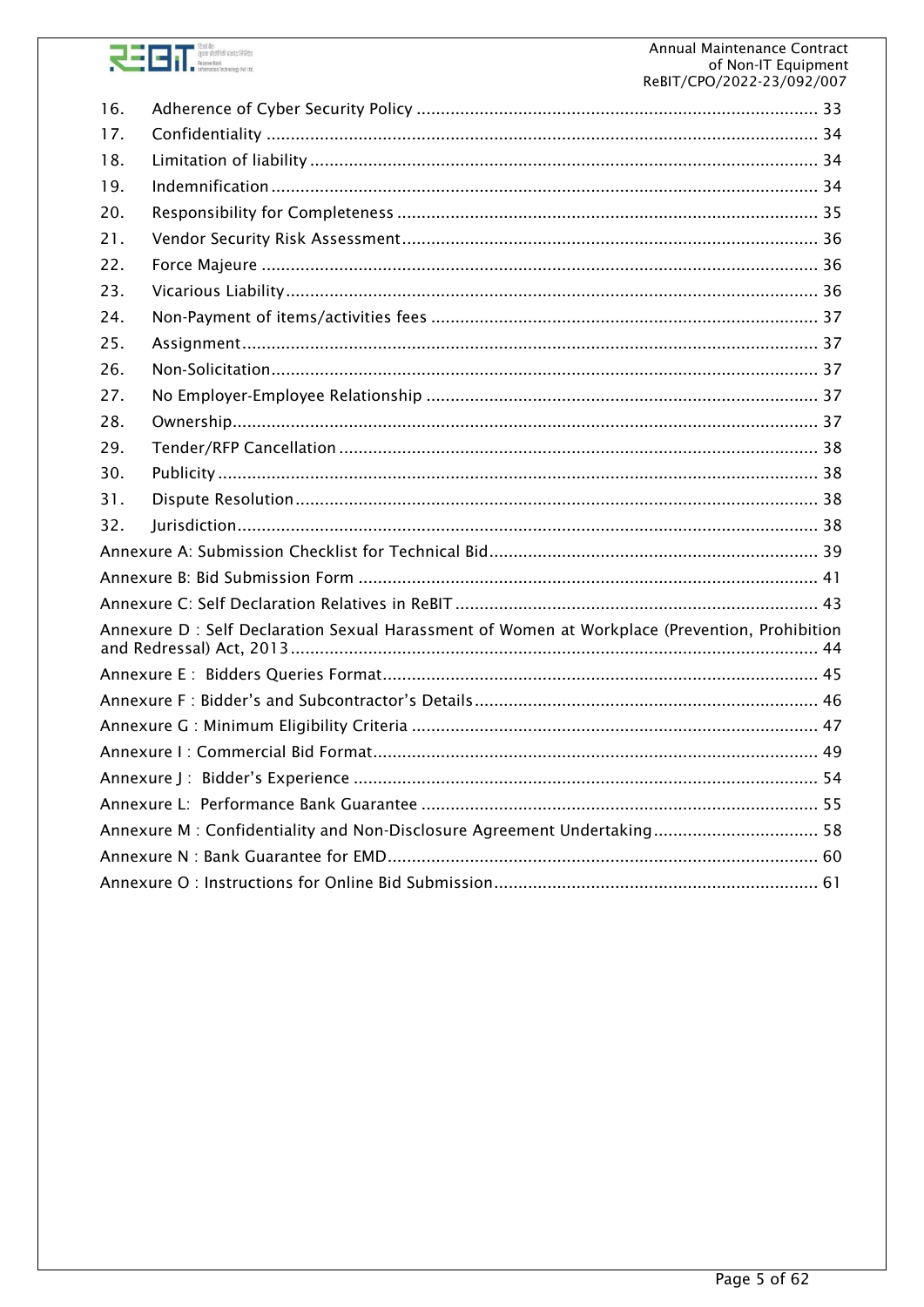

# <span id="page-5-0"></span>1. About ReBIT

Reserve Bank Information Technology Private Limited (ReBIT) has been set up by the Reserve Bank of India (RBI), to take care of the IT requirements, including the cyber security needs of the Reserve Bank and its regulated entities. ReBIT advises, implements and monitors internal or system-wide IT projects (both existing & new) of the Reserve Bank of India and manages its critical IT systems as wholly owned subsidiary of Reserve Bank.

# <span id="page-5-1"></span>2. Invitation of Bids

Reserve Bank Information Technology Pvt. Ltd. hereinafter also referred to as 'ReBIT', issues this Request for Proposal, hereinafter called 'RFP'. ReBIT proposes to appoint AMC Service Provider for Non-IT Equipment at its Office Premises at Unit # 502, 5<sup>th</sup> Floor & Unit # 1001, 10<sup>th</sup> Floor, Building No. 1, MindSpace, Juinagar and issues this Request for Proposal (RFP) for selection of a vendor for providing Annual Maintenance Contract Services for Electrical Works, UPS, HVAC Works, PAC Works, Fire and Safety Works, Audio Visual Works, Access Control System & Building Management System.

This RFP is an invitation for responses from eligible bidders. No contractual obligation on behalf of ReBIT whatsoever shall arise from the RFP process unless and until a formal contract is signed & executed by duly authorized official of ReBIT and the successful Bidder. However, until a formal contract is executed, this RFP together with ReBIT's written acceptance & notification of award shall constitute a binding contract with the successful Bidder.

Bidder(s) are expected to examine all instructions, forms, terms, specifications, and other information in the RFP document. Failure to furnish any information required by the RFP document or to submit a bid not substantially responsive to the RFP document in every respect will be at the Bidder's risk and shall result in the rejection of its bid. The procedure and terms & conditions for submission of bid are enumerated in this RFP.

All offers of the Bidders shall be unconditional and once accepted (with or without modifications) by ReBIT shall be binding between ReBIT and such Bidder. This document shall not be transferred, reproduced or otherwise used for purpose other than for which it is specifically issued.

# <span id="page-5-2"></span>3. Definition of terms

Throughout this RFP, the following terms shall be interpreted as indicated below unless inconsistent with the subject matter or context:

- i. Bidder / Service Provider / Contractor An eligible entity/firm submitting a Proposal/Bid in response to this RFP. The legal entity who signs and submits the bid and the Earnest Money Deposit.
- ii. ReBIT / Purchaser / Client Reference to "ReBIT", "the ReBIT" and "Purchaser" shall be determined in context of this RFP.
- iii. Proposal / Bid the Bidder's written reply or submission in response to this RFP.
- iv.  $RFP$  / Tender The Request For Proposal (this document) in its entirety, inclusive of any addenda/corrigendum that may be issued by ReBIT.
- v. Solution/ Services/ Work/ System "Solution" or "Services" or "Work" or "System" or "IT System" means all services, scope of work and deliverables to be provided by a Bidder as described in the RFP and include services ancillary to the development of the solution, such as installation, commissioning, provision of technical assistance, training, and other obligations of the Supplier covered under the RFP.
- vi. Project / Workss Cost Project / Works cost would be all initial cost incurred to deliver the services as per scope defined in RFP document including all permissions and statutory approvals etc. as requested in Price Bid.
- vii. Change Management Any request by ReBIT that results in changes in the approved services, operation, maintenance, manpower deployment and documentation. Any minor changes would not be considered as change management.

# <span id="page-5-3"></span>4. Minimum Eligibility Criteria

Only those Bidders who fulfil the eligibile criteria mentioned at Annexure – G are eligible to respond to this RFP. Document(s) in support of eligibility criteria are required to be submitted along with the Technical Bid. Bids received from the Bidders who do not fulfil any of the eligibility criteria Mentioned are liable to be rejected.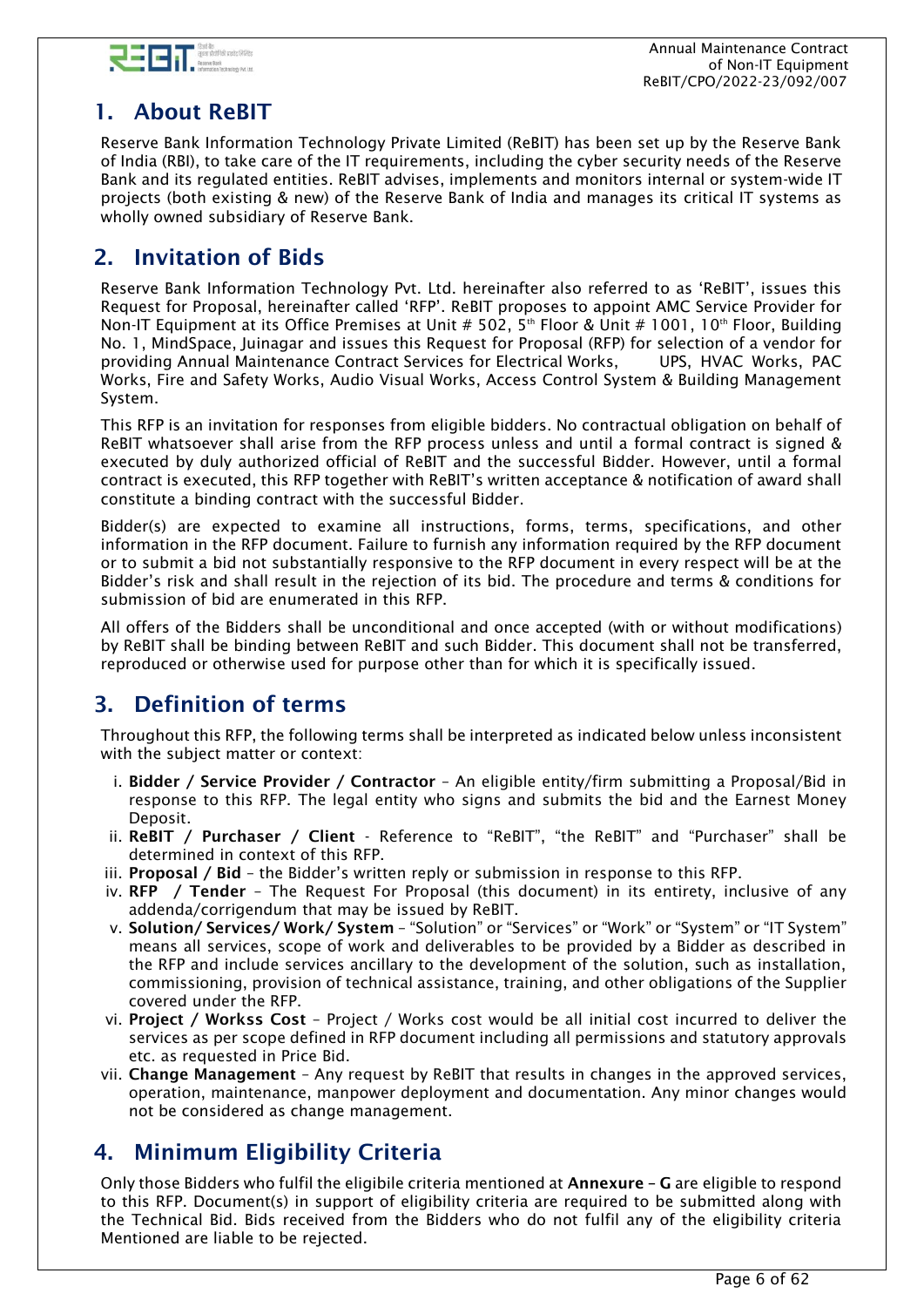

# <span id="page-6-0"></span>5. Scope of Work and Project Milestone

## <span id="page-6-1"></span>5.1 General terms of the scope of work

Based on the contents of the RFP, ReBIT intends to appoint a Service Provider for Annual Maintenance Contract of Non-IT (Facility) Equipment at its Office Premises at Unit # 502, 5th Floor & Unit # 1001, 10th Floor, Building No. 1, MindSpace, Juinagar. The AMC Services will be Comprehensive and exhaustive and will cover all Electrical Works, UPS, HVAC Works, PAC Works, Fire and Safety Works, Audio Visual Works, Access Control System & Building Management System. These Office Premises (5<sup>th</sup> & 10<sup>th</sup> Floor) (hereinafter referred to as "Premises") accommodates about 450-500 employees in a floor area admeasuring a carpet area of Approx. 52,880 Square Feet (Sq.Ft).

ReBIT expressly stipulates that Bidder's selection under this RFP is on the express understanding that this RFP contains only the broad provisions for the entire assignment and that the deliverables and the services in connection therewith are only a part of the assignment. The Bidder shall be required to undertake to perform all such tasks, render requisite services and make available all such resources as may be required for the successful completion of the entire assignment at no additional cost to the ReBIT notwithstanding what is stated here and what is not stated.

The Bidder has to envisage all necessary services to be provided and ensure the same is delivered to ReBIT. ReBIT will not accept any plea of the Bidder at a later date for omission of critical services on the pretext that the same was not explicitly mentioned in the RFP.

### <span id="page-6-2"></span>5.2 Scope of Work

The Bidder agrees to use its best efforts to assess, understand and provide the Comprehensive Annual Maintenance services as per ReBIT's requirement. The scope of work is broadly subdivided under following asset / works which includes exhaustive services / requirements prescribed further in subsequent sections (but is not limited to same) :

- a. Electrical Equipment / Works
- b. HVAC Works
- c. PAC Works
- d. UPS
- e. Kitchen Equipment
- f. Fire and Safety Works
- g. Audio Visual Works
- h. Access Control System & Building Management System
- i. Gym & Gaming Equipment

\*Detailed list of above mentioned Assets / Equipment to be covered under AMC will be provided to the interested prospective bidders. Interested Bidders are required to send an email request with signed and stamped Annexure M for Asset details to [procurement@rebit.org.in](mailto:procurement@rebit.org.in)

## <span id="page-6-3"></span>5.2.1 Electrical Equipment / Works

### 5.2.1.1 Electrical Systems

- Manage Compliance related to electrical system / PWD and handle visits of PWD inspectors if any. All the govt. fees will be borne by ReBIT.
- Liaison with MSEDCL for sanction load modifications if any, govt. fees will be borne by ReBIT

### 5.2.1.2 LT Panel

- a. Checking of Door Operating Mechanism & Interlocking of all MCCB's.
- b. Verification of Mechanical/Electrical Interlocking.
- c. Verification of functioning of ventilator Fans and Filters.
- d. General Cleaning of Dust, spider Web, Foreign Particles of the various parts of panel.
- e. Cleaning of panel with Vacuum Cleaner.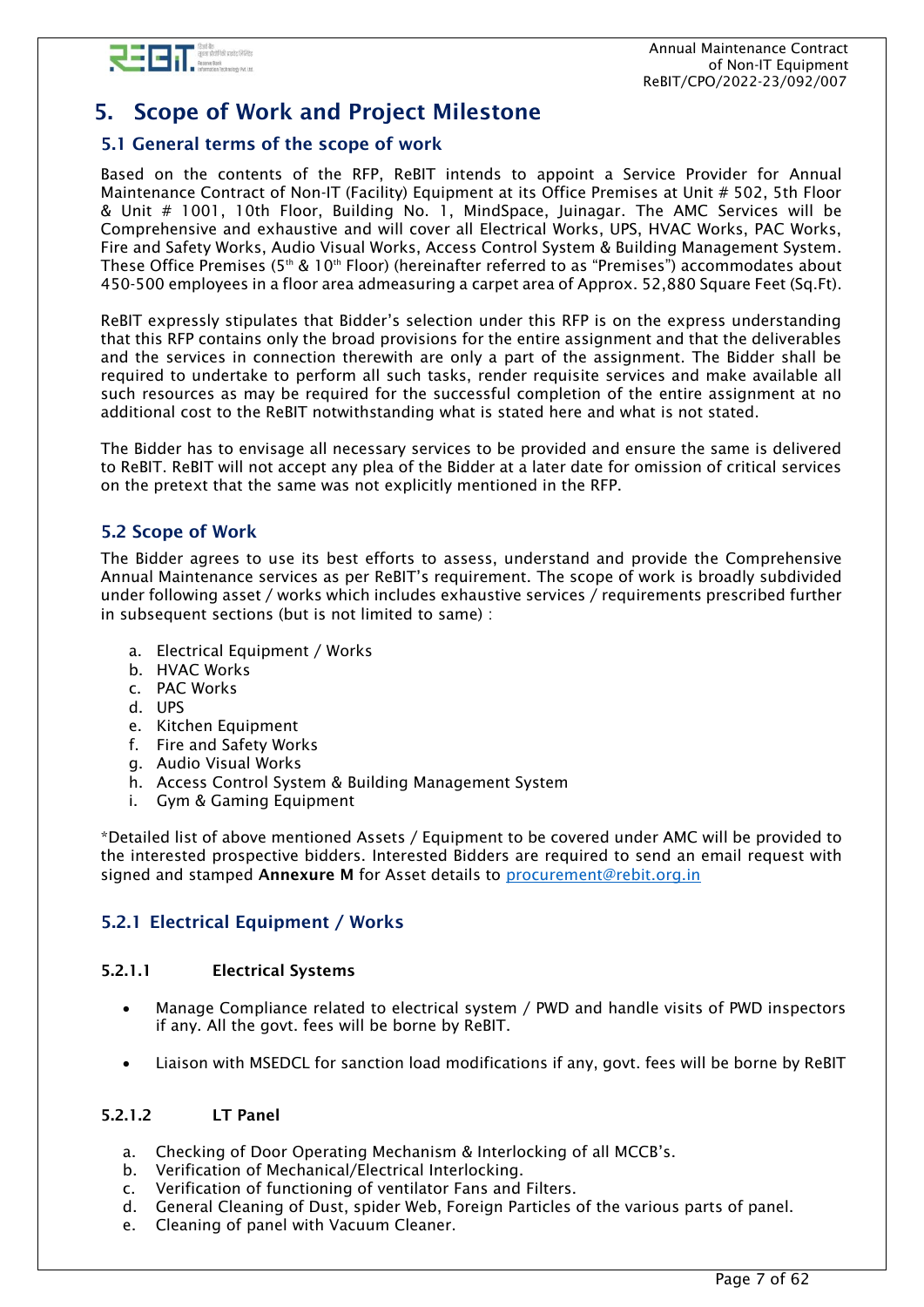

- f. Verification of Tightening of Bolts at Bus Bars, Joints and Support.
- g. Monitoring of Temperature of Joints of Bus Bar of PANELS.
- h. Half yearly Thermography Audit, finding of hot spot and correction of same. Initial report of Thermography audit along with final audit of all hot spot to be submitted
- i. Cleaning of panel components with CRC-20 once in year.
- j. Need to provide support on any electrical lease and licensing work/ Coordination with government Authority.
- k. Calibration of all energy meter and provide its report once in year
- l. Need to Submit Power quality analysis report once in year
- m. Provide support in upgradation of existing system
- n. Measuring the insulation resistance between incoming & outgoing terminals of each phase. Phase to phase and Phase to neutral
- o. RCA report need to be submit whenever required.
- p. Need to maintain Critical spare part on site.
- q. Provide all System health check-up report.
- r. Quarterly PM as per OEM/Best Practices recommendations and submit the report.
- s. AMC of Panel which includes tightening of Nut Bolt & checking of Wiring.
- t. Servicing and testing of ACB/MCCB done as per schedule.
- u. Function testing of relays. metering and safeties (overloading, tripping etc.) if applicable
- v. Health check and overheating & charging current of capacitors if applicable
- w. ACB or any relay/MCCB if burnt complete assembly required to be changed in Panel
- x. All Spares parts/components & consumables
- y. Need to provide onsite training to all facility employee on quarterly basis..

#### 5.2.1.3 Power Distribution Panel & All Electrical DB (LDB.RPDB, UPSDB & EMDB)

- a. General Cleaning of Dust, spider Web, Foreign Particles of the various parts of panel.
- b. Cleaning of panel with Vacuum Cleaner
- c. Verification of Tightening of Bolts at Bus Bars, Joints and Support.
- d. Cleaning of panel components with CRC-20 once in year.
- e. Calibration of all energy meter and provide its report once in year.
- f. Quarterly PM as per OEM/Best Practices recommendations and submit the report.
- g. Electrical connection tightness / checking of vibrations.
- h. Check & ensure for tightness, cables till breaker end, on either side
- i. Visual Inspection to check any deformation.
- j. Check all power parameters like Input. Output
- k. Tightness of all connection, if shut down possible.
- l. Functional Checking of unit
- m. Checking of internal parts like display unit, indicators, lamps, switches, fuses, MCB, RCCB, ELCB, MCB, meters, CTs, transformers, front panel LED / LCD parameter display
- n. Check for any abnormal humming sound from Transformer
- o. Finally ensure cleanliness inside unit.
- p. Ensure satisfactory functioning of system.
- q. Fault finding & attending break down maintenance.
- r. Supply of all 'Genuine / Original from OEM' Spares Parts / Components & Consumables
- s. Need to provide onsite training to all facility employee.

#### 5.2.1.4 Earth Pit

- a. Annual services and checking of earth resistance value/repair, replacements of all spares & labors.
- b. Tightening of Connections at earth pit level & checking of wiring and submit the report.
- c. Report shall capture all data/value/check points pertains to PPM.
- d. Carry out earth pit testing and submit reports.

#### 5.2.1.5 APFC (Automatic Power Factor Control) Panel

- a. Checking of Door Operating Mechanism & Interlocking of all MCCB's
- b. Verification of Mechanical/Electrical Interlocking
- c. Verification of functioning of ventilator Fans and Filters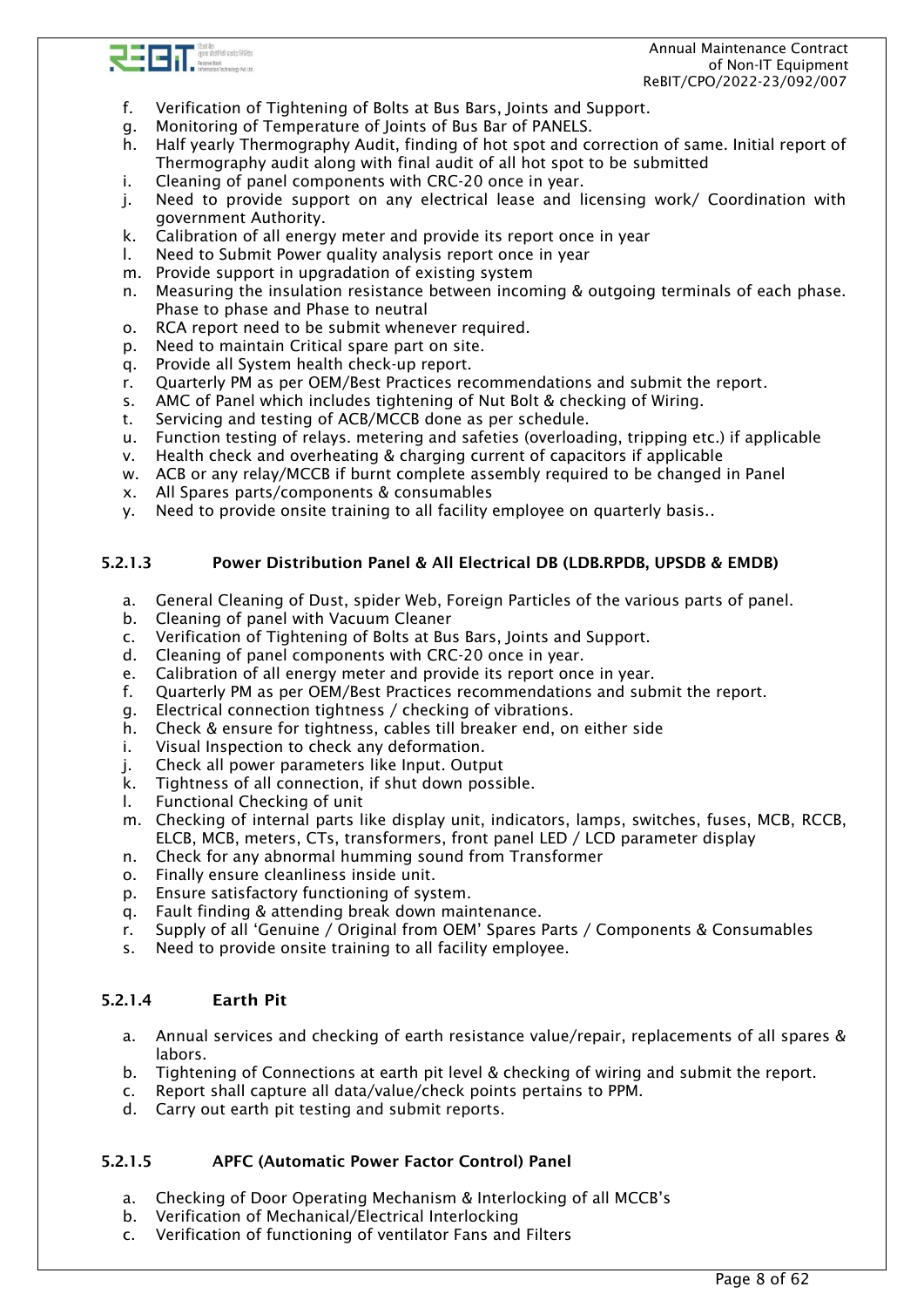

 Annual Maintenance Contract of Non-IT Equipment ReBIT/CPO/2022-23/092/007

- d. General Cleaning of Dust, spider Web, Foreign Particles of the various parts of panel.
- e. Cleaning of panel with Vacuum Cleaner
- f. Verification of Tightening of Bolts at Bus Bars, Joints and Support.
- g. Monitoring of Temperature of Joints of Bus Bar of PANELS
- h. Half yearly Thermography Audit, finding of hot spot and correction of same. Initial report of Thermography audit along with final audit of all hot spot to be submitted
- i. Cleaning of panel components with CRC-20 once in year.
- j. Need to provide support on any electrical lease and licensing work/ Coordination with government Authority.
- k. Calibration of all energy meter and provide its report once in year
- l. Need to Submit Power quality analysis report once in year
- m. Provide support in upgradation of existing system
- n. Measuring the insulation resistance between incoming & outgoing terminals of each phase. Phase to phase and Phase to neutral
- o. RCA report need to be submitted whenever required.
- p. Need to maintain Critical spare part on site.
- q. Provide all System health check-up report.
- r. Quarterly PM as per OEM/Best Practices recommendations and submit the report.
- s. AMC of Panel which includes tightening of Nut Bolt & checking of Wiring. Servicing and testing of ACB/MCCB done as per schedule.
- t. Function testing of relays. metering and safeties (overloading, tripping etc.) if applicable.
- u. Health check and overheating & charging current of capacitors if applicable
- v. MCCB or any relay if burnt complete assembly required to be changed in Panel.
- w. All Spares parts/components & consumables

## <span id="page-8-0"></span>5.2.2 HVAC Works

#### 5.2.2.1 HVAC System

a. Maintain ambient temperature in office premise ranging from 21 $\degree$ c to 25 $\degree$ C.

### 5.2.2.2 Ductable AC

- a. Quarterly PM of AC Units as per OEM/Best Practices recommendations and submit the report.
- b. Check the function of compressor including Insulation/continuity/resistance/current
- c. Checks and repair/replace if found faulty or if variation observed or weak or abnormal.
- d. Checking the components for normal running conditions such as vibration, Noise etc. and rectify if required.
- e. Checking & Cleaning of condenser coil fins with jet water in every service
- f. Check the function of control cards, digital display, and remote and rectify if required.
- g. Check the function of expansion valves, relay, contactor, thermostat, capacitors, driers, safety switches, relief & solenoid valves and rectification/replace if required
- h. Check motor winding, meggering value, replacement of bearing and rewinding if required
- i. Inspection of starter panel and repair if required and replacement of control fuses, capacitors.
- j. Check the Insulation and proper fixing of refrigerant pipe lines and do minor rectifications.
- k. Check for all defective, corroded parts/foundation supports and recommend to replace / rectify
- l. Leak testing and rectifying leaks in the Refrigeration system include replenishment of appropriate gases, brazing work.
- m. Attend breakdown/Repairs of the components of the AC Units
- n. Cleaning of filters as and when required
- o. Annual health checkup and efficiency test of AC Units and recommend to improve the efficiency.
- p. Annually inspect and replacement of all switches, thermostats and pressure control if found faulty or if variation observed or weak or abnormal.
- q. Replacement damaged ODU fan blade.
- r. Calibration of all equipment's whenever required.
- s. Day to day routine maintenance and operation of the units.
- t. Coating of tubes need to be done once in year.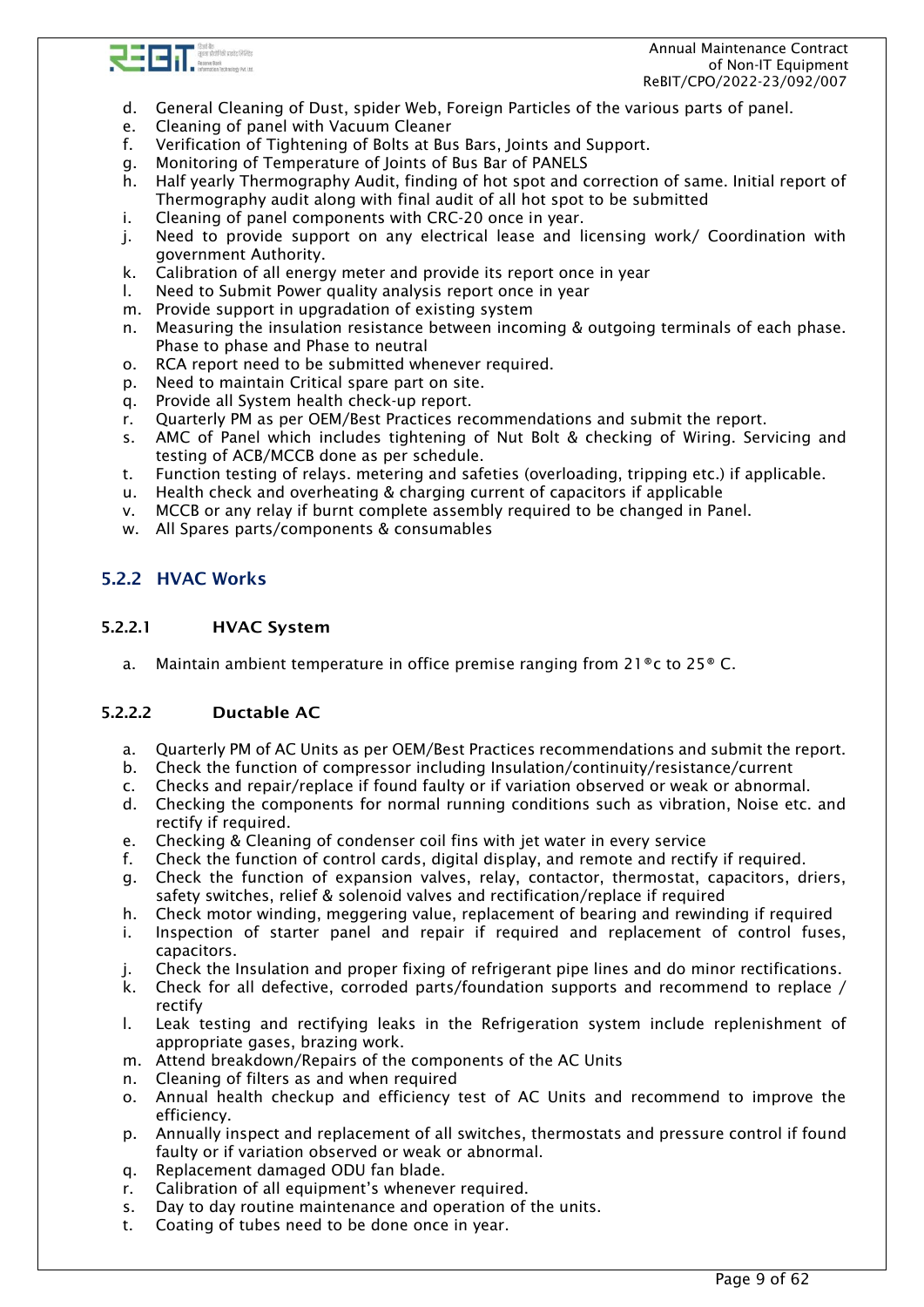

 Annual Maintenance Contract of Non-IT Equipment ReBIT/CPO/2022-23/092/007

- u. Repair & Replacement of Microprocessor/PCB/Handset/Display and compressor.
- v. Check & inspected the connectivity of HVAC System with BMS System & provide spare parts is required.
- w. Check & inspect the back pressure and head pressure.
- x. Check & inspected the connectivity of HVAC System with BMS System & provide spare parts is required.
- y. Indoor unit body condition.
- z. Check & inspected the working of stabilizer & check the level of insulating oil & maintain it.
- aa. Carried out yearly Air balancing activity at whenever required & provide its report.
- bb. Check & Inspected the VAV operation & Its Maintenance, replace the spare if required.
- cc. System upgradation support whenever required.
- dd. Need to provide onsite training to all facility employee.

### 5.2.2.3 Cassette AC

- a. Quarterly PM of AC Units as per OEM/Best Practices recommendations and submit the report.
- b. Check the function of compressor including Insulation/continuity/resistance/current checks and repair/replace if found faulty
- c. Checking the components for normal running conditions such as vibration, Noise etc. and rectify if required.
- d. Checking & cleaning of evaporators coils external and internal.
- e. Check the function of control cards, digital display, and remote and rectify if required.
- f. Check the function of expansion valves, relay, contactor, thermostat, capacitors, driers, safety switches, relief & solenoid valves and rectification/replace if required
- g. Check the Insulation and proper fixing of refrigerant pipe lines and do minor rectifications.
- h. Check for all defective, corroded parts/foundation supports and recommend to replace/rectify
- i. Leak testing and rectifying leaks in the Refrigeration system include replenishment of appropriate gases, brazing work.
- j. Attend breakdown/Repairs of the components of the AC Units including drain pump
- k. Cleaning of filters as and when required
- l. Annual health checkup and efficiency test of AC Units and recommend to improve the efficiency.
- m. Annually inspect and replacement of all switches, thermostats if found faulty
- n. Calibration of all equipment's whenever required.
- o. Day to day routine maintenance and operation of the units.
- p. Check & inspect insulation of suction & discharge line.
- q. Repair & Replacement of Microprocessor/PCB/Handset/Display and compressor.
- r. Check & inspected the connectivity of HVAC System with BMS System & provide spare parts is required.
- s. Carry out yearly Air balancing activity at premises & provide its report.
- t. System upgradation support when required.
- u. Need to provide onsite training to all facility employee.

#### 5.2.2.4 VRF Units

- a. Quarterly Preventive Maintenance as per OEM/Best Practices recommendations and submit the report.
- b. Check the function of compressor including Insulation/continuity/resistance/current checks if found faulty and repair/replace if found faulty
- c. Checking the components for normal running conditions such as vibration, Noise etc. and rectify if required.
- d. Checking & Cleaning of condenser coil fins with jet water in every service
- e. Check the function of control cards, relays, digital display, contactor, remote, thermostat and rectify/replace if required.
- f. Check the function of expansion valves, driers, safety switches, relief & solenoid valves and rectification/replace if required
- g. Check motor winding, mongering value, replacement of bearing and rewinding if required
- h. Inspection of starter panel and repair if required and replacement of control fuses, capacitors.
- i. Check the Insulation and proper fixing of refrigerant pipe lines and do minor rectifications.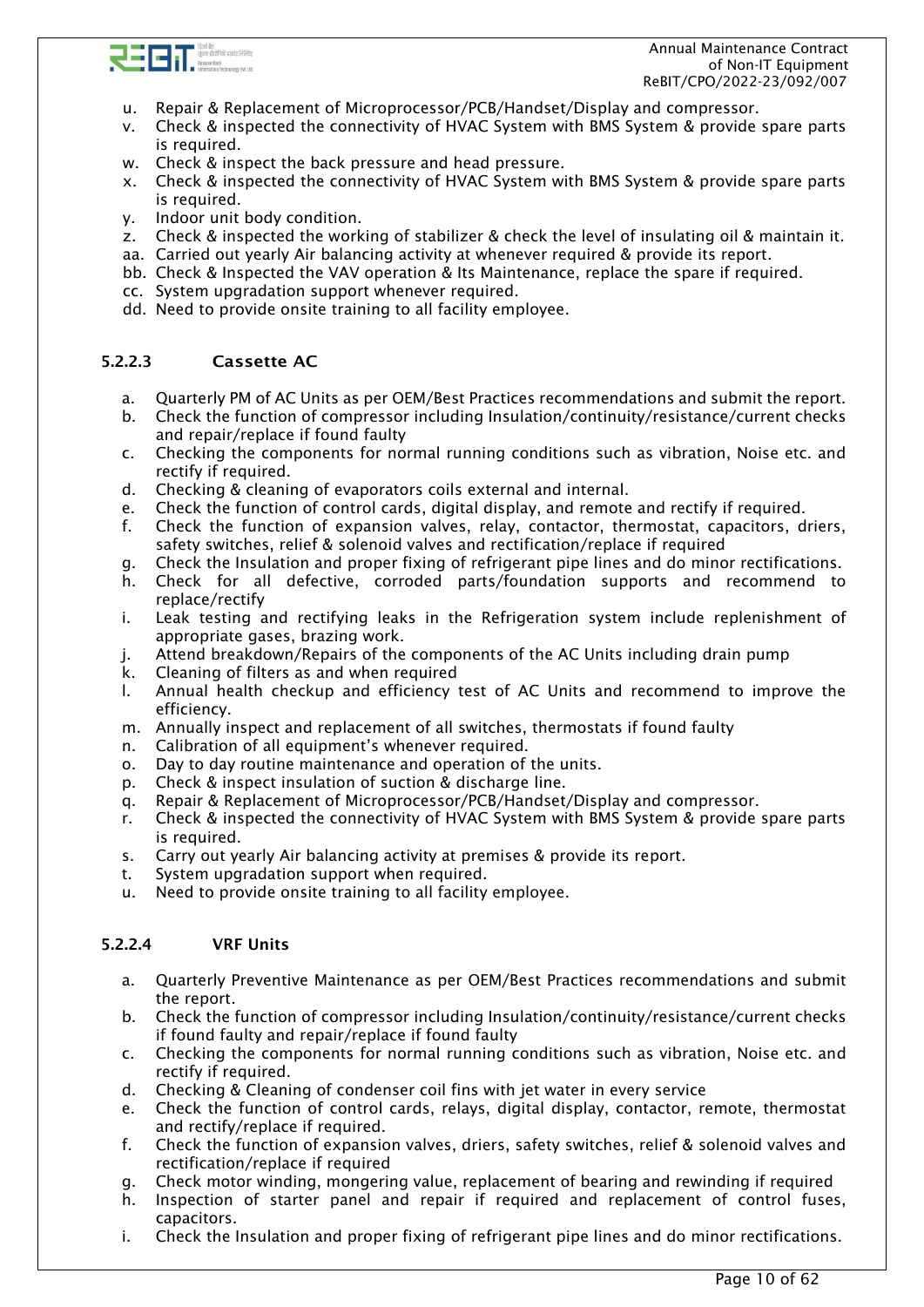

- j. Check for all defective, corroded parts/foundation supports and recommend to replace/rectify
- k. Leak testing and rectifying leaks in the Refrigeration system include replenishment of appropriate gases, brazing work.
- l. Checking of drive belt & replace if necessary. Lubrication of bearings if necessary Checking up of operation of Unit, Controller & condenser.• Combing of fins of condenser & Evaporator coil if necessary
- m. Repair\replacement of Expansion valve
- n. Attend breakdown/Repairs of the components of the AC Units PCB and all electrical\electronic components, compressor , filter drier, Humidifier, Blower
- o. Brazing of Pipes & insulation as required.
- p. Charging \ Top up of refrigerant, (In case of any leak or any other activity carried out)
- q. Chemical coil cleaning once a year.
- r. Cleaning of filters as and when required ,
- s. Rewinding of condenser motors
- t. Annual health checkup and efficiency test of AC Units and recommend to improve the efficiency.
- u. Annually inspect and replacement of all switches, thermostats and pressure control if found faulty or if variation observed or weak or abnormal.
- v. Repairs / replacements of Water piping & accessories, Ducting, Dampers, Duct lining, grilles, False ceiling.
- w. Calibration of all equipment whenever required.
- x. Replacement of Motor/Pump.
- y. Coating of tubes need to be done once in year.
- z. Check & inspect the back pressure and head pressure.
- aa. Check & inspected the gas pressure of VRF if found maintain proper pressure by gas charging.
- bb. Check & inspected the connectivity of HVAC System with BMS System & provide spare parts is required.
- cc. Indoor unit body condition.
- dd. Check & inspected the working of stabilizer & check the level of insulating oil & maintain it.
- ee. Carried out yearly Air balancing activity at premises & provide its report.
- ff. System upgradation support whenever required.
- gg. Need to provide onsite training to all facility employee

# <span id="page-10-0"></span>5.2.3 Precision Air Conditioning

- a. Quarterly Dry Service with blower & yearly 2 Wet Service with jet pump need to be carried out.
- b. Check & inspect the pressure of refrigerant & if found less than normal, carryout leak test & fulfil the refrigerant after rectification of the system.
- c. Checking the suction and discharge pressure of the unit.
- d. Cleaning of blower and condenser fan.
- e. Checking ground connections.
- f. Checking and tightening of nuts & bolts.
- g. Replacement of panels, Motors, Compressor Oil, N2, O2.
- h. Check Indoor unit body condition.
- i. Checking of the backup electrical power outlet/ MCB.
- j. Provide support in system upgradation
- k. Bi monthly PM as per OEM/Best Practices recommendations and submit the report. Report shall capture all data/value/check points pertains to PPM
- l. Checking of drive belt & replace if necessary.
- m. Greasing/Lubrication of bearings.
- n. Checking up of operation of Unit, Compressor Controller & condenser, Combing of fins of condenser & Evaporator coil if necessary.
- o. Leak testing and rectifying leaks in the Refrigeration system include replenishment of appropriate gases.
- p. Cleaning up of Unit, Air Filter, cooling coil & condenser coil with water
- q. Cleaning of humidifier bottle, electrodes, water supply strainer and drain inside the machine.
- r. Measurement of current of each individual equipment.
- s. Checking of all electrical components for loose connections and tightening if necessary.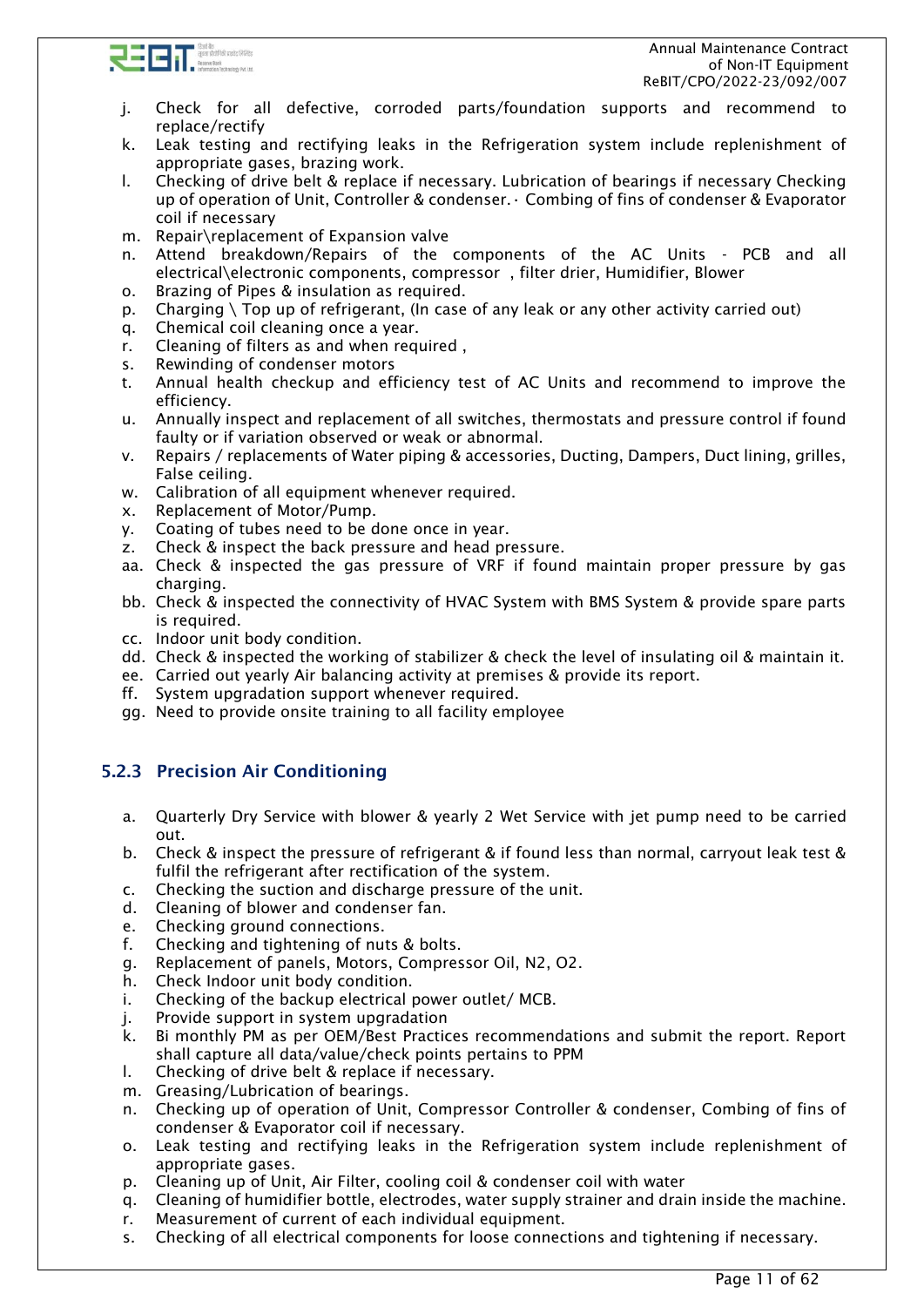

- t. Checking of all the overload relay settings and repair/replace if found faulty
- u. Checking the components for normal running conditions such as vibration, Noise etc. and rectify if required.
- v. Checking of refrigeration piping for any gas leakages & gas charging as required. Checking of refrigeration system and pressure readings
- w. Checking of pulleys, alignment, motor mounts, condenser fan mounts etc. and repair/replace if found faulty
- x. Checking of panel insulation, temperature readings, Microprocessor controllers for operation and repair/replace if found faulty
- y. Repair/Replace all internal parts in PAC like compressor & its parts, motors and its parts, bearing/pulley/base/fan blades, control cards, digital display unit, PCB, indicators, lamps, switches, fuses, compressor, expansion valves, fan/blower motor rewinding, V belts, bearing, relays, thermostat, humidifier bottle, dehumidifier, capacitors. Filter drier, start & run contactors, re crimping lugs. Sheet Metal Panels found against Manufacturing Defect or due to lack of workmanship, shall try & repair the defective item / equipment.
- z. Chemical coil cleaning once a year
- aa. Brazing of pipes & required insulation work during any repairing work
- bb. Annual health checkup of compressor oil and efficiency test of AC Units and recommend to improve the efficiency.
- cc. Inspect all switches, thermostats and pressure control and repair/replace if found faulty.
- dd. Insulation/continuity/resistance/current checks to be conducted for all motors and compressors if any abnormality in found during operation. Replacement of humidifier to include in AMC.
- ee. Replacement of any parts including Compressor, Condenser, Evaporator, Cooling/Heating Coils-due to Operational Error, Voltage Fluctuation (Spikes & Harmonics, Phase Failure & Phase Unbalancing),
- ff. Calibration of any measuring part.
- gg. Any repairing related to water supply and drain line connections.
- hh. Repair & Replacement of imported controls, pressure switches, gauges, modulating valves, modulating motors, microprocessors & BMS

# <span id="page-11-0"></span>5.2.4 UPS

### 5.2.4.1 UPS Unit

- i. 24/7 365 days Support availability as and when required.
- ii. 2 hrs Response, Resolution 4 Hrs until unless any major dependency.
- iii. Cleaning the UPS System's with vacuum cleaner / blower & keep the system with dust free.
- iv. Visual Inspection to check any deformation.
- v. Checking and Adjustment (If needed) of Power parameters like input/output, DC voltage & Current
- vi. Checking and Adjustment (If needed) of Control parameters on PCB's, Input, Output **Transformers**
- vii. Checking Tightness of all connection. (Shutdown Maintenance).
- viii. Functional Checking up of Inverter, Rectifier & Static section with approval, Performance operational test of the UPS system including unit transfer & Re transfer (Redundant System)
- ix. Install or perform Engineering Field Change Notices (FCN) as necessary.
- x. All UPS spares.
- xi. Quarterly PM including annual Shutdown PM activity as per OEM/Best Practices recommendations
- xii. Harmonic testing analysis and measurements once in year.
- xiii. Six monthly Battery impedance testing.
- xiv. Quarterly Battery discharge test with permission with connected load.
- xv. Provide detailed report along with History and report shall capture all data/value/check points pertaining to PPM.
- xvi. Replacement of defective capacitors, if purchased from OEM only and installation will be in OEM Scope
- xvii. Six monthly basic capacitor health checkup.
- xviii. Detailed checkup during annual shut down
- xix. Check and repairing of Annunciation Panel which includes checking of wiring & Display if applicable.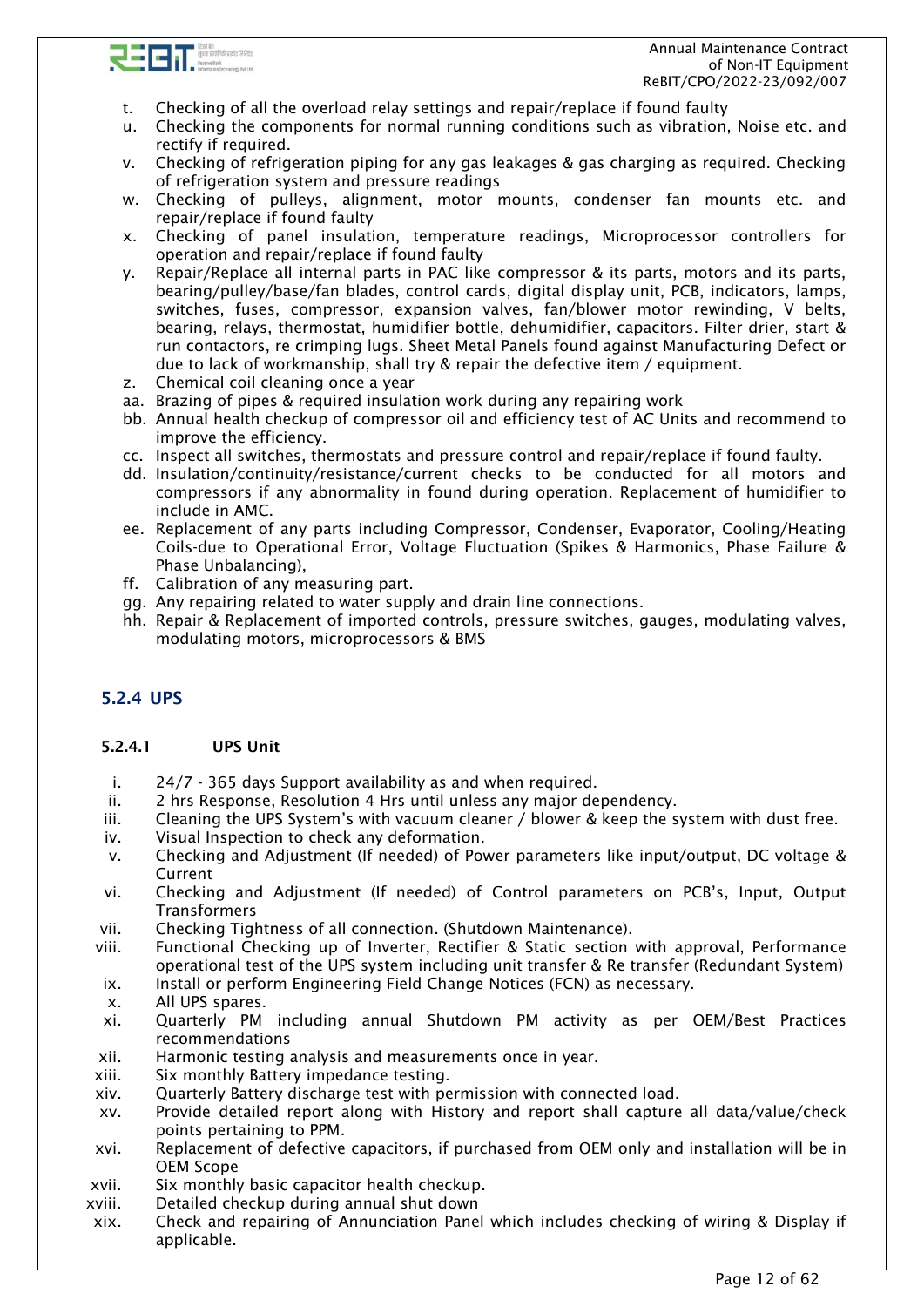

xx. Need to provide onsite training to all facility employee.

### 5.2.4.2 Battery Monitoring System

- a. Quarterly Checking of Battery Cell voltages & physical condition,
- b. Internal connections,
- c. Cabinet earthing, temperature, float voltage
- d. Battery Impedance test needs to be carry out on each quarter
- e. Report submission without delay.
- f. All Spares parts/components & Consumables including replacement of batteries..
- g. Check & Inspect the connectivity of Battery monitoring system with BMS system
- h. Need to provide onsite training to all facility employee.

#### 5.2.4.3 Inverters /Emergency Lighting UPS

- a. 24/7 365 days Support availability as and when required.
- b. 2Hrs Response, Resolution 4 Hrs. until unless any major dependency.
- c. Cleaning the UPS System's with vacuum cleaner / blower & keep the system with dust free.
- d. Visual Inspection to check any deformation.
- e. Checking and Adjustment (If needed) of Power parameters like input. Output, DC voltage & Current.
- f. Checking and Adjustment (If needed) of Control parameters on PCB's.
- g. Checking Tightness of all connection. (Shutdown Maintenance).
- h. Functional Checking up of Inverter, Rectifier & Static section approval, Performance operational test of the UPS system including unit transfer & Re transfer (Redundant System) and battery discharge test.
- i. All UPS spares except mentioned in Exclusion.
- j. Four Quarterly PM including annual Shutdown PM Activity and submit the report. Report shall capture all data/value/check points pertains to PPM.
- k. Quarterly Battery impedance testing
- l. Quarterly Battery discharge test with battery backup time checking.
- m. Provide Detailed report along with History
- n. Replacement of defective capacitor if under warranty.
- o. De & Re commissioning and shifting activity.
- p. Check Individual Battery Voltage & Battery Health check-up on Quarterly basis,
- q. Check Alarm & Warning status of inverter on Quarterly basis.
- r. Provide System upgradation.
- s. Need to provide onsite training to all facility employee.

## <span id="page-12-0"></span>5.2.5 Kitchen Equipment

#### 5.2.5.1 Kitchen Exhaust Blower

- a. Quarterly PM as per OEM/Best Practices recommendations and submit the report.
- b. Lubrication of all bearings wherever found necessary and replace the defective bearings
- c. Check for all defective, corroded parts/foundation supports and recommend to replace/rectify.
- d. Check for proper air flow and rectify the obstacles
- e. Check and replace defective V-belts & check proper function & rectification if required
- f. Checking the components for normal running conditions such as vibration, Noise etc.
- g. Check motor winding and meggering value and rewinding if required. lubrication and replacement of bearing, adjust of pulley, shafts and alignment
- h. Inspection of the safety and operating controls for proper operation. Inspection of electrical starters, replacement of start & run contactors, capacitors & re crimp lugs as required.
- i. Inspect and adjust all safety control, required.
- j. Attend breakdown/Repairs of the components of kitchen exhaust blower
- k. Chemical cleaning of kitchen exhaust hood annually.
- l. Rectification of any obstruction inside kitchen exhaust duct.
- m. Replacement of kitchen exhaust Motor within 24 hrs if burnt.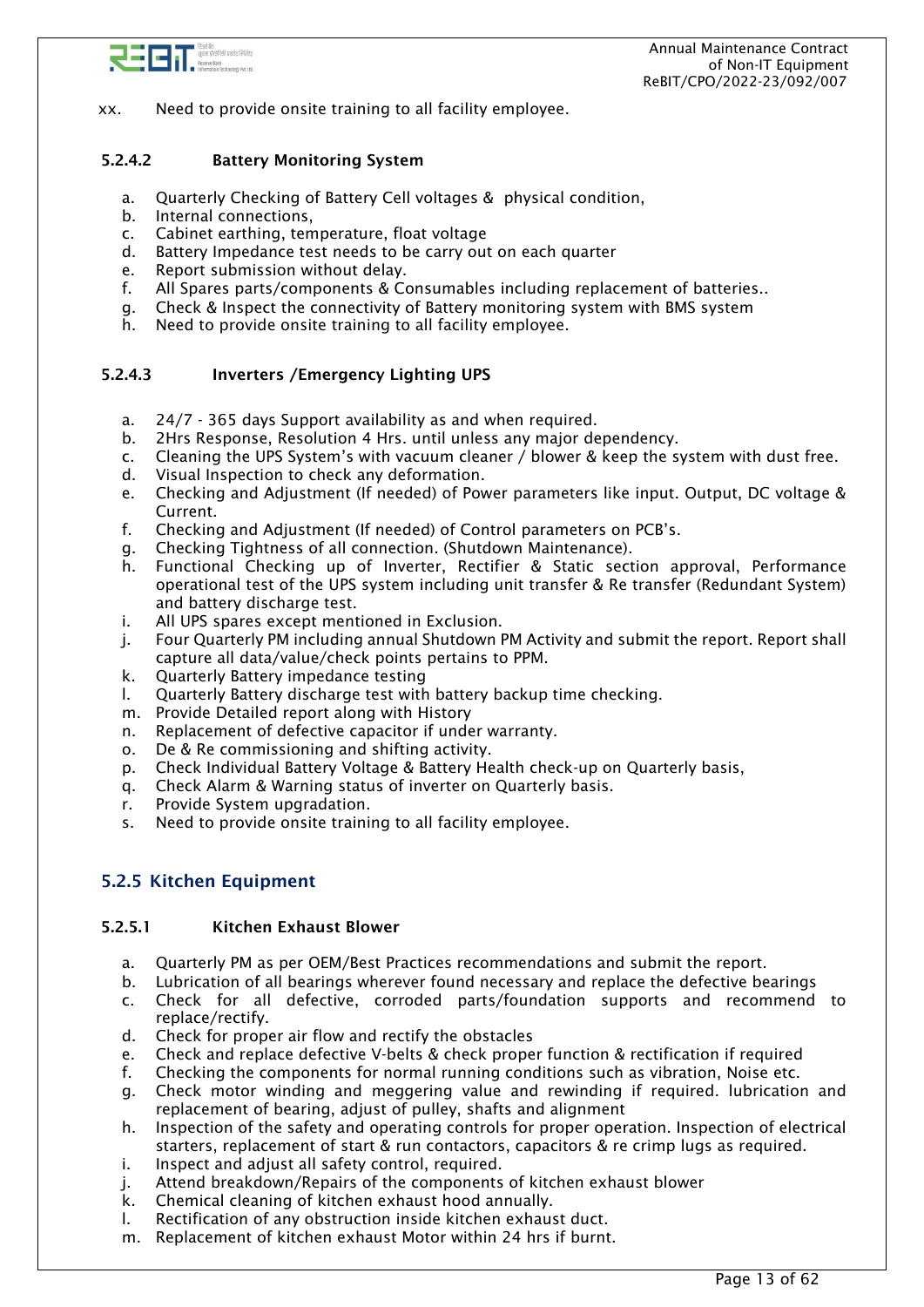

n. Repairs / replacement of electrical main incoming switch (Switch fuse unit), Main incoming cable, fuses, control transformers & indicating lamps

### 5.2.5.2 Other Kitchen Equipment

- a. Any number of breakdown calls, four numbers of routine inspections & preventive maintenance to keep the machine/s operating & functioning well.
- b. Best & quick service to the Customer & keep machine/s in operating condition & provide all the possible support needed for the operation of the machine/s within 24 hours of receiving of complaint.
- c. All spares required for the repairs of the machine/s will be supplied by vendor.
- d. Client will be granting permission to carry the faulty parts of the machine/s to the service center for repairs if on-site repairs are not possible. In most cases Vendor will provide the replacement of that part to keep machine/s functioning regularly. In this case the period needed for repairing will be informed to the customer in writing in advance.
- e. If any faulty spare taking out for repairing & need to keep provision of alternate spare at site
- f. The replacement of faulty / breakdown spares i.e. Compressors, Cabling, Welding, Rubber Gaskets, and Electrical & Mechanical Parts PCB, SS Body Parts, Glass, Blades, Pump Motor are to be covered under AMC.
- g. Need to provide onsite training to all facility employee.

## <span id="page-13-0"></span>5.2.6 Fire & Safety Works

#### 5.2.6.1 Inspection, Training & Mockdrill

- a. Submission of Fire Form B twice in a year.
- b. Need to provide onsite training to all facility employee.
- c. Coordinate with govt. bodies for getting Fire NOC; govt. fees will be borne by ReBIT.
- d. Upgradation software /licenses as per system requirement.
- e. Carry out Fire evacuation mock drill after every 6 months for all employees.

#### 5.2.6.2 Fire Alarm System

- a. Quarterly Preventive Maintenance and submit the report.
- b. Replacement of defective accessories i.e. all types of detectors, PCB/Control cards, loop card, MCP, modules and graphics software, power supply unit and papers.
- c. Software-Reloading of Software (provided the software CD, Program Backup & Dongle is made available at site to vendor) in case of a System Crash.
- d. Cleaning of all detectors should happen within a quarter as per IS standard and also to address by cleaning 50% and above (High Traffic zones) dust level detectors under monthly PPM. 100% of the installed detectors must be checked on its functionality, address etc. in every quarter..
- e. Vendor to use Aerosol spray to test the function of smoke detectors and Hair dryer (or) shielded lamp to test the function of heat detectors.
- f. Ensure each smoke detector is within its sensitivity range by using test methods recommended in IS standard and share the results with recommendation.
- g. Provide the count and location details in the monthly MIS report for the smoke detector (AFC and BFC) cleaned during the PPM activity to track if all the detectors are getting cleaned on quarterly basis.
- h. Vendor to provide the count and location details in the monthly MIS report for the smoke detector (AFC and BFC) checked for its functionality, address to track if 25% of the detectors are getting tested on annual basis.
- i. Generate MIS report on monthly basis by categorizing the events like dust alarm, real alarm, maintenance, drill, MCP pull etc. with detectors numbers and provide recommendation to minimize the incidents & publish the dash board by 5th of every month, for the previous month.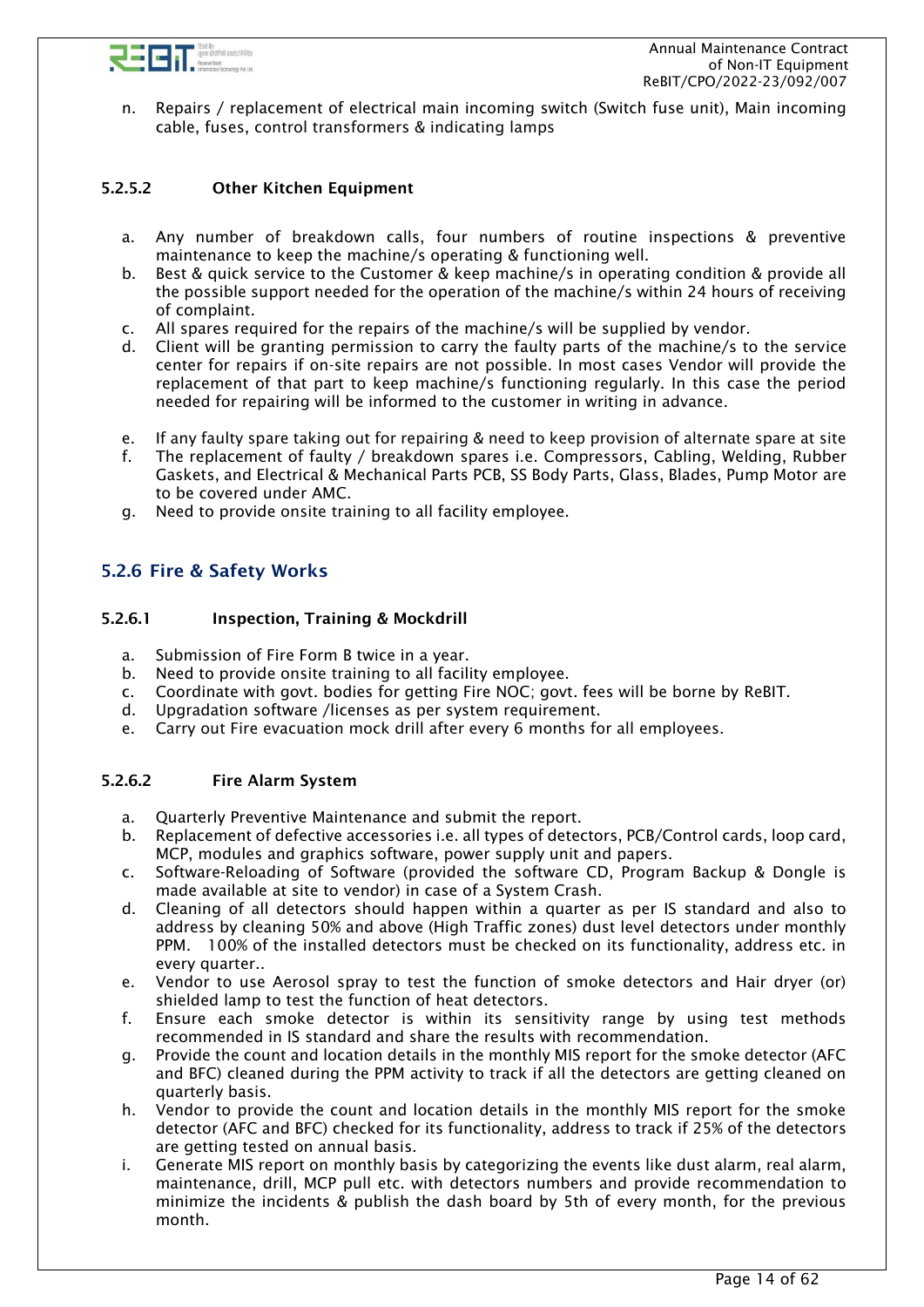

- j. Smoke detector dust percentage status Prior and post cleaning to be recorded and mentioned on service reports with recommendation (if any) wherever feasible.
- k. Required checks to be carried out for FAS batteries on monthly basis and to be captured on service report.
- l. Replacement of battery. Vendor must recommend for replacement as and when needed.
- m. For every corrective maintenance, service report must be provided.
- n. RCA to be shared along with permanent corrective action plan for all repeated events & troubles
- o. Audibility of all hooters should be checked across the floors, and in case of any low or no sound then recommendation for repair or replacement of defective hooter or installation of new hooters to be given. Decibel levels checks on quarterly basis should be 75dB or 80dB max as per allowable range for human ear,
- p. Adequate spares should be kept in stock for immediate replacement (list must be shared with client).
- q. During the monthly PPM functionality and integration with FAS Panel testing for all the AHU Fire Damper to be done, recommendation for repair / replacement of defective actuator, controller to be given.
- r. Checking and repairing of GSM alert message module system & parameters.
- s. Checking of exit light with battery backup & replacement if any abnormal.
- t. Checking and repairing of fire exit door/panic bar piezo buzzer, hooters.
- u. Performance check of the hooters shall be done along with the performance check of MCP.
- v. Check all access door shall release when fire alarm activated. Check Operational readiness of system during mains failure.
- w. Check & inspect the operation of Response indicators, if required repair & replace the same.
- x. Checking/Servicing of major equipment's such as pressure gauge, panels including contactor, valves, main alarm panel, auxiliary panels etc.
- y. Check & Inspect the connectivity of Fire system with BMS system.
- z. Carry out fine-tuning to optimize the control parameters, software programming and interface signals to optimize the performance of the designated system with regards to comfort, safety and security.
- aa. Need to take backup of system as on when required.
- bb. All system health checkup & testing reports with SOP.
- cc. Need to provide Fire Safety training to all employee.

### 5.2.6.3 Sprinkler System

- a. Quarterly preventive maintenance as per OEM Best practice and FM Global guidelines and submit the report. Report shall capture all data/value/check points pertains to PPM.
- b. Checking of the functionality of all Parts related to Sprinkler Systems.
- c. Cleaning & servicing the branch pipe, nozzles etc.
- d. Sprinkler Bulb-Servicing and replacement in case of a malfunction.
- e. Control valves, various components / consumable of Sprinkler systems.
- f. Checking ensure pipes to be free from leakage.
- g. Checking of sprinklers & pipelines for leakage's if any•
- h. Check the function of pressure gauges, flow switches valves, relays and timers and report for repair/replace if any.
- i. Repair & Replacement the branch pipe, nozzles, sprinkler, flow switch, pressure gauge, valve etc.
- j. Submission of Fire Form B twice in a year.
- k. Rectification of sprinkler lines as and when needed.

### 5.2.6.4 High Sensitivity Smoke Detectors (HSSD)

- a. Check & Inspect the connectivity of Fire system with BMS system.
- b. Provide support in upgradation of existing system
- c. Quarterly PM as per OEM/Best Practices recommendations and submit the report.
- d. Graphics Software-Reloading of Software (provided the software CD, Program Back & Dongle is made available at site to vendor) in case of a System Crash.
- e. HSSD Panel-Card / Board failure during operation, Aspiration Tube.
- f. Clean HSSD Filter & Replace if required.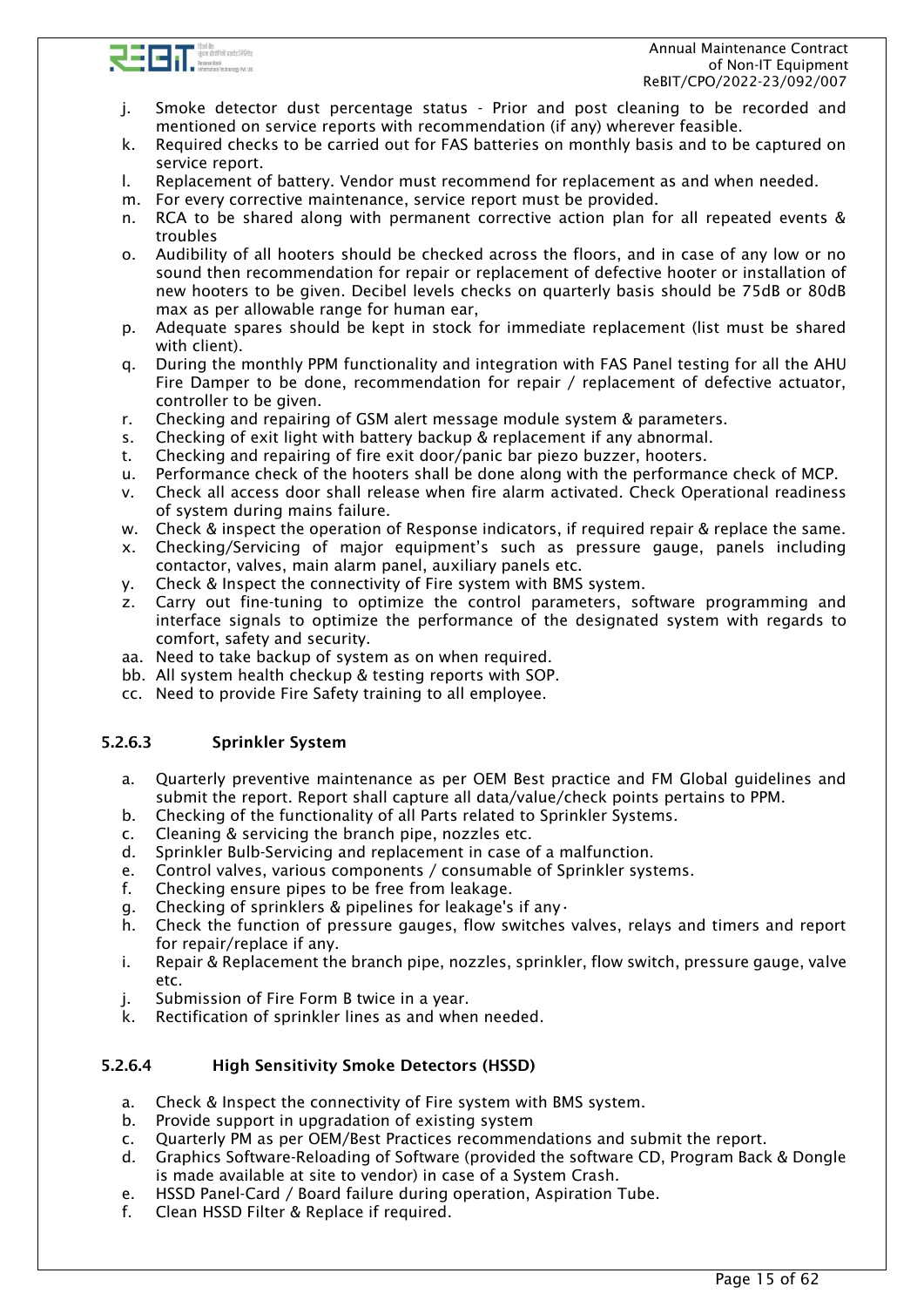

- g. Includes all accessories HSSD including power supply units, Rigid pvc tubing along with flexible probes for sampling along with supports, aspiration tubes, capillary tubes & termination nozzles.
- h. Functionality testing of all the HSSD system.
- i. Need to provide onsite training to all facility employees.

### 5.2.6.5 Water Leak Detection system (WLD)

- a. Check fault circuit of each WLD zone by actually disconnecting wire by removing a detector
- b. Check & Inspect the connectivity of Fire system with BMS system.
- c. Provide support in upgradation of existing system
- d. Quarterly PM as per OEM/Best Practices recommendations and submit the report.
- e. Report shall capture all data/value/check points pertains to PPM.
- f. Checking Water leak detection panel-Card / Board failure during operation,
- g. Detection Module-Device Failure to communicate consistently, Sensor-Device Failure to communicate consistently
- h. Functionality testing of the system.
- i. Need to provide onsite training to all facility employees.

#### 5.2.6.6 Fire Extinguisher

- a. Provide support in upgradation of existing system (or as per recommendations).
- b. Fire extinguisher operation & working training.
- c. High pressure test whenever required.
- d. Fire extinguisher refilling whenever required.
- e. Quarterly PM as per OEM/Best Practices recommendations and submit the report.
- f. Service report to be submitted with Type Fire Extinguishers Weight, Regulator.
- g. Checking of Valve Hose & Horn, Trolley Wheels oiling and repair/replacement.
- h. Repair and replace of Gas Cartridge Powder checking Water Level, Mechanical Foam, Pressure Gauge, Other Accessories if required
- i. Repair & Replacement Pneumatic Heat Detector Tube, Hose, Horn & wheel.

#### 5.2.6.7 NOVEC 1230 (GSS)

- a. Check operation of NOVAC 1230 System Abort Switch, Release switch & response indicators.
- b. Check the operation of NOVEC 1230 System in Auto & Manual mode.
- c. All system health checkup & testing reports with SOP.
- d. Provide support in upgradation of existing system.
- e. Operation & working training of NOVEC 1230.
- f. Check & Inspect the connectivity of NOVAC system with BMS system.
- g. Quarterly PM as per OEM/Best Practices recommendations and submit the report.
- h. Service report for the same needs to be submitted.
- i. Check the nozzle / cleaning of the nozzles ,
- j. Check the GSS panel and the alarms, check the pressure gauge and other accessories.
- k. Check the condition of detectors, panel indication lamps, remote switches, relays, solenoid coils.
- l. Periodic inspections should be carried out for the NOVEC gaseous suppression system.

### 5.2.6.8 Fire Curtain

- a. Quarterly Preventive Maintenance and submit the report.
- b. Check the operation & status of fire curtain during fire alarm activate.
- c. Check & inspect the connectivity of fire curtain with BMS / FFS system.
- d. Verify that the fire curtain is alignment is proper & is not damaged.
- e. Check the curtains if damages and repair immediately.
- f. Remove any obstructions that prevent the curtain from closing fully.
- g. Repair or replacement of curtain motor if required.

#### 5.2.6.9 Fire Damper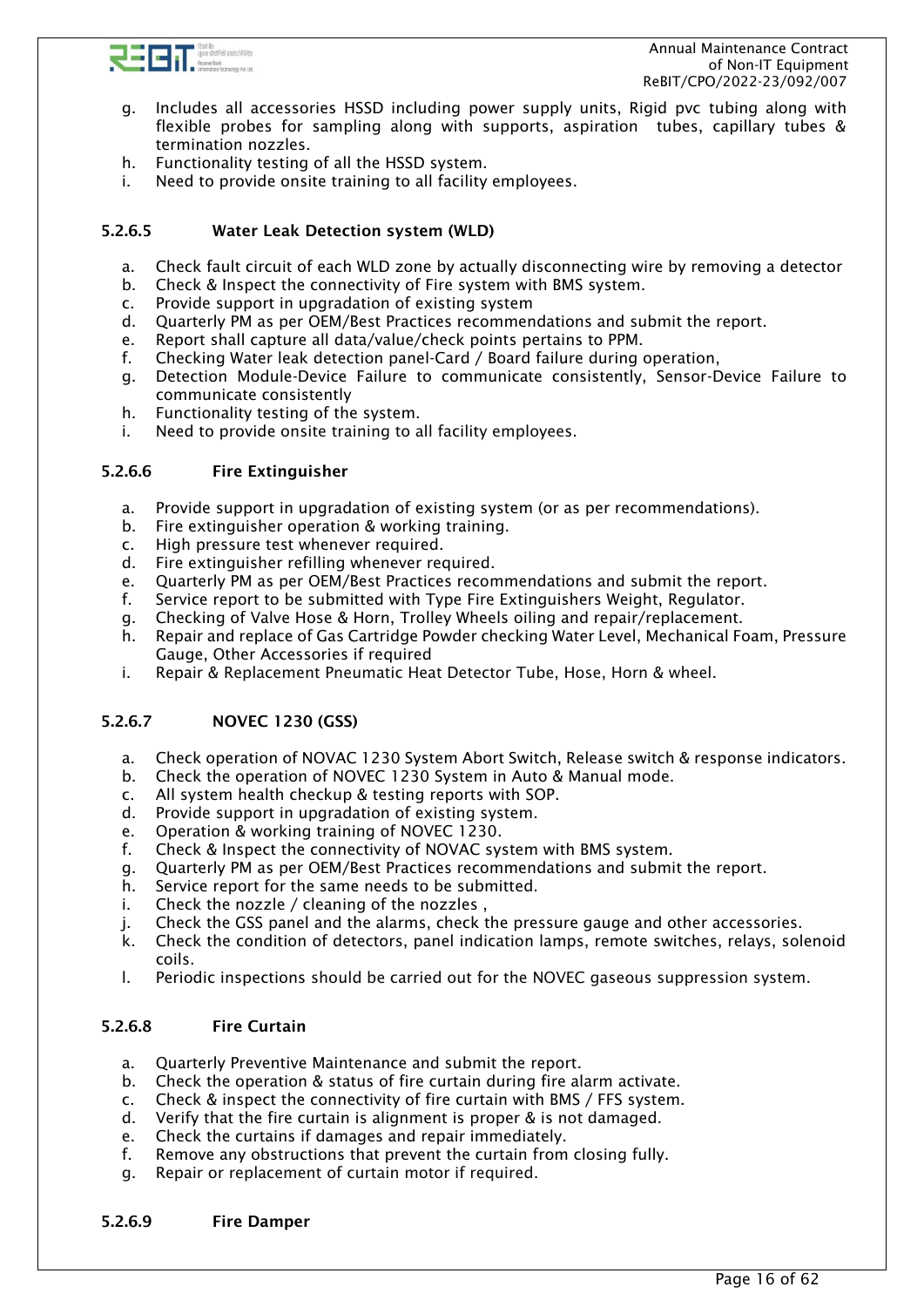

- a. Quarterly Preventive Maintenance and submit the report.
- b. Check the operation & status of fire damper during fire alarm activate.
- c. Check & Inspect the connectivity of damper with BMS system.
- d. Actuate and cycle dampers as a part of the smoke detector testing (per NFPA-72).
- e. Remove fusible links for testing and reinstall afterward. If replacing the fusible link, be sure to use a link of the same size, temperature and load rating.
- f. Verify that the damper frame and blades are not damaged or rusted.
- g. Check the damper frame for damage and remove or repair immediately.
- h. Remove any obstructions that prevent the damper from closing fully.
- i. Document inspections and testing. Include the location, date, inspector and description of deficiencies and repairs
- j. Repair of controller.

#### 5.2.6.10 Rodent Repellent System

- a. Check all RRP Band status & change the Band on quarterly basis.
- b. Check & Inspect the connectivity of Rodent system with BMS system.
- c. Quarterly PM as per OEM/Best Practices recommendations and submit the report.
- d. Checking Rodent system panel-Card / Board failure during operation,
- e. Detection Module-Device Failure to communicate consistently, Satellite-Device Failure to communicate consistently
- f. Functionality testing of the system.

## <span id="page-16-0"></span>5.2.7 Audio Visual Works

#### 5.2.7.1 Public Address System

(This includes amplifiers, Zone Console unit, Speakers and Goose Neck Mike and power supply accessories)

- a. Quarterly PM as per OEM/Best Practices recommendations and submit the report.
- b. Report shall capture all data/value/check points pertains to PPM.
- c. During the monthly PPM functionality and testing of all the field equipment, Control Console-Equipment, amplifiers, Zone Console unit, Speakers and Goose Neck Mike, power supply accessories and all other accessories associated with the PA system installed to be checked for proper operation, any defect in the device to be immediately reported to SO / Site FM team with proper recommendations to resolve the same.
- d. Audibility of all speakers should be checked across the floors, and in case of any low or no sound then recommendation for repair or replacement of defective speaker or installation of new speaker to be given.
- e. Decibel levels checks on quarterly basis should be 75dB or 80dB max as per allowable range for human ear.
- f. Need to provide onsite training to all facility employee.

#### 5.2.7.2 CCTV System

- a. Quarterly Preventive Maintenance and submit the report.
- b. Check CCTV ON Line status.
- c. Check CCTV recording Status.
- d. Check for the view of recording in Live and Playback mode.
- e. Check for Power Supply, focusing angle of Cameras.
- f. Check whether back up is maintained of recordings for specific period.
- g. Checking the positioning and functioning of cameras and storage system.
- h. Signal strength and video clarity of each camera to the NVR, monitors.
- i. Rotational speed and clearance of PTZ cameras.
- j. CCTV cameras cleaning.
- k. Check cable connectors, termination on quarterly basis.
- l. Take system backup.
- m. Check all the functionalities of software.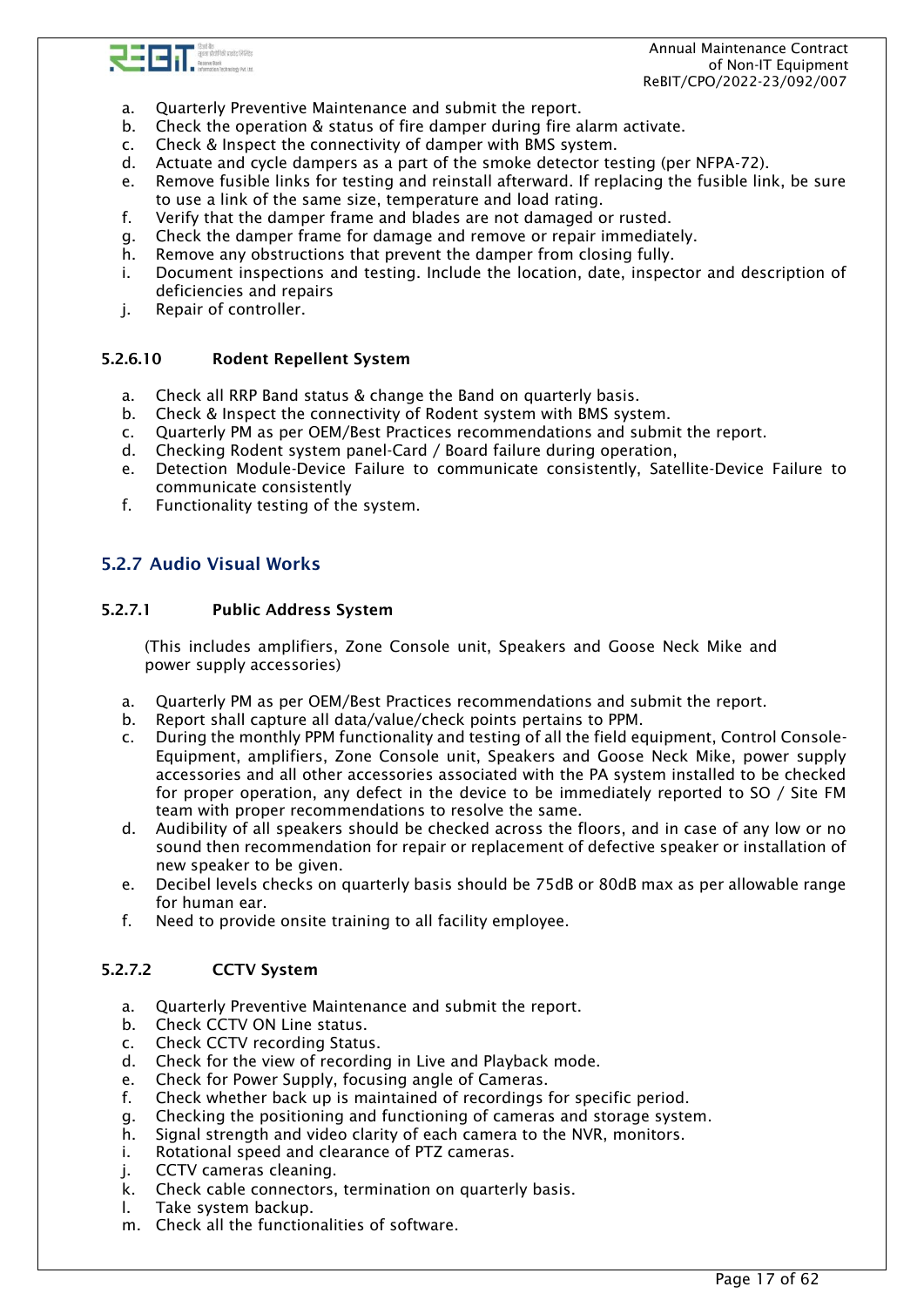

- n. System Health checks.
- o. Repair and replace camera if found faulty.
- p. Provide support in upgradation of existing system.
- q. A quarterly maintenance Chart need to maintain.
- r. Remove dust and dirt from the camera enclosures (Inside & outside) exterior using a soft brush or a lint A solvent which is harmless to the finishes of metal and plastic may be applied to more stubborn stains.
- s. Examine the exterior of the enclosure for any signs of damage or loose cable glands and rectify any faults found.
- t. Examine the printed circuit boards for signs of overheating, dry joints and/or damaged tracks
- u. The software/license/Up gradation etc. Of Surveillance System shall be carried out from time to time.
- v. All Spares parts/components & Consumables.

### 5.2.7.3 EPABX / PASSIVE / Active Networking

- a. Quarterly Preventive Maintenance and submit the report.
- b. Assist in operational issues of EPABX system and passive networking.
- c. Maintenance & troubleshooting of EPABX and passive network equipment's cabling, rack cabinets, patch cables, etc. Configuration of EPABX as and when required.
- d. Breakdown maintenance call has to be attended on the days of its reporting.
- e. The EPABX system maintenance should be efficient and reliable.
- f. Check, Service, Repair the telephones attached with EPABX system.
- g. Attending to service calls for trouble shooting and maintenance by Engineer/Technician to inspect performance of the exchange/ extension etc. and to take action accordingly.
- h. Require support for telephone extension naming/ renaming whenever required.
- i. All Spares parts/components & Consumables.
- j. Standby system needs to be arranged at the time of breakdown by service provider.
- k. Provide support in upgradation of existing system.

### 5.2.7.4 Audio Visual & Video Conferencing

- a. Quarterly Preventive Maintenance and submit the report.
- b. Checking and adjustment of controls/ LEDs/LCD.
- c. Check& Inspect the AV, TV & VC system Projector.
- d. Cleaning and servicing of projector, Lens cleaning, replacement if projector lamp after exceeding lamp hour.
- e. Check, Inspect, Repair AV, TV & VC system Interactive white board.
- f. Check, Inspect, Repair AV, TV & VC system Audio amplifier, Speakers, camera, mic, receiver.
- g. Check, Inspect, Repair AV, TV & VC system LCD/LED flat panel.
- h. Check, Inspect, Repair AV, TV & VC system Digital Signage player, controller, transmitter, encoder& decoder, touch panel etc.
- i. Ensure proper functionality of Video Conferencing equipment's and provide end to end support for VC connectivity whenever required.
- j. Hot spare replacements will be utilized while equipment is out for repair. As part of services, the Vendor will warehouse hot spares and repaired equipment until needed.
- k. The vendor will provide a quarterly report of all trouble-tickets reported with the resolution details with completion time included.
- l. Support for any new AV makes and models that DCPS may standardize in the future.
- m. Provide System Health check report.
- n. Troubleshooting of wireless communication.
- o. All Spares Parts / Components & Consumables

## <span id="page-17-0"></span>5.2.8 Access Control System & Building Management System

### 5.2.8.1 Access Control System & Visitor Management System

- a. Quarterly Preventive Maintenance and submit the report.
- b. Assist in case of any operational issues / breakdown issue of access control system.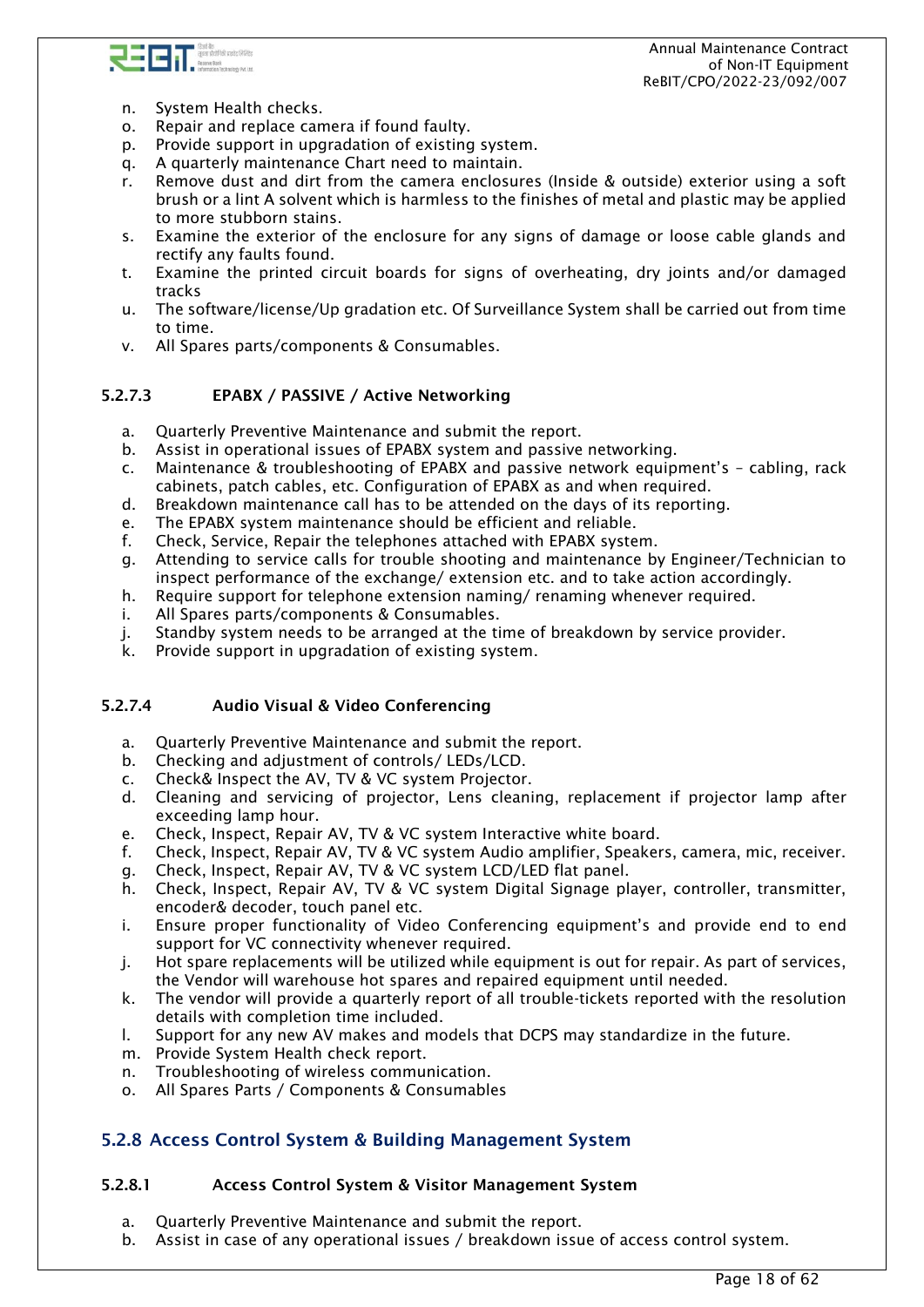

- c. Maintenance of Access control system & VMS Server.
- d. Attending points raised after Vulnerability Assessment and Penetration testing (VAPT) test by ReBIT team and ensure system is working normal condition.
- e. Check ACS operations Visual Inspection of DAC/Readers/Switches for defects, corrosion, and dirt.
- f. Check Voltage, check feruling, Reader/Door name sticker, Cable terminations, check door alignment, check magnetic lock, Reader, Armature plate, LED indication.
- g. Check AC wiring segregated from, other electrical cable.
- h. Check ACS Server.
- i. Check ACS controller layout on control panel.
- j. Check door lock time and respond time.
- k. Check Battery Backup time of ACS.
- l. Check integration of ACS with FAS.
- m. Check manual operations with Break glass unit/Emergency release switch.
- n. Check door release with software.
- o. Check the report required report generation.
- p. Check the status of access door while force opening.
- q. Check all doors are auto release in case of fire alarm activated.
- r. Check the operation of access card printer & provide its cartridge.
- s. Check the operation of Panic bar.
- t. Check the operation of Piezo buzzer.
- u. Check the door operation if door kept open for long time.
- v. Check the status of HID access card readers.
- w. Troubleshooting for access card printing issue & Access card existing software.
- x. Upgradation of system by latest software/antivirus/license etc.
- y. Software backup.
- z. Health check report.
- aa. Quarterly Preventive Maintenance and submit the report.
- bb. Check for Physical condition, all connections and controls. Adjust if required.
- cc. Check power supply/control cables termination of Visitor management module with camera & badge printer (Paper), import tool (import cardholder & credential data).
- dd. Check for field terminations for corresponding software.
- ee. Troubleshooting, Fault finding including cabling & rectification in the system
- ff. Repair & maintenance of System and Operating Software.
- gg. Visual checking of VMS graphical presentation.
- hh. Checking of history chart of pop up messages and analysis their reason.
- ii. Need to take VMS Back up once in a quarter.
- jj. Upgradation of system by latest software/antivirus/license etc.
- kk. Check Multifunction Energy Meter (Modbus) communication with BMS.
- ll. Maintain the data sheet of the equipment of VMS.
- mm.Maintain System Report generation.
- nn. Need to provide onsite training to all facility employee.
- oo. Provide support in integration & maintenance of Visitor management system.
- pp. Check and resolve operational issues of Access card printer/Visitor card printer etc.

#### 5.2.8.2 Building Management System

- a. Quarterly Preventive Maintenance and submit the report.
- b. Manage and maintain IBMS server.
- c. Support ReBIT team for Vulnerability Assessment & Penetration Testing (VAPT) and attend all point reported by ReBIT team
- d. Upgradation of software / license with latest software as and when released.
- e. Maintain field controllers, supervisory controller, temperature sensors, humidity sensors, pressure sensors, BMS & application software. 4-times visits at interval of 3-months and submit the report
- f. Check for Physical condition, all connections and controls. Adjust if required.
- g. Check power supply/control cables termination, system controllers, devices like valves, sensors, switches etc.
- h. Check for field terminations for corresponding software controllers.
- i. Check for DDC control chambers.
- j. Check for command status, temperature sensor & parameters.
- k. Ensure all Indications & alarm system operation
- l. Troubleshooting, Fault finding including cabling & rectification in the system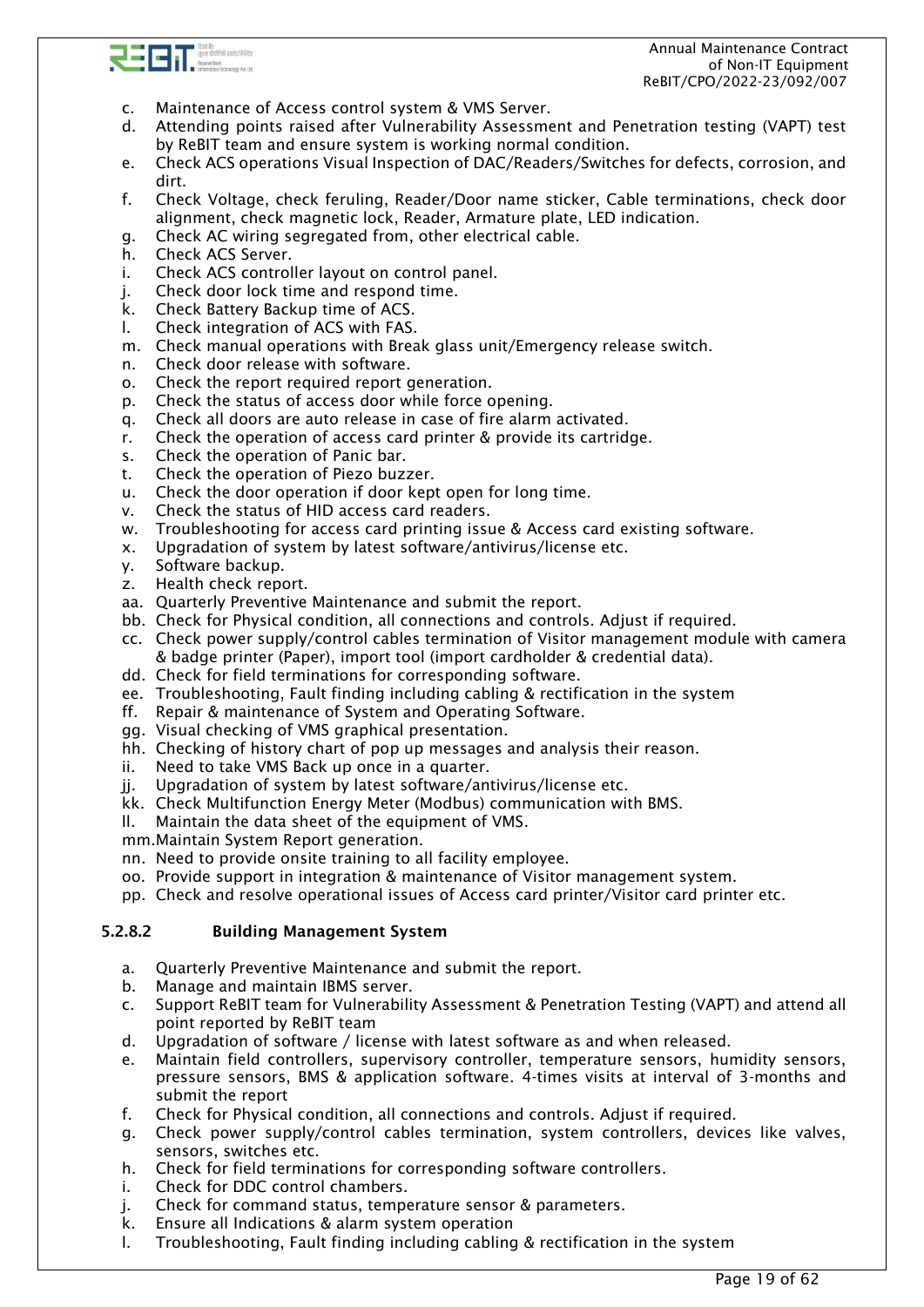

- m. Repair & maintenance of System and Operating Software.
- n. Visual checking of BMS graphics of all integrated equipment and their command to equipment.
- o. Checking of all AI, DO, DI and AO command of equipment.
- p. Checking of history chart of pop up messages and analysis their reason.
- q. Need to take BMS Back up once in a quarter.
- r. Upgradation of system by latest software/antivirus/license etc.
- s. Check Multifunction Energy Meter (Modbus) communication with BMS.
- t. Maintain the data sheet of the equipment of IBMS.
- u. Need to provide onsite training to all facility employee.

#### 5.2.8.3 Auto Swing Door Mechanism

- a. Quarterly Preventive Maintenance and submit the report.
- b. Checking & repairing of power connection of all doors, if any
- c. Checking door Hinges & frame alignment.
- d. Checking activation of sensor.
- e. Checking of sensor safety mechanism
- f. Repair / replaced any spare whenever require
- g. Checking for smooth door operation.
- h. Check & repairing /replacing of motor if found faulty.

### <span id="page-19-0"></span>5.2.9 Gym & Gaming Equipment

- i. Quarterly Preventive Maintenance and submit the report.
- ii. Any number of breakdown calls, four numbers of routine inspections & preventive maintenance to keep the machines/Equipment's operating & functioning well.
- iii. Best & quick service to the Customer & keep machine/s in operating condition & provide all the possible help needed for the operation of the machine/s within 24 hours of receiving of complaint.
- iv. Calibration of gaming / gym equipment's as required.
- v. All spares of gaming equipment's required for the repairs of the machine/s will be supplied by vendor.
- vi. Cleaning, checking and servicing of gaming equipment's.
- vii. If any faulty spare taking out for repairing & need to keep provision of alternate spare at site.
- viii. Need to provide onsite training to all facility employee.

### <span id="page-19-1"></span>5.3 Personnel

- 1. All personnel deployed for doing maintenance activity should have adequate experience in similar equipment maintenance.
- 2. Must be fully trained in the proper use of the required equipment, tools and tackles to perform all maintenance tasks.
- 3. Must perform duties in a professional and courteous manner.

### <span id="page-19-2"></span>5.4 Account Management

#### 5.4.1 Team Structure & Escalation Process

There should be Single Point of Contact / Account Manager to contact for any immediate issue / breakdown / maintenance schedule.. Any issues / breakdown that will impact business continuity and cause a significant disruption of service will be escalated to the vendor's senior management team. As a part of the RFP response successful bidder is required to submit Escalation Matrix to ReBIT.

#### 5.4.2 Meeting Cadence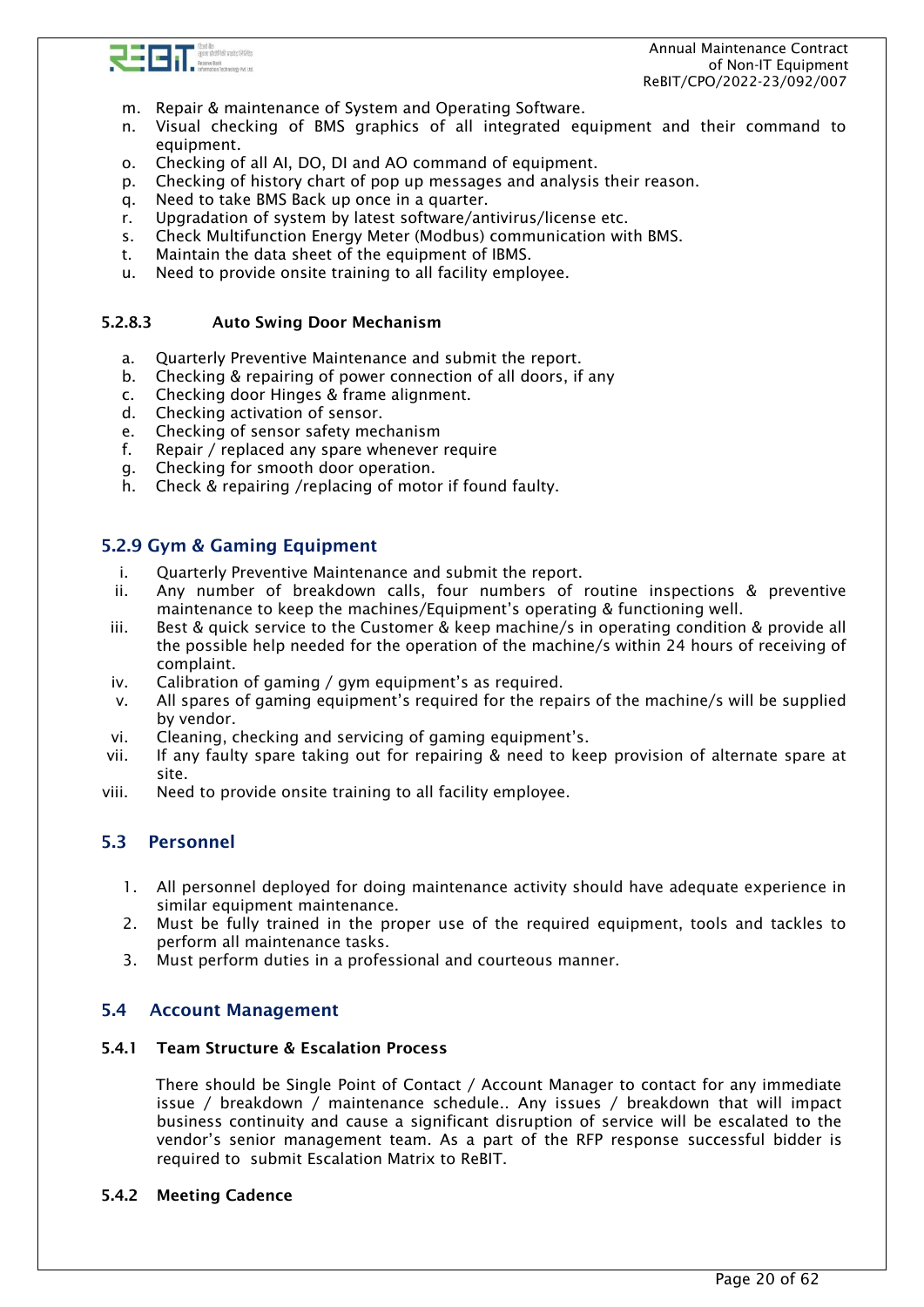

- 1. Maintenance Operations team to attend the monthly meeting to discuss all sites related issues and updated MOM to be shared accordingly.
- 2. Maintenance Operations team to attend month end SLA meeting with the respective site SPOC's for the SLA scoring and minutes of meeting (MOM) to be reviewed and discussed.

### 5.4.3 Manpower and Staffing

- 1. Service Provider will ensure that they deploy trained, experienced and technically competent employees to carry out the maintenance services. The Provider shall also ensure that their employees employed at the ReBIT premises are authorized and physically fit to carry on the work under this agreement and are not suffering from any chronic or contagious disease. However, this does not prevent ReBIT to get the Provider's employees medically examined, if required, by the Medical officer of ReBIT choice at Provider's expense and the Provider shall be bound to remove such of their employees who is declared unfit by ReBIT, based on the medical report.
- 2. Service Provider shall, in addition to complying with the Agreement, comply in all respects and at all times with the provisions of statutes, rules and regulations applicable to them and/or to their employees, including but not limited to the Payment of Wages Act, Minimum Wages Act, Workmen's Compensation Act, Employees State Insurance Act, Employees Provident Fund and Miscellaneous Provisions Act and in particular the Provider shall, if required, obtain the requisite license under the Contract Labour (Regulation and Abolition) Act 1970 and the rules made there under. Provider shall maintain necessary documentary evidence of their compliance with applicable laws, rules, regulations, notifications, etc. and shall, upon ReBIT's request, produce forthwith to ReBIT for inspection, verification, etc.
- 3. Service Provider shall ensure that the Provider's employees while on the premises of ReBIT or while carrying out their obligations, maintain cleanliness & decorum, abide by safety guidelines and adhere to general discipline laid down by ReBIT or its authorized agents as per the scope of work mentioned below and ReBIT shall be the sole judge as to whether or not the Provider and/or their employees have observed the same. In case of any differences of Opinion, the same shall be mutually resolved and any non-compliance shall be strictly acted upon.
- 4. Service Provider shall personally and exclusively supervise or employ sufficient supervisory personnel exclusively to supervise the work of their employees so as to ensure that the service rendered under this agreement is carried out in conformity with this SOW and to the full satisfaction of ReBIT.
- 5. Service Provider shall ensure that no employees of the Provider remains on ReBIT premises after completion of working hours prescribed by ReBIT, without the prior written permission of ReBIT.
- 6. The Provider shall always employ an experienced staff at ReBIT Premises as per maintenance schedule.
- 7. Any indecent behaviour / suspicious activities of the staff shall be viewed seriously and a suitable penalty shall be levied on the Service Provider. The Service Provider is also required to submit the list of workers with photo ID for gate pass entry in the premises.
- 8. Service Provider to specify whether all the employees of Provider are on the payroll of Provider or sub contracted.
- 9. Service Provider shall be solely responsible for the credentials/ act of his staff / workers.
- 10. Service Provider shall ensure all vendors use necessary Personal Protection Equipment while performing the job requirements.

#### 5.4.4 EHS - Environment Health & Safety

- 1. Participate in Emergency Evacuation procedures including crisis management and business continuity.
- 2. Service Provider should adhere to all EHS procedures.
- 3. Service Provider to ensure all vendor use necessary Personal Protective Equipment's (PPE) and should ensure Lockout Tag out Control (LOTO) is installed in all critical location policy.

#### 5.4.5 Others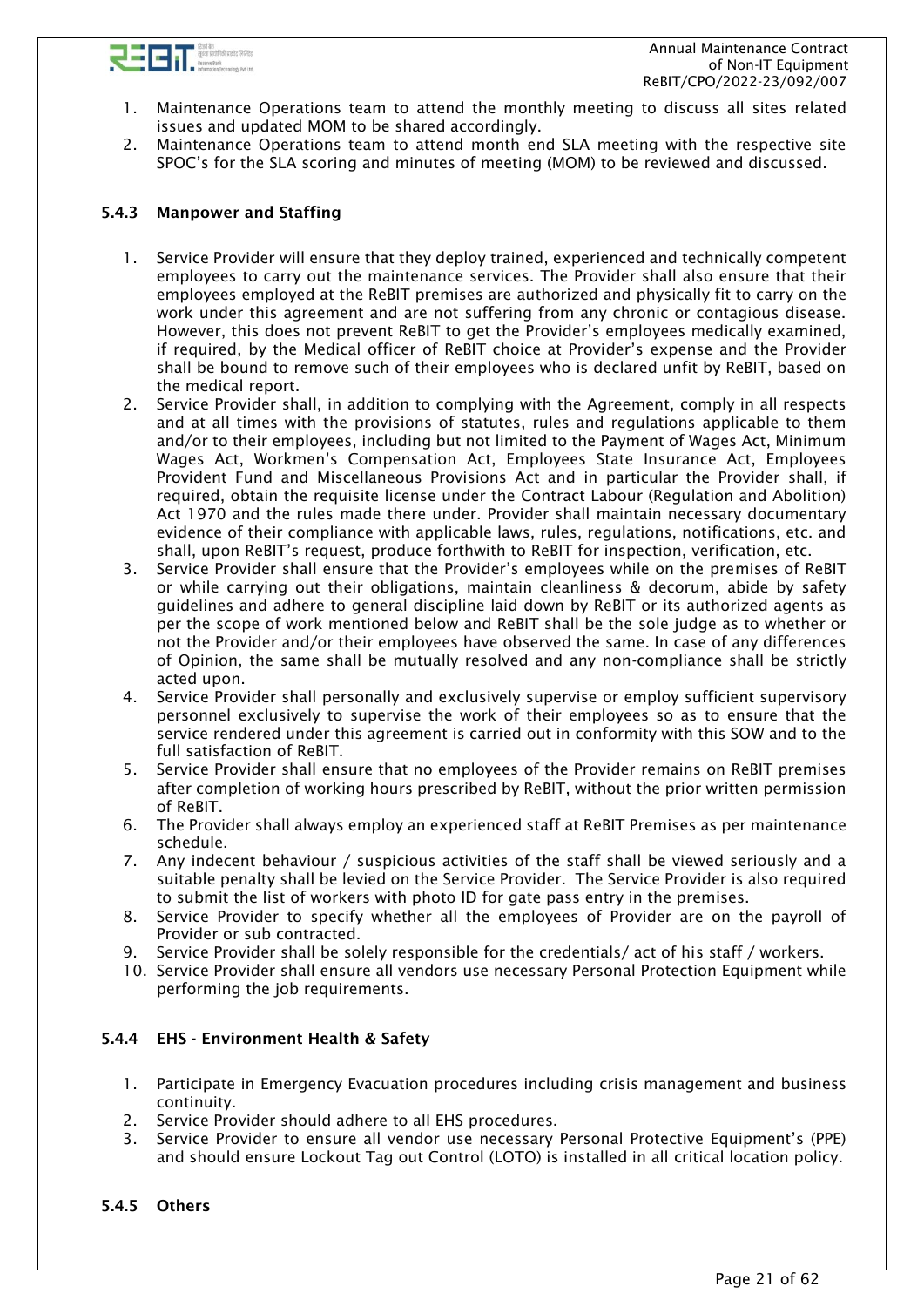

- 1. Liaise with all AMC Suppliers and ensure that AMC calendars are followed strictly and preventive maintenance schedules are followed.
- 2. Train all Supervisor/In charges and team members in the building on BCMP and EHS requirements.
- 3. Ensure all personnel of Supplier will wear adequate Personal Protection Equipment's (PPE)
- 4. Maintain system wise documents/files for preventive maintenance/breakdown.

### 5.4.6 General Scope & Conditions

- 1. Within the premises of ReBIT, the Service Provider will not do anything whatsoever which in the opinion of ReBIT may be or becomes nuisance, annoyance or danger which may adversely affect property, or reputation of ReBIT.
- 2. The Service Provider will not use the name of ReBIT in any manner either for credit arrangements or otherwise and it is agreed that ReBIT shall not in any way be responsible for the debts, liabilities or obligations of the Provider and/or their employees.
- 3. Service Provider shall commence performing any service as agreed to be provided under this SOW only after the necessary work permit is obtained.
- 4. The Service Provider will ensure that the existing operations are not affected during the transition.

#### 5.4.7 Compliance

1. Provider shall, comply in all respects and all times with the provisions of all rules and regulations applicable to them and/or to their employees, whether listed in this contract or not, including but not limited to the Payment of Wages Act, Minimum Wages Act, Workmen's Compensation Act, Employees State Insurance Act, Payment of Bonus Act, Payment of Gratuity Act, Employees Provident Fund, Maternity Benefit Act, State Specific Shops & Commercial Establishments Act, State specific Labour Welfare Fund Act and State specific Industrial Establishments (National and Festival Holidays) Act and Miscellaneous Provisions Act, etc. Provider shall, if required, obtain the requisite license under the Contract Labour (Regulation and Abolition) Act 1970 and the rules made there under and abide by the applicable regulatory requirements. In addition, Provider shall abide by the applicable Employee Health and Safety Guidelines and Lockout Tag out Guidelines as per the industry standards and applicable legislations.

#### 5.4.8 Service Level

The detailed requirements by ReBIT and the Service level indicators as to each category of services are provided in Section 15. Service Provider shall comply with Service Level while providing maintenance services. The Service Level Schedule, appended herewith is tentative and can be changed based on the requirements of a location as required by the Facility Manager.

#### 5.4.9 Warning Signage

All regulatory warning signage should be labelled on equipment etc. Caution signage should be displayed as required like hot surface, hot water source, do not use wet hands etc. (For more details refer Safety Signage Standard).

#### 5.4.10 Insurance

The Service Provider must maintain the insurance set out below from the Date of Commencement and until the end of the Term in a form appropriate to the Contractor's activities and on terms and with a reputable insurer acceptable to the Principal.

- 1. Public Liability Insurance or the local equivalent if different (naming the Principal as an additional insured) in respect of accidents or incidents arising out of or in the course of or caused by the performance of the Services; and
- 2. Workers Compensation Insurance as required by law; and
- 3. Professional Indemnity Insurance for not less than the amount set out in respect of legal liability arising from a breach of professional duty whether owed in contract or otherwise (if applicable); and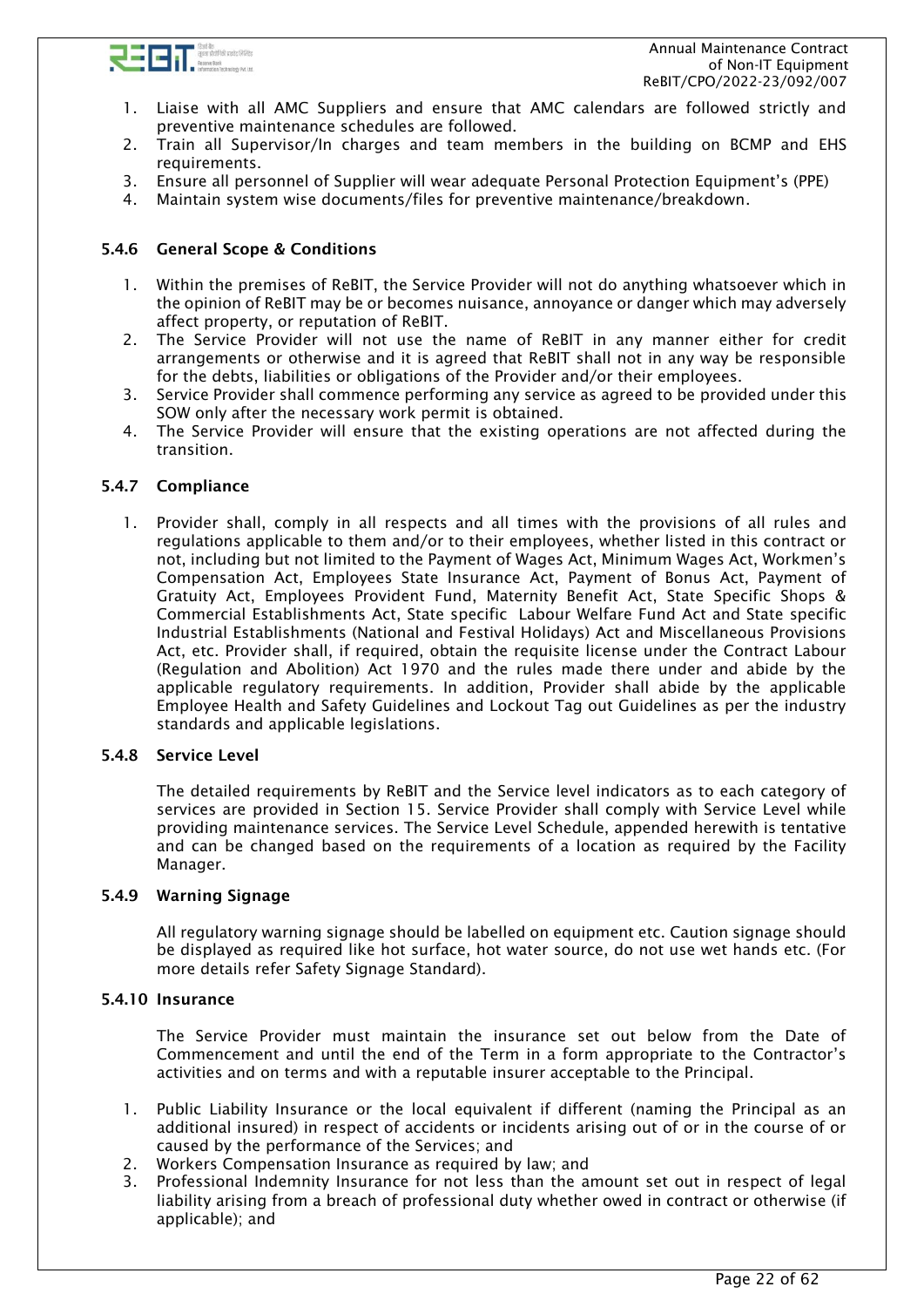

#### 5.4.10 ReBIT Business Continuity Plan Requirement

#### SERVICE PROVIDER'S BUSINESS CONTINUITY PLAN

1. CONTENT OF THE SERVICE PROVIDER'S BUSINESS CONTINUITY PLAN

- 1.1 The Service Provider will ensure that the Service Provider's Business Continuity Plan will include
- 1.1.1 Details of how the Service Provider and the Service Provider Affiliates will implement the Service Provider's Business Continuity Plan;
- 1.1.2 Details of how the Service Provider's Business Continuity Plan inter-operates with any other business continuity plan or disaster recovery plan of ReBIT.
- 1.1.3 Details as to how the invocation of any element of the Service Provider's Business Continuity Plan may impact on the operation of the Services and a full analysis of the risks to the operation of the Services;
- 1.1.4 Identification of all reasonably possible failures of or disruptions to the Services;
- 1.1.5 Business Continuity Strategy (which includes Client Priority tasks/services);
- 1.1.6 Communication plan(s);
- 1.1.7
- 1.1.8 Details of how the Service Provider and Service Provider Affiliates deal with loss of people due to industrial action, transport disruption etc.;
- 1.1.9 Details of how the Service Provider and Service Provider Affiliates deal with loss of Service Provider's System.
- 1.1.10 Details of how the Service Provider and Service Provider Affiliates deal with loss of external dependencies (which could include additional third party suppliers);
- 1.1.11 The processes, activities, responsibilities and service levels of the Service Provider and service Provider Affiliates that will need to be complied with in business-critical emergency situations;
- 1.1.12 Procedures for reverting to normal service.
- 1.2 the Service Provider's Business Continuity Plan will also include
- 1.2.1 Minimum contingency resources (staff, IT, telephones, etc.);
- 1.2.2 Emergency -maintenance/recovery team;
- 1.2.5 Loss of people due to infectious disease (eg Pandemic).

## <span id="page-22-0"></span>5.5 Executive Summary and Corporate Profile

Bidder to include Executive Summary along with Corporate profile, proposed account management and Support details, Escalation Matrix, response and resolution Turnaround time matrix, MIS and Reports mechanism, Bidder's own Quality Plan, SWOT of the organization in terms of Maintenance Services. Projects completed / ongoing of similar size and nature, Value Adds/ Differentiators if any etc. with RFP response.

# <span id="page-22-1"></span>6. Locations to be covered

The maintenance services are required for equipment at ReBIT's office in Navi Mumbai. However, if equipment covered are shifted to any new premises, maintenance service shall continue at the new locations as per ReBIT's requirement within India. Cost for travel of Bidder's personnel travel from other locations in India and hotel/incidental expenses are to be borne by Bidder.

# <span id="page-22-2"></span>7. Bidding Process:

### <span id="page-22-3"></span>7.1 Language of Bid

The language of the bid response, supporting documents and any communication with ReBIT must be in written English only.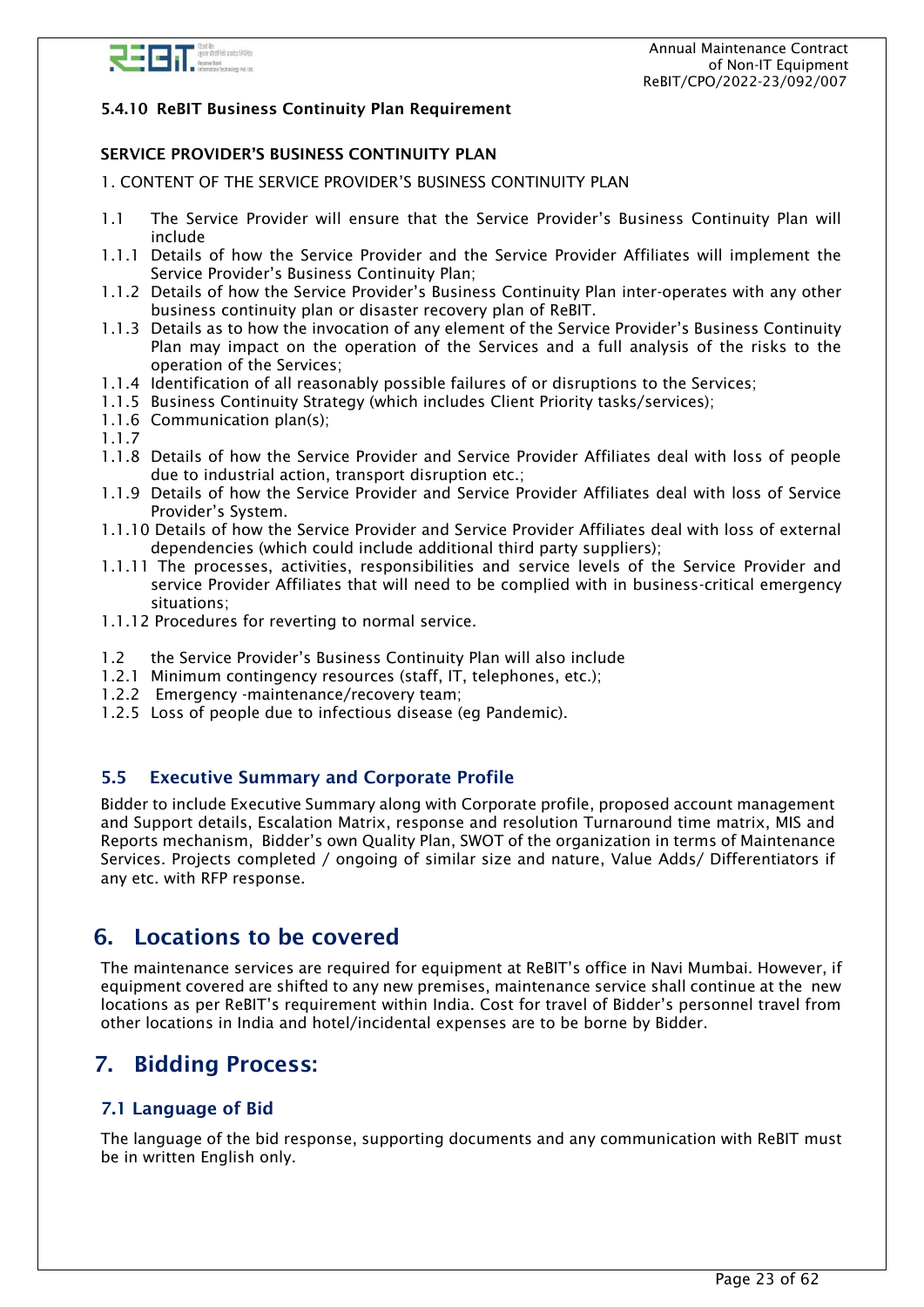

# <span id="page-23-0"></span>7.2 Cost of Bidding

The Bidder shall bear all the costs associated with the preparation and submission of its bid and ReBIT will in no case be responsible or liable for these costs, regardless of the conduct or outcome of the bidding process.

## <span id="page-23-1"></span>7.3 Authorization to Bid

The proposal / bid being submitted would be binding on the Bidder. As such, it is necessary that authorized signatory of the firm or organization sign the bid documents. The signatory should be either CEO or authorised by the CEO or the Board of the organization. The Bidder shall provide proof of signature identification for the above purposes as required by ReBIT

- i. All pages of the bid shall be initialled by the person or persons signing the bid.
- ii. Bid form shall be signed in full & official seal affixed.
- iii. Any inter-lineation, erasure or overwriting shall be valid only if they are initialled by the person or persons signing the Bid.
- iv. All such initials shall be supported by a rubber stamp impression / digital signature of the Bidder's firm.

#### A copy of board resolution along with a copy of power of attorney (POA wherever applicable) showing that the signatory has been duly authorized to sign the Bid document.

### <span id="page-23-2"></span>7.4 Bid Security/ EMD

The Bidder should deposit bid security of **₹1**,00,000/- (Rupees One Lakh Only) in the form of a demand draft in favour of Chief Executive Officer, Reserve Bank Information Technology Pvt. Ltd., payable at Mumbai or a Bank Guarantee issued from Scheduled Commercial Bank. Bank Guarantee should be valid for minimum 6 months from the date of issuance of RFP with claim period of one month.

The scanned copy of DD/ BG should be submitted along with technical bid and the original DD/BG shall be couriered to the below address so as to reach us on or before the date of opening of technical bid:

To, The CEO, Reserve Bank Information Technology Pvt. Ltd. 502, Building No 1, Mindspace Juinagar, Nerul, Navi Mumbai – 400706

The failure or omission to deposit or keep deposited the Earnest Money shall disqualify the Bidder. No interest shall be payable by ReBIT in respect of the EMD amount.

The EMD is refundable after signing of the contract and furnishing Performance Bank Guarantee (PBG) for successful bidders.

The EMD of an unsuccessful Bidder shall be refunded within 30 days after the final decision on the Bids or on expiry of the bid validity period whichever is earlier.

The unsuccessful Bidders should submit the Letter for Refund of EMD/Bid Security for returning the bid security amount.

Micro & Small Enterprises (MSE) units are exempted from payment of EMD and tender fee provided the products and/or services they are offering, are manufactured and/or services rendered by them. Exemption as stated above is not applicable for selling products and/or services, manufactured/ rendered by other companies. Bidder should submit supporting documents issued by competent Govt. bodies to become eligible for the above exemption.

MSEs and Start-ups are required to submit a "Bid Security Declaration" where the bidder must accept that if the bid is withdrawn or modified during the period of validity etc., then the bidder will be suspended for a period as decided by ReBIT.

The Earnest Money Deposit (EMD) may be forfeited: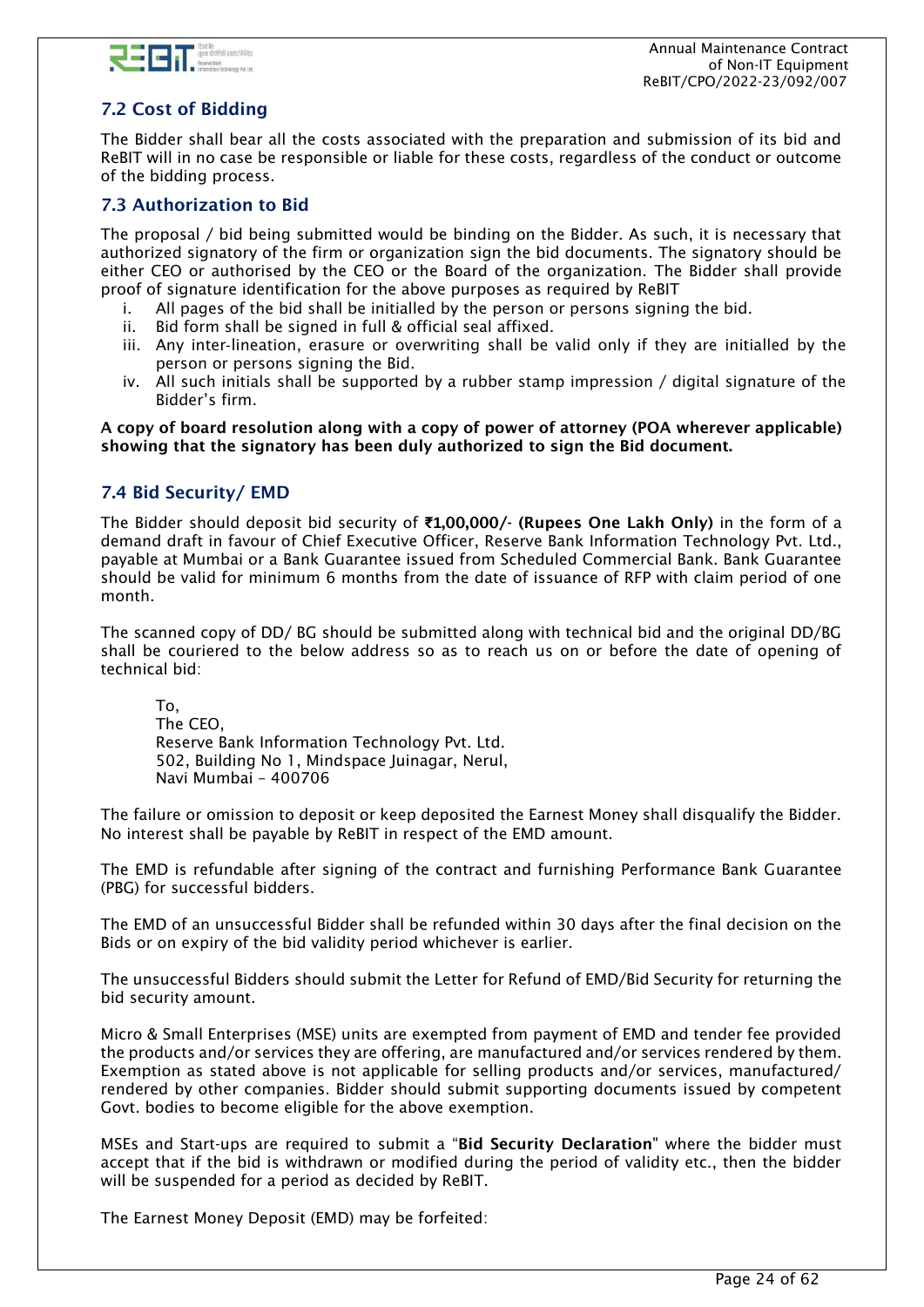

- If the successful bidder withdraws/revokes offer or modifies/changes the same.
- If the successful bidder fails to submit the Performance Bank Guarantee within the stipulated period. Additionally, ReBIT at its discretion may also cancel the contract awarded to the selected Bidder without giving any notice.
- If the successful bidder makes any statement or encloses any form/document which turns out to be false/incorrect/mis-representation at any time during the RFP / Contract finalization of successful bidder / signing of the contract.
- Where the Bidder, withdraws after opening of Part I / Technical Bid at any time before finalization of successful bidder without any satisfactory / valid reasons. If any technically qualified bidder fails to login into the Reverse Auction portal, where applicable, then the same will be treated as withdrawal of the Bid.
- If the bidder makes any statement or encloses any form/document which turns out to be false/incorrect/mis-representation at any time during the RFP process.

## <span id="page-24-0"></span>7.5 Period of Validity of Bids

Bids should remain valid for the period of at least 180 days from the submission date of bid and reverse auction completion. In case the last date of submission of bids is extended, the Bidder shall ensure that validity of bid is reckoned from modified date for submission. Further extension of the validity of the bid will be decided by ReBIT in case of need. Any extension of validity of Bids will not entitle the Bidder to revise/modify the Bid document.

Finalized prices shall remain valid for contract period from the last date of submission of commercial bid and reverse auction completion, where applicable. The commercial offer shall be on a fixed price basis, no upward revision in the price would be considered. ReBIT reserves the right to call for fresh quotes at any time during the Bid validity period, if considered, necessary

### <span id="page-24-1"></span>7.6 Pre-Bid Meeting

For the purpose of clarifications of doubts of the Bidders on issues related to the RFP, ReBIT intends to hold a pre-bid meeting on the date & time as indicated in the RFP. Only authorized representative of Bidder(s) (maximum two) will be allowed to attend the Pre-bid meeting.

Any modification of the RFP, which may become necessary as a result of the Pre- bid meeting will be made available by ReBIT exclusively through the issue of a Corrigendum which will be published on ReBIT's website [www.rebit.org.in/procurement](http://www.rebit.org.in/procurement) and CPP Portal.

One or more pre-bid conferences may be held for clarifying issues/clearing doubts (if any), about the specifications and other allied technical/commercial details of the equipment, product and services projected in the tender document and for ensuring that the technical requirements provide a level playing field. The date, time and place of the pre-bid conference will be as indicated in the RFP document.

ReBIT shall not be obligated to respond to any or all of the queries.

### <span id="page-24-2"></span>7.7 Clarifications and Amendment in RFP Documents

Queries / clarifications will not be entertained over the phone. Bidders requiring any clarification of the RFP may notify ReBIT in writing strictly as per the format given in Annexure-E at the address/by e-mail given in this document within the date/time mentioned in the schedule of events.

It may be noted that no query of any BIdder shall be entertained / received after the mentioned date. Queries raised by the prospective Bidder(s) and ReBIT's response will be available at ReBIT website.

The Bidder is requested to collate and submit queries together to seek clarifications / responses from ReBIT. The Bidder should ensure that all the queries and clarifications are communicated in email on or before the date given in the schedule of events of this RFP document. Bidders are requested to visit ReBIT's website or check mails for clarifications and other communications.

Any modification of the RFP, which may become necessary as a result of the queries, shall be made available by ReBIT exclusively through the issue of an Addendum/Corrigendum, will be published on ReBIT's website <https://rebit.org.in/procurement> and on the CPP Portal.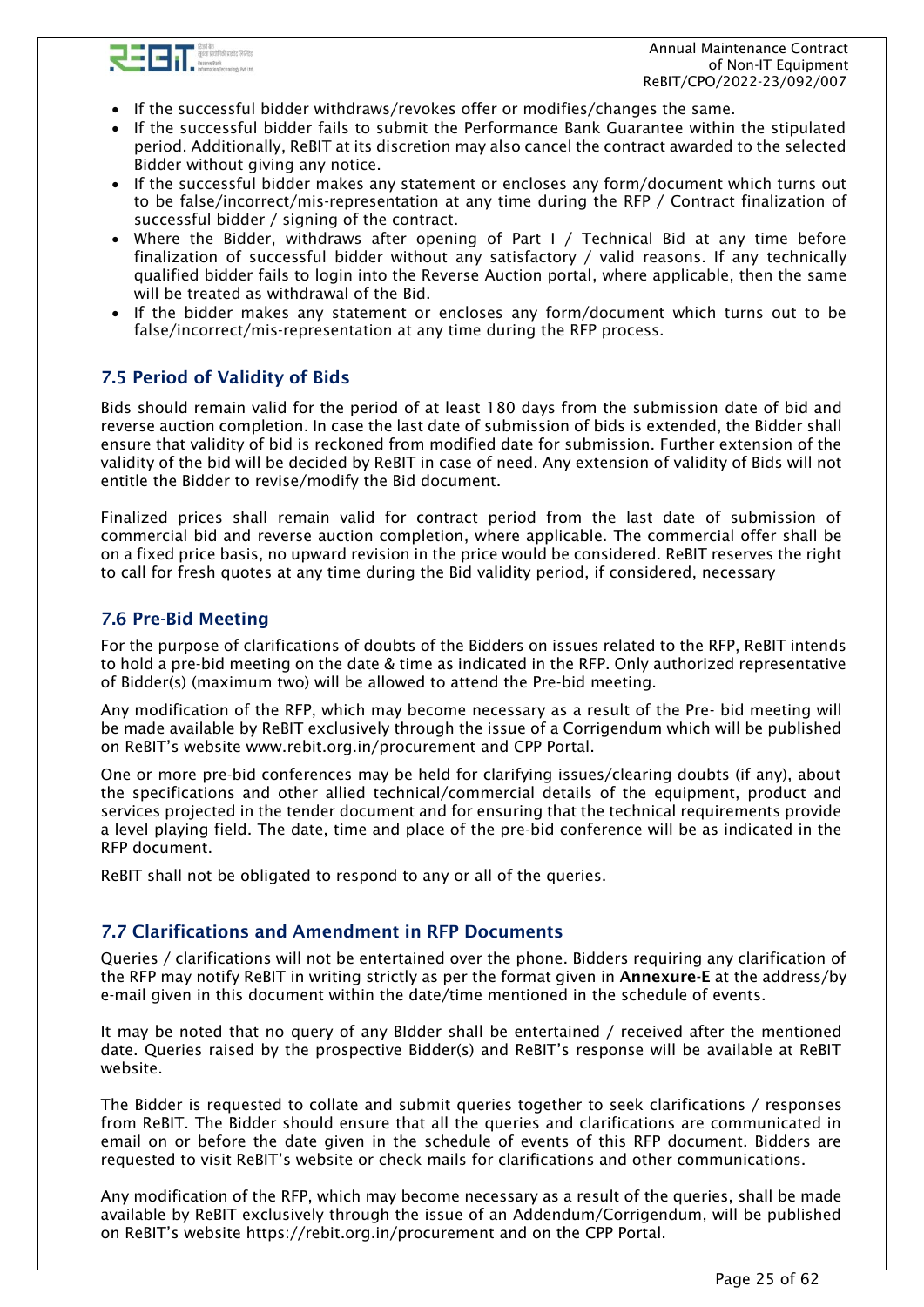

Prior to the last date for bid‐submission, ReBIT may, for any reason, whether at its own initiative or in response to clarification(s) sought from the prospective Bidders, modify the RFP contents/ covenants by amendment. Clarification /amendment, if any, will be notified on ReBIT's website. No individual communication would be made in this respect. In order to provide Bidders reasonable time to take the amendment into account for preparing their bid, the ReBIT may, at its discretion, extend the last date of submission of bids.

## <span id="page-25-0"></span>7.8 Two-Part Bid

The Bid shall be submitted in two parts: Part I : Technical Bid. No price information should be provided in Part-1. Part II : Price Bid

## 7.8.1 Part I: Technical Bid

- i. The Technical Bid submitted should be complete in all respects and contain all information asked for in this document. It should not contain any price information.
- ii. The following original documents are required to be submitted along with the technical bid:
	- a. Scanned copy of the bid security in the form of a demand draft or equivalent Bank Guarantee from commercial Bank along with the Technical Bid to be submitted online and the original copy of EMD DD/BG shall be couriered to ReBIT Office as per the instructions provided in the RFP.
	- b. The documents as requested in Annexure A are to be submitted.
	- c. All the Annexures should be submitted on letter head of Bidder's company and duly signed with seal of the company. Self atteseted photocopies of relevant documents / certificates are to be submitted as proof in support of various information submitted in aforesaid annexure and other claims made by the Bidder.
	- d. The Bidder should ensure that all the annexures are submitted as prescribed by the ReBIT. In case it is not in the prescribed format, it is liable to be rejected.

### 7.8.2 Part II: Price Bid

The Price Bid must not contradict the Technical Bid in any way and should include the cost of all the items offered. The suggested directive for Commercial offer is as follows:

- i. The Price Bid should be submitted as per Annexure-I by way of entering the values in the format (not in hand written). This must contain all price information, prices should be exclusive of GST (for all products, services, implementation, certificates etc.). However, all the Tax details to arrive the final payable to vendor should be mentioned in Price Bid.
- ii. The Bidders should not offer any options or any conditional offers to the ReBIT while giving the price information. The offer should strictly be in conformity with the items as specified by ReBIT. No additions or deletions to the Annexure I is allowed. Any deviations may lead to disqualification of the bid.
- iii. All the prices quoted shall be in Indian Rupees (₹). The quote shall not be subject to any price escalation subsequently. Rate should be quoted against each item separately. Only fixed price commercial bids indicating total price for all the deliverables and services specified in this RFP will be considered.
- iv. The prices mentioned in Annexure I should be CIF ReBIT office, Navi Mumbai.
- v. ReBIT will not pay any Labour charges for transportation, Road Permit, installation of hardware, items separately. All such costs, if any, should be absorbed in the TCO.
- vi. All out of pocket expenses, travelling, boarding and lodging expenses for the entire project period and subsequent agreement is included in the prices and the Bidder shall not be entitled to charge any additional costs on account of any items or services or by way of any out of pocket expenses, including travel, boarding and lodging etc

## <span id="page-25-1"></span>7.9 Submission of bids

i. The Bidders must submit bid, all documents as per requirement of RFP in the CPP portal.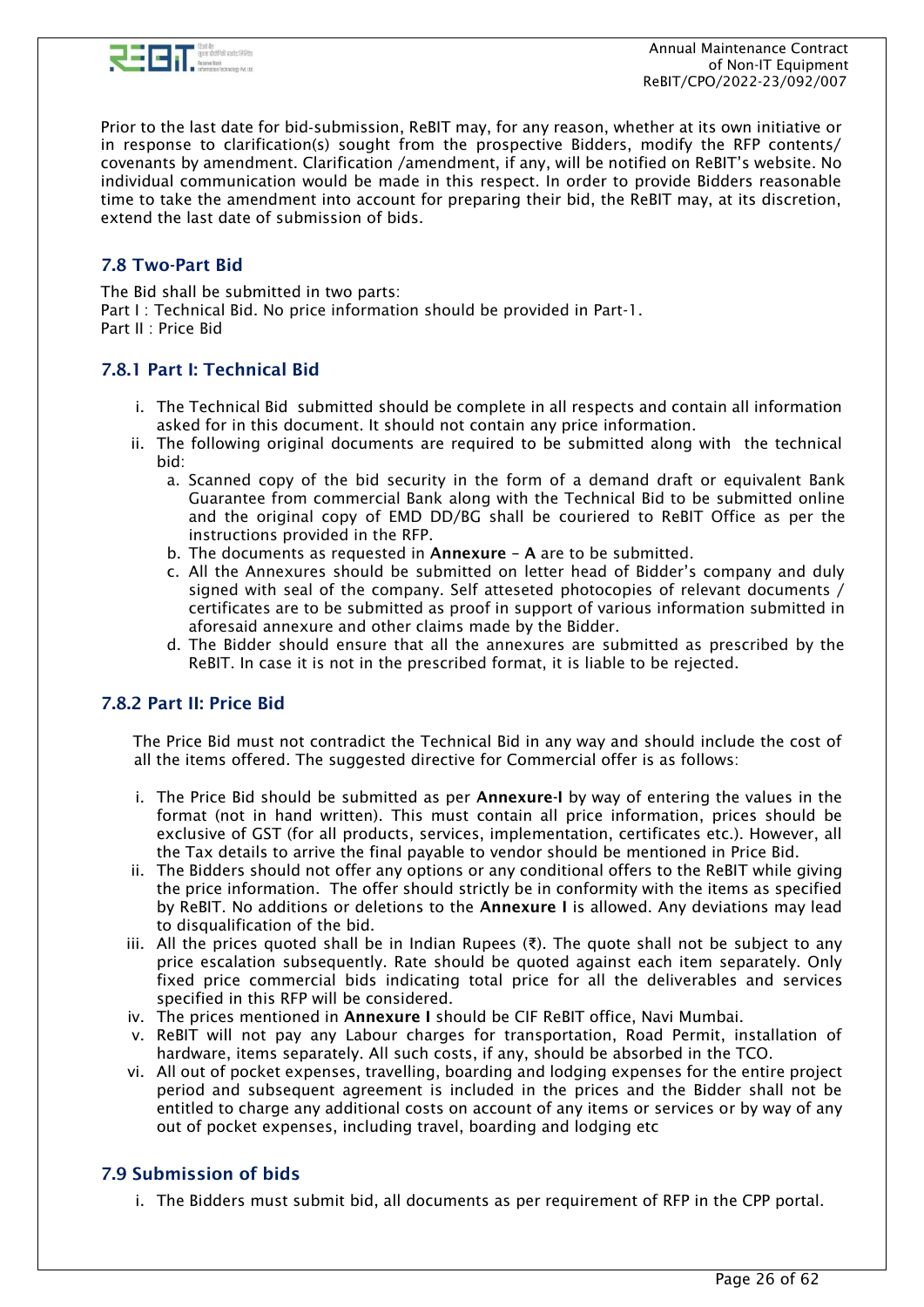

ii. Original DD/BG for EMD must be submitted physically in sealed cover at the following address on or before scheduled date and time.

To, The CEO, Reserve Bank Information Technology Pvt. Ltd. 502, Building No 1, Mindspace Juinagar, Nerul, Navi Mumbai – 400706

ReBIT may, at its discretion, extend the deadline for submission of bids by releasing corrigendum to this tender document.

All submissions will become the property of ReBIT. Recipients shall be deemed to license and grant all rights to ReBIT to reproduce the whole or any portion of their submission for the purpose of evaluation, to disclose the contents of the submission to other Recipients who have registered a submission and to disclose and/or use the contents of the submission as the basis for any resulting RFP process, notwithstanding any copyright or other intellectual property right that may subsist in the submission.

### <span id="page-26-0"></span>7.10 Modification and Withdrawals of Bid

No modification in the Bid shall be allowed, after the deadline for submission of Bids. No Bid shall be withdrawn in the interval between the deadline for submission of Bid and the expiration of the period of Bid validity specified by the Bidder on the Bid Form. Withdrawal of a Bid during this interval may result in the forfeiture of EMD submitted by the Bidder.

### <span id="page-26-1"></span>7.11 Bid opening and Evaluation Process

- i. ReBIT will follow a two-step evaluation and selection process.
- ii. Bids of only those bidders who meet the minimum eligibility criteria will be considered for price bid evaluation.
- iii. The price bids of only eligible qualified Bidders will be opened on the notified date and time and reviewed to determine whether the price bids are substantially responsive.
- iv. During the period of evaluation, Bidders may be asked to provide more details and explanations about information provided in the proposals. Bidders should respond to such requests within the time frame indicated in the letter/e-mail seeking explanation, if the Bidder does not comply or respond by the date, their bid will be liable to be rejected.
- v. ReBIT may, at its discretion, waive any minor informality, nonconformity or irregularity in a bid which does not constitute a material deviation and financial impact, provided such waiver does not prejudice or affect the relative ranking of any Bidder. Wherever necessary, observations on such minor issues (as mentioned above) ReBIT may conveyed to the Bidder, asking them to respond by a specified date also mentioning therein that, if the Bidder does not respond by the specified date, their bid will be liable to be rejected.
- vi. The Bidder at no point of time can excuse themselves from any claims by ReBIT whatsoever for their deviations in conforming to the terms and conditions, payment schedules, timeframe for implementation, etc. as mentioned in this RFP.
- vii. The selection of successful Bidder will be based on Lowest Cost offered by eligible MEC qualified bidder..

The selection process consists of the following two considerations:

- 1. Minimum Eligibility Criteria (Evaluation of supporting documents)
	- The supporting documents for Minimum Eligibility Criteria should have all relevant documents supporting every criteria. There should not be any commercial inputs in this envelop. Any commercial aspect if found, the bid will be disqualified and bidder will not proceed further.
	- Initial proposal scrutiny will be held and proposals will be treated as non-responsive and rejected, if proposals are:
		- o Not submitted in the format specified in this RFP
		- o Received without letter of authorisation
		- o Non-compliant with any of the clauses specified in this RFP
		- o Have lesser than prescribed validity period
		- $\circ$  Submitted with incomplete information, subiective, conditional offers and partial offers
		- $\circ$  Submitted without the documents required under this RFP including EMD.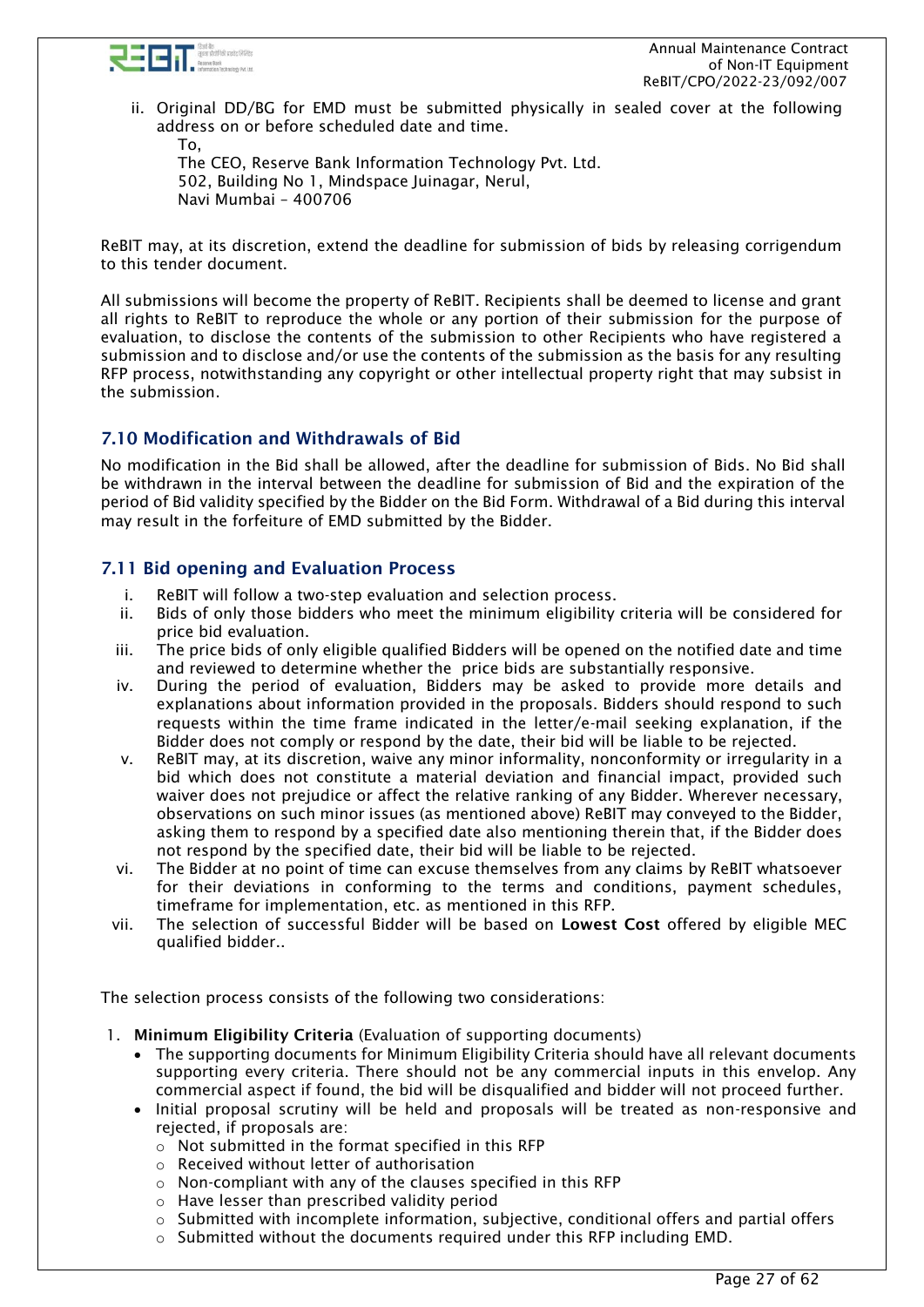



### 2. Commercial Bid Evaluation

- The bidders qualifying in MEC evaluation will proceed towards the commercial bid opening.
- The Price bids of only qualified eligible bidders will be opened on the notified date and time and reviewed to determine whether the price bids are substantially responsive.
- The price bid of the all bidder will be analysed for any discrepancy (calculation or spec deviation). The commercial bid if found correct in all sense then only the bidder will be awarded the job.
- If a Bidder quotes NIL price / consideration, the bid shall be treated as unresponsive and will not be considered.
- Price bid evaluation shall be considered as below in case of any kind of discrepancy:
- a. If there is a discrepancy between words and figures, the amount in words shall prevail
	- b. Where there is a discrepancy between the item‐wise quoted amounts and the total quoted amount, the item‐wise rate will govern.
	- c. If there is a discrepancy between percentage and amount, the amount calculated as per the stipulated percentage basis shall prevail
	- d. If there is discrepancy between unit price and total price, the unit price shall prevail
	- e. Where there is a discrepancy between the phase-wise quoted amounts and the total quoted amount, the phase-wise rate will govern unless, in the opinion of REBIT, there is obviously a gross error such as a misplacement of a decimal point, in which case the line item total will govern.
- f. If there is a discrepancy in the total, the correct total shall be arrived at by ReBIT.
- The amount stated in the Commercial Bid Format, adjusted in accordance with the above procedure, shall be considered as binding, unless it causes the overall bid price to rise, in which case ReBIT will be free to accept the Total Bid amount as mentioned in the field "Total Cost of Ownership (TCO)" in Annexure-I.
- If the Bidder does not accept the arithmetical corrections made by ReBIT, its proposal will be rejected.
- Items described in technical proposal but not priced in price bid shall be assumed to be included in the prices of other activities or items.
- The Bidder with the Lowest Commercial Bid will be selected as successful bidder.

ReBIT does not represent that these are the sole criteria and reserves the right to adjust selection criteria at any time until final Vendor selections are made.

ReBIT reserves the right to re-negotiate any term or various package's price, if required, with the successful Bidder.

# <span id="page-27-0"></span>8. Award of Contract

On completion of evaluation of bids, ReBIT will determine the successful incumbent Bidder and contract will be awarded accordingly.

Successful bidder shall deploy the team at Site atleast a week in advance to learn the process and procedures and ensure smooth transition from existing service provider at bidder's own cost.

Contract Tenure for this engagement will be of 2 Years 9 Months, however, Purchase Order shall be released on annual basis subject to yearly performance review of the service provider and basis same, renewal will be done for subsequent years. Contract tenure may be extended for a period of 1 year as per the discretion of ReBIT negotiating the terms and conditions of the extended duration.

However, ReBIT will be under no obligation to accept the most responsive offer or any other offer received in response to this RFP notice and shall be entitled to reject any or all offers including those received late or incomplete offers without assigning any reason whatsoever. ReBIT reserves the right to make any changes in the terms and conditions of purchase. ReBIT will not be obliged to meet and have discussions with any Bidder, and / or to listen to any representations unless there is change in the terms and conditions of purchase.

ReBIT will award the Contract, subject to approval from the approval authority to the Bidder whose bid has been determined to be substantially responsive and has been determined to be the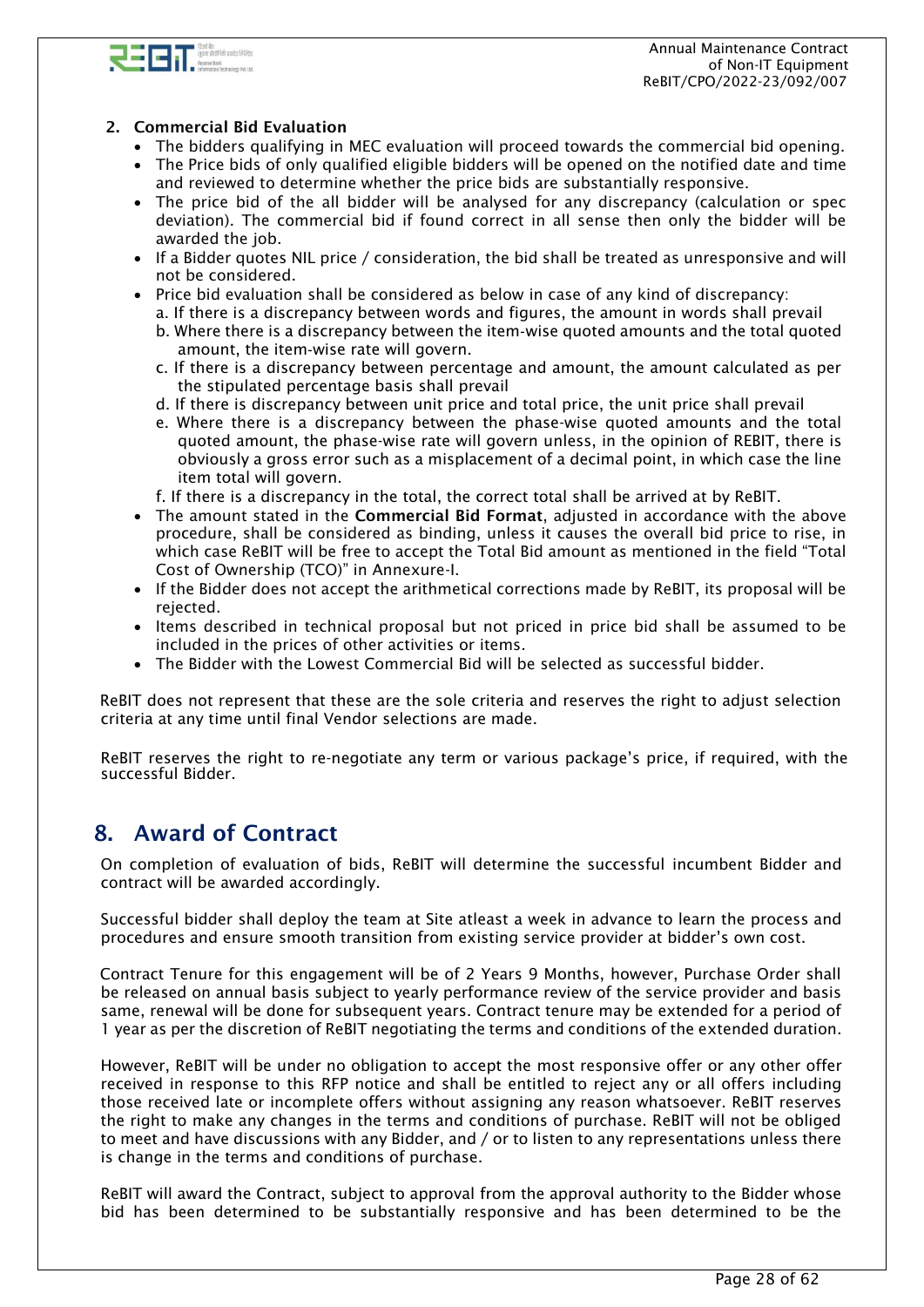

shortlisted Bidder. Provided further that the Bidder is determined to be qualified to perform the contract satisfactorily and their credentials have been verified.

Prior to the expiration of the period of bid validity, the successful Bidder shall be notified in writing by letter or by email. Within 15 days of receipt of the notification of award, the successful Bidder shall execute a contract with ReBIT in accordance with the terms and conditions of this RFP.

For execution of contract agreement promptly after the successful Bidder is notified, the Bidder will be sent the contract incorporating all agreements between the parties. The supplier should acknowledge and unconditionally accept, sign, mention the date and return the contract within 5 days from the date of issue of contract.

The selected Bidder at his own expense will register the contract agreement by paying the appropriate amount of stamp duty. The first page of the contract agreement shall be on a stamp paper of appropriate value. The stamp paper and franking needs to be done in Mumbai only.

Within 15 days of receipt of the notification of award, the successful Bidder shall at his/her own expense submit to ReBIT unconditional, irrevocable and continuing Performance Bank Guarantee from a scheduled bank, in the format prescribed in this RFP, payable on demand, for the due performance and fulfilment of the contract by the Bidder. Notwithstanding and without prejudice to any rights whatsoever of ReBIT under the contract in the matter, the proceeds of the Performance Bank Guarantee shall be payable to ReBIT as compensation for any loss (including loss of opportunity, time, or cost, etc.) resulting from the Bidder's failure to comply with its obligations under the contract.

# <span id="page-28-0"></span>9. Performance Bank Guarantee

The successful Bidder shall provide a Performance Bank Guarantee for 3% of the Annual Contract Value as arrived at Annexure I valid for a period of 2 Year 9 Months within 15 days from the date of notification of award in the format as provided in Annexure L with a claim period of 3 months and such other extended period as ReBIT may decide based on performance of the Bidder and project obligations. The PBG should be provided from any scheduled Commercial Bank only.

If the Performance bank guarantee is not submitted within the stipulated time, ReBIT reserves the right to cancel the order / contract and the earnest money deposit shall be forfeited from the successful Bidder.

ReBIT reserves the right to cancel the order and/or initiate the process for invocation of Performance Bank Guarantee (PBG) in the event of one or more of the following circumstances:

- Breach by the tenderers of any of the terms and conditions of the tender;
- If the Vendor goes into liquidation voluntarily or otherwise;
- Exceptionally long, delay in supply / execution of the project, without any satisfactory reason.
- Failure of the successful Bidder to agree with the terms and conditions of this RFP shall constitute sufficient grounds for the annulment of the award, in which event, ReBIT reserves the right to invoke the Performance Bank Guarantee.

For reasons as specified above, ReBIT shall be entitled to invoke the performance guarantee without notice or right of demur to the successful Bidder.

In case of any Contract violations penalties have to deducted from the invoices payments. Otherwise the penalty amount will be adjusted from PBGs.

ReBIT reserves the right to recover any dues payable by the selected Bidder from any amount outstanding to the credit of the selected Bidder, including the pending bills and/or invoking Performance Guarantee, if any. Any amount pending for payment due to non-achieving of milestone/s set under the agreement or any other reason solely attributable to the successful Bidder should be included in the pending bills / remaining amount of the contract value.

All incidental charges whatsoever such as premium, commission, etc. with respect to the Performance Bank Guarantee shall be borne by the Bidder.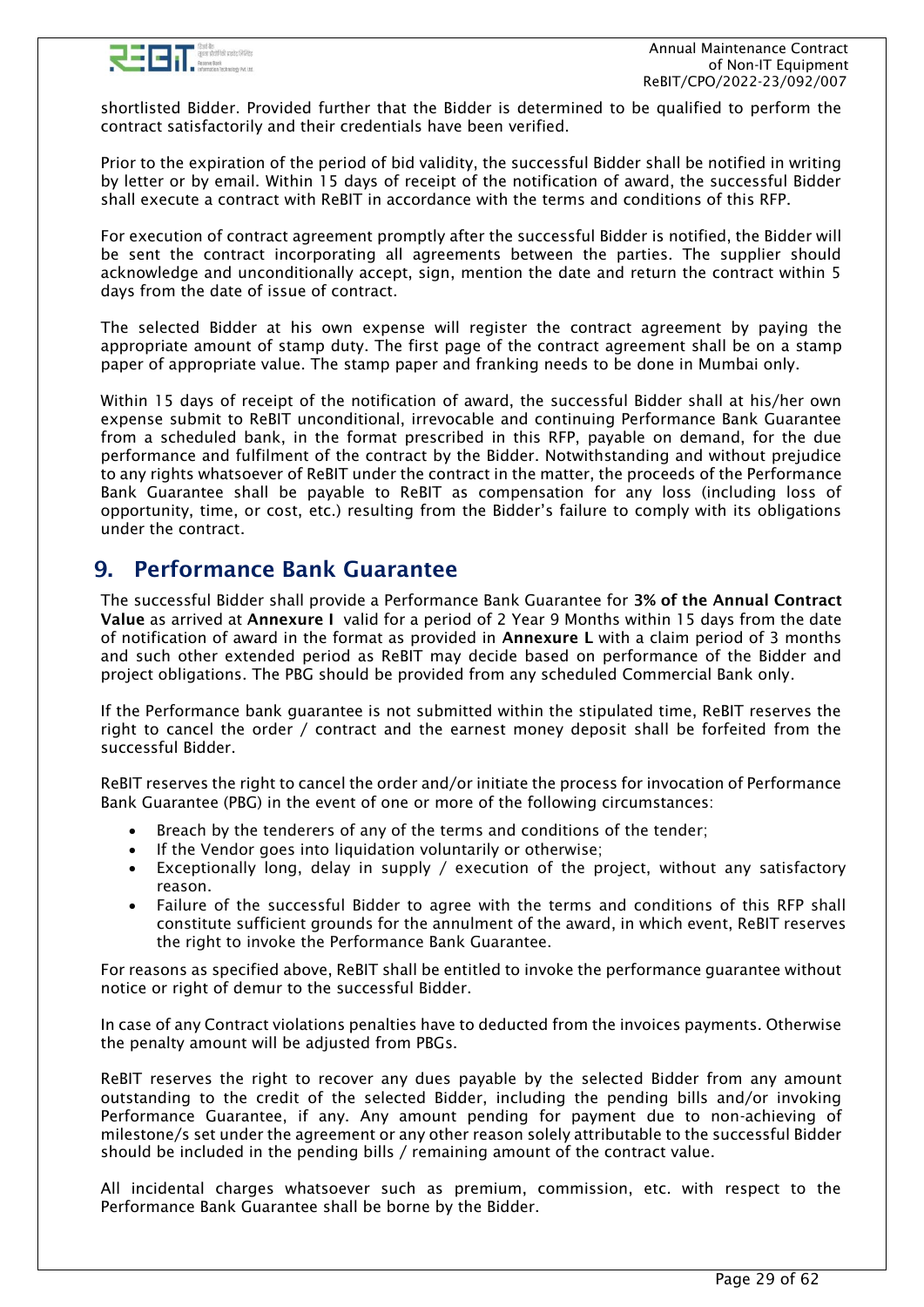

The Performance Bank Guarantee may be discharged / returned by ReBIT upon being satisfied that there has been due performance of the obligations of the Bidder under the contract. No interest shall be payable on the Performance Bank Guarantee.

# <span id="page-29-0"></span>10. Rejection of Bid

ReBIT reserves the right to accept or reject any Bid in part or in full or to cancel the RFP process and reject all Bids at any time prior to contract award, without incurring any liability to the affected Bidder or Bidders or any obligation to inform the affected Bidder or Bidders of the grounds for the ReBIT's action

ReBIT reserves the right to disqualify the Bidder/(s), if Bidder/(s) have not completed any project successfully in ReBIT in stipulated time i.e. Supply, Installation, Setup, Implementation, Operation, Maintenance etc in the past or having poor performance record.

# <span id="page-29-1"></span>11. Payment Terms

- No advance amount will be paid to service provider.
- Vendor shall raise invoice ("Invoice") for the maintenance Services for each quarter after completion of quarterly service tasks. Subject to invoice in order, ReBIT will pay the due amount of the Invoice within 45 days of receipt of each Invoice.

# <span id="page-29-2"></span>12. Taxes and Duties

The Bidder shall solely be responsible for all payments (including any statutory payments) to its employees and shall ensure that at no time shall its employees, personnel or agents hold themselves out as employees or agents of ReBIT, nor seek to be treated as employees of ReBIT for any purpose, including claims of entitlement to fringe benefits provided by ReBIT, or for any kind of income or benefits. The Bidder alone shall file all applicable tax returns for all its personnel assigned hereunder in a manner consistent with its status as an independent contractor of services and the Bidder will make all required payments and deposits of taxes in a timely manner.

The amount payable by ReBIT to Bidder shall be inclusive of all costs such as insurance, taxes (GST, as per the rates applicable), transportation, installation, that may be levied, imposed, charged or incurred and REBIT shall pay the due under this RFP and subsequent agreement after deducting any tax deductible at source ("TDS") and GST-TDS\* as applicable.

\*As per GST Notification No.33/2017 read with Notification No. 50/2018, ReBIT being a 100% subsidiary of Reserve Bank of India would be required to deduct TDS under the GST regime. Therefore, ReBIT would be required to deduct additional TDS as under:

| Nature of Supply                                                                  | Name of GST | Rate of GST -<br>TDS |
|-----------------------------------------------------------------------------------|-------------|----------------------|
| Location of service provider and place of supply is in CGST                       |             | 1%                   |
| Maharashtra                                                                       | SGST        | 1%                   |
| Location of the service provider and place of supply are outside  <br>Maharashtra | <b>IGST</b> | 2%                   |

ReBIT agrees to file GST TDS returns for the amount deducted as TDS under GST laws. The Bidder will need to provide the details for the GST deposited with the authorities for the GST component to be paid off by ReBIT.

The Bidder will need to provide the details for the tax rates as considered in the pricing. This will be used for subsequent tax changes. REBIT shall pay each undisputed invoice raised in accordance with this RFP and subsequent agreement, after its receipt unless otherwise mutually agreed in writing, provided that such invoice is dated after such amounts have become due and payable under this RFP and subsequent agreement provided that such invoice is dated after such fees have become due and payable under this RFP and subsequent agreement.

Any variation (upward) in Government levies/ GST (as per the rates applicable) which has been included as part of the price will be borne by ReBIT. Any variation (downward) in Government levies/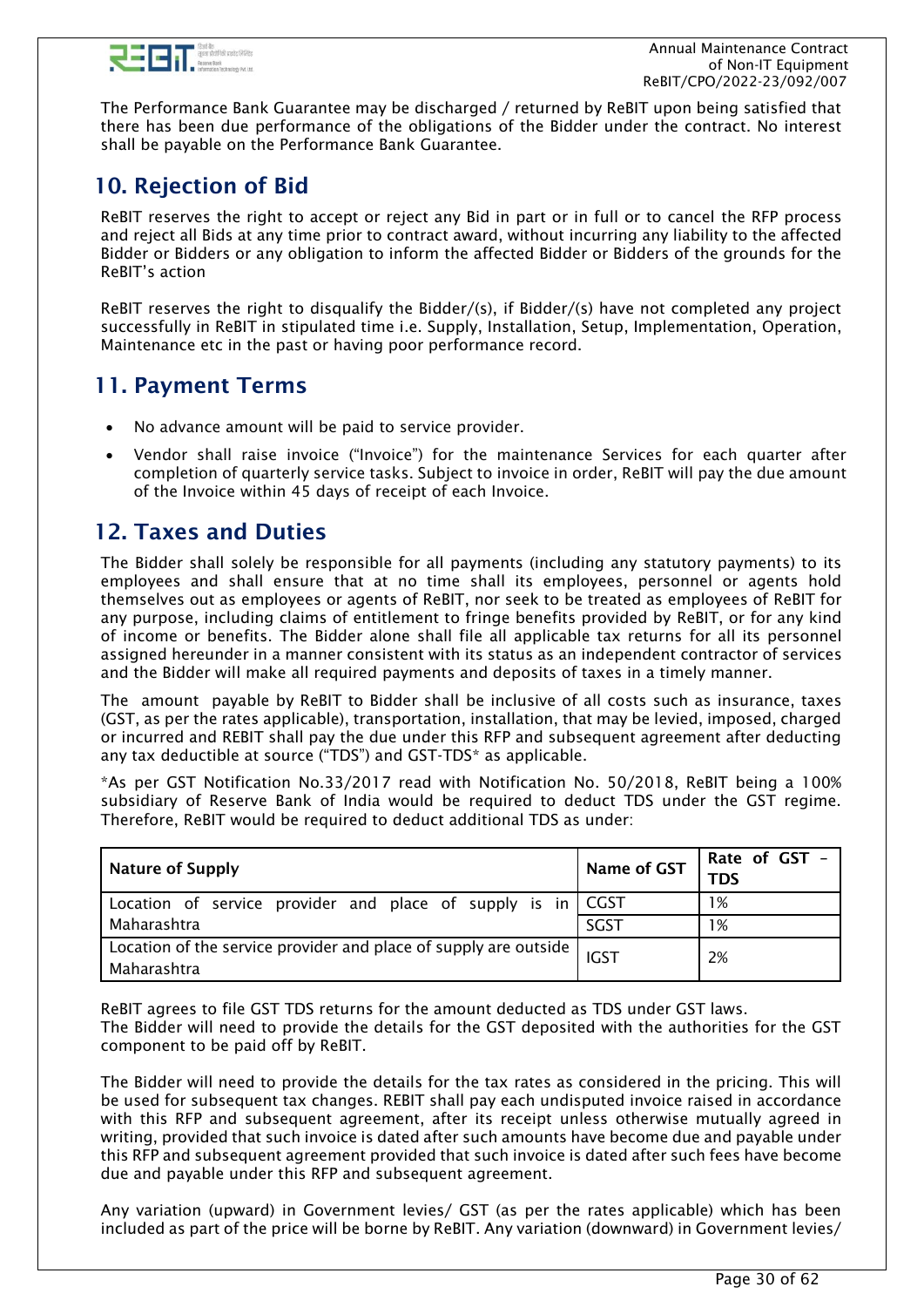

GST (as per the rates applicable) which has been included as part of the price, the benefit will be passed to the ReBIT and adjusted in the payment milestones. If the Bidder makes any conditional or vague offers, without conforming to these guidelines, ReBIT will treat the prices quoted as not in conformity with these guidelines and proceed accordingly.

If ReBIT has to pay taxes for any of the items or supplies made in terms hereof by the Bidder, for any reason including the delay or failure or inability of the Bidder to make payment for the same, ReBIT has to be reimbursed such amounts paid, on being intimated to the Bidder along with the documentary evidence. If the Bidder fails to reimburse the amount within a fortnight, ReBIT shall adjust the amount out of the payments due to the Bidder from REBIT along with the interest calculated as per the rate prevailing at the time of actual payment

The Bidder shall be liable to pay all applicable corporate taxes and income tax that shall be levied according to the laws and regulations applicable from time to time in India.

Wherever the laws and regulations require deduction of such taxes at the source of payment, Purchaser shall effect such deductions from the payment due to the Bidder. The remittance of amounts so deducted and issuance of certificate for such deductions shall be made by Purchaser as per the laws and regulations in force. Nothing in the Contract shall relieve the Bidder from his responsibility to pay any tax that may be levied in India on income and profits made by the Bidder in respect of this Contract.

# <span id="page-30-0"></span>13. Termination

- i. ReBIT reserves its right to terminate / cancel the Purchase Order / Contract at any time by assigning appropriate reasons and recover expenditure incurred by ReBIT in addition to recovery of liquidated damages in terms of the contract, in the event of any of the following conditions (but not limited to):
	- Delay in initiation of maintenance services after the assignment order or beyond the date given by ReBIT in the contract / purchase order.
	- Delay in completion of Contracted Services.
	- Serious discrepancies noted in the inspection.
	- Breaches in the terms and conditions of the Contract / Order.
	- Non submission of acceptance of order within 7 days of order / notification of award.
	- Failure of the successful Bidder to accept the contract and furnish the Performance Bank Guarantee within 15 days from notification of award.
	- Breach of terms & conditions in NDA
	- Non-adhering to regulatory compliance.
	- Leakage of any confidential information.
	- In case of the bidder going insolvent voluntarily or otherwise, getting blacklisted, involvement in fraud, etc.
	- The progress made by the selected Bidder is found to be unsatisfactory. Nonsatisfactory performance of the selected Bidder during implementation and operation. ReBIT reserves the right to get the balance contract executed by another party of its choice by giving one month's notice for the same. In this event, the selected Bidder is bound to make good the additional expenditure, which ReBIT may have to incur in executing the balance contract. This clause is applicable, if for any reason, the contract is cancelled.
	- An act of omission by the Bidder, its employees, its agents, or employees of the consortium in the performance of the services provided by this contract.
	- ReBIT suffers a reputation loss on account of any activity of successful Bidder and penalty is levied by regulatory authority.
	- In the event of sub contract or assignment contrary to the terms of agreement.
- ii. ReBIT will serve the notice of termination to the Bidder at least 30 days prior, of its intention to terminate services.
- iii. ReBIT reserves the right to recover any dues payable by the selected Bidder from any amount outstanding to the credit of the selected Bidder, including the pending bills and security deposit, if any, under this contract.
- iv. In addition to the cancellation of purchase order / Contract, ReBIT reserves its right to invoke the Performance Bank Guarantee or foreclose the Security Deposit given by the Bidder towards non-performance/non-compliance of the terms and conditions of the contract, to appropriate towards damages.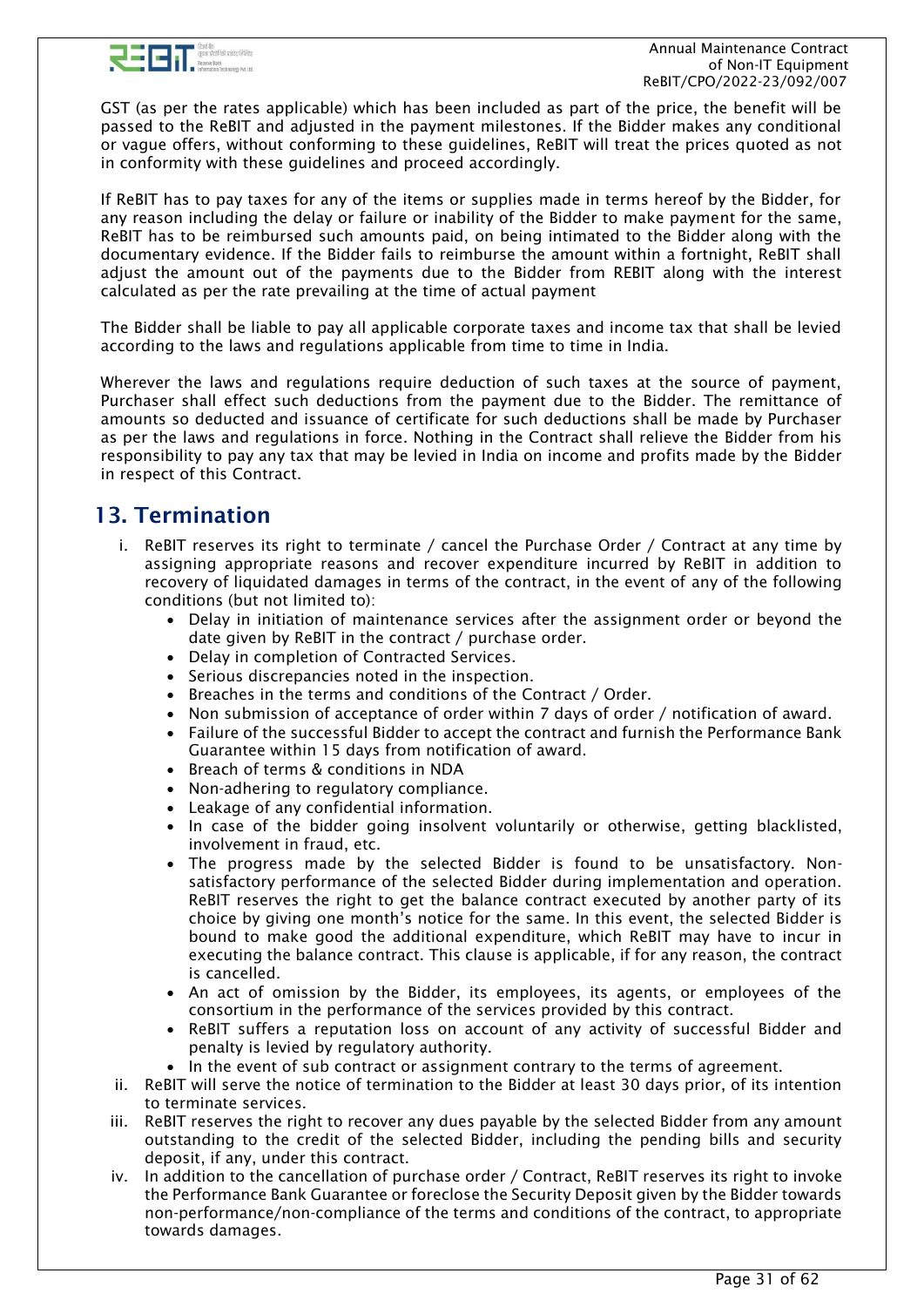

v. Additionally, the selected bidder will also refund payment received on account of ReBIT project without any time delay.

# <span id="page-31-0"></span>14. Service Level Agreement (SLA), Penalties & Liquidated Damages (LD)

# <span id="page-31-1"></span>14.1 Service Level Agreement (SLA)

ReBIT will validate the vendor's services on quarterly basis by:

- 1. Regular system inspection/check on the system operations; and
- 2. Reviewing the maintenance service log prepared by the Vendor; and
- 3. Compliance & Reporting Procedure & Penalties for Breach

| S.No.         | <b>Items</b>                                                                                                                                                                    | <b>Target</b>                                                                                                                                                                                                                                                                | Deviation from<br>Target                                                                                          | Penalties in case of<br>breach in SLA                                                  |
|---------------|---------------------------------------------------------------------------------------------------------------------------------------------------------------------------------|------------------------------------------------------------------------------------------------------------------------------------------------------------------------------------------------------------------------------------------------------------------------------|-------------------------------------------------------------------------------------------------------------------|----------------------------------------------------------------------------------------|
|               | of<br>Submission<br>preventive/breakdown<br>maintenance report to<br>ReBIT.                                                                                                     | Report for the maintenance<br>to be submitted within<br>weeks' time of work done                                                                                                                                                                                             | Delay beyond<br>weeks' time                                                                                       | 0.1% quarterly<br>bill<br>for every days delay<br>incremental<br>on.<br>basis.         |
| $\mathcal{P}$ | Monthly / Quarterly<br>scheduled<br>$\boldsymbol{\mathcal{R}}$<br>maintenance<br>reporting<br>measures<br>timely maintenance of<br>equipment's<br>the<br>installed at premises. | 100%<br>of<br>schedules<br>should<br>be<br>maintenance<br>carried<br>out<br>per<br>as<br>plan<br>maintenance<br>submitted<br>by<br>service<br>provider. Any scheduled<br>maintenance needs to be<br>planned and intimated to<br>ReBIT at least 2 working<br>days in advance. | Any deviation<br>of<br>the<br>scheduled<br>maintenance &<br>reporting from<br>actual<br>the<br>target<br>schedule | 1% of the quarterly<br>bill for the every<br>single instance of<br>the non-compliance. |
|               |                                                                                                                                                                                 | Refilling<br>of<br>fire                                                                                                                                                                                                                                                      | Refilling within<br>$\le$ 10 days<br>Refilling within                                                             | No Penalty                                                                             |
| 3             | Fire &<br>Suppression<br>System                                                                                                                                                 | suppression<br>cylinders<br>in.<br>case of discharge during                                                                                                                                                                                                                  | $>10$ days $\leq$<br>20 days                                                                                      | 1% of the quarterly<br>bill                                                            |
|               |                                                                                                                                                                                 | any incident                                                                                                                                                                                                                                                                 | Refilling within<br>$>20$ days $\leq$<br>30 days                                                                  | 2% of the quarterly<br>bill                                                            |

The selected bidder shall be liable to a penalties in case of breach in SLA up to a maximum of 10% (ten percent) of the contract / bid value.

## <span id="page-31-2"></span>14.2 Liquidated Damages (LD)

The liquidated damages is an estimate of the loss or damage that ReBIT may have suffered due to delay in performance or non-performance of any or all the obligations (under the terms and conditions of the contract), of the solution by the Bidder and the Bidder shall be liable to pay ReBIT a fixed amount for each day of delay / nonperformance of the obligations by way of liquidated damages, details of which will be specified in the contract. Without any prejudice to ReBIT's other rights under the law, ReBIT shall recover the liquidated damages, if any, accruing to ReBIT,

as above, from any amount payable to the Bidder either as per the contract, executed between the parties or under any other agreement/ contract, ReBIT may have executed / shall be executing with the Bidder.

Liquidated Damages is not applicable for reasons attributable to ReBIT and Force Majeure. However, it is the responsibility/onus of the Bidder to prove that the delay is attributed to ReBIT and Force Majeure. The Bidder shall submit the proof authenticated by the Bidder and ReBIT's official that the delay is attributed to ReBIT and Force Majeure along with the bills requesting payment.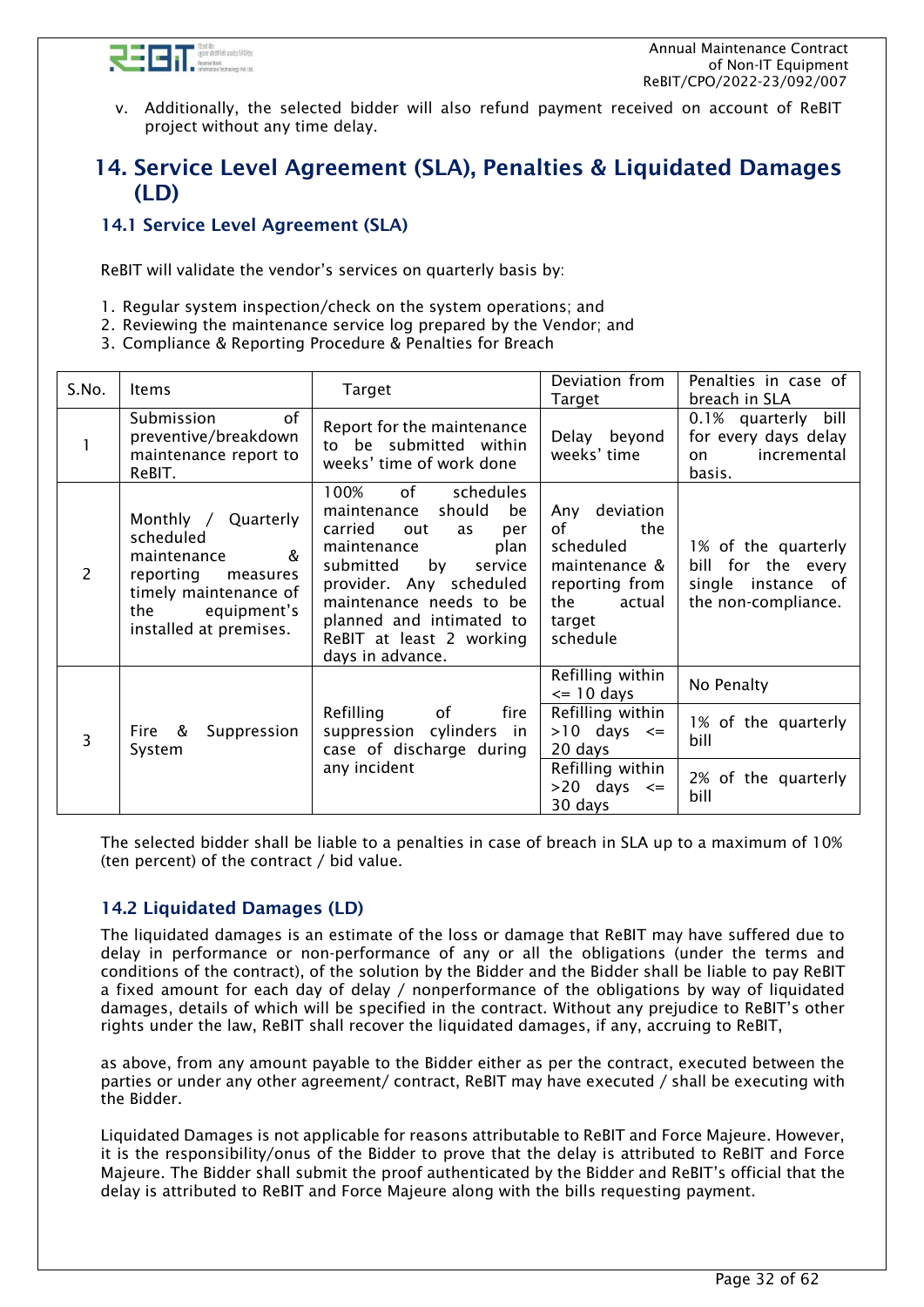

In the event of delay in stage wise execution of work, specified in this Contract / furnishing deliverables due to negligence or in-efficiency attributable to the selected bidder, the selected bidder shall be liable to a penalty up to a maximum of 10% (ten percent) of the contract value.

# <span id="page-32-0"></span>15. Regulatory Requirements

### 15.1 Workman's Compensation & Employer's Liability Insurance

- Insurance shall be effected for Service Provider as well Service Provider's Sub-contractors / their employees deployed at ReBIT Site and engaged in the performance of this contract. If any of the work is sublet, the Contractor shall require the sub-Contractor to provide Workman"s Compensation and employer's responsibility insurance for the latter's employees if such employees are not covered under the Contractor's Insurance.
- The Contractor shall at his own cost and initiative take out and maintain at all times until the expiry / termination of the Contract, insurance policies in respect of workmen engaged by him for providing services under this Contract, in order to keep himself as well ReBIT fully indemnified from and against all claims whatsoever including but not limited to those arising out of the provisions contained in Workmen's Compensation Act, 1923. Should the Contractor fail to take insurance as provided for in the foregoing paragraph, ReBIT shall be entitled (but without any obligation to do so) to take such insurance at the cost and expense of the Contractor and without prejudice to any other rights or remedies of ReBIT in this behalf, to deduct the sum(s) incurred thereof from any amounts due to the Contractor.
- Contractor shall at his own expenses carry and maintain insurance with reputable insurance companies to the satisfaction of ReBIT.

### 15.2 Any other Insurance required under Law or Regulations or by ReBIT

Contractor shall carry and maintain any and all other insurance which he may be required under any law or regulations or required by ReBIT from time to time as per Compliance / Auditory requirements.

### 15.3 Labour Laws & Safety Regulations

- No staff below the age of 18 (eighteen) years shall be employed on the work.
- The Contractor shall not pay less than what is provided under law to labourers engaged by him or his sub-Contractors on this work, for work done other than on item rates basis.
- The Contractor shall at his expenses comply with all labour laws and keep the ReBIT indemnified in respect thereof.
- The Contractor shall exclusively be liable for non-compliance of the provision of any Acts, laws, rules and regulations having bearing over engagement of labour / workers(s), directly or indirectly for subject work under this Contract.
- The Contractor shall ensure following all Safety Regulations as applicable and best practices by deployed personnel to avoid any mishap at site.

# <span id="page-32-1"></span>16. Adherence of Cyber Security Policy

Bidders are liable for not meeting the security standards or desired security aspects of all the ICT resources as per ReBIT's IT/Information Security / Cyber Security Policy. The IT /Information Security/ Cyber Security Policy will be shared with successful Bidder. Bidder should ensure Data Security and protection of facilities/application managed by them.

The deputed persons should aware about ReBIT's IT/ IS/ Cyber security policy and must maintain the utmost secrecy & confidentiality of the ReBIT's data including process performed at ReBIT premises. At any time, if it comes to the notice of ReBIT that data has been compromised / disclosed/ misused/misappropriated due to any gap in compliance to the above-mentioned policies then ReBIT would take suitable action as deemed fit and selected vendor would fully be required to compensate ReBIT of loss incurred by ReBIT.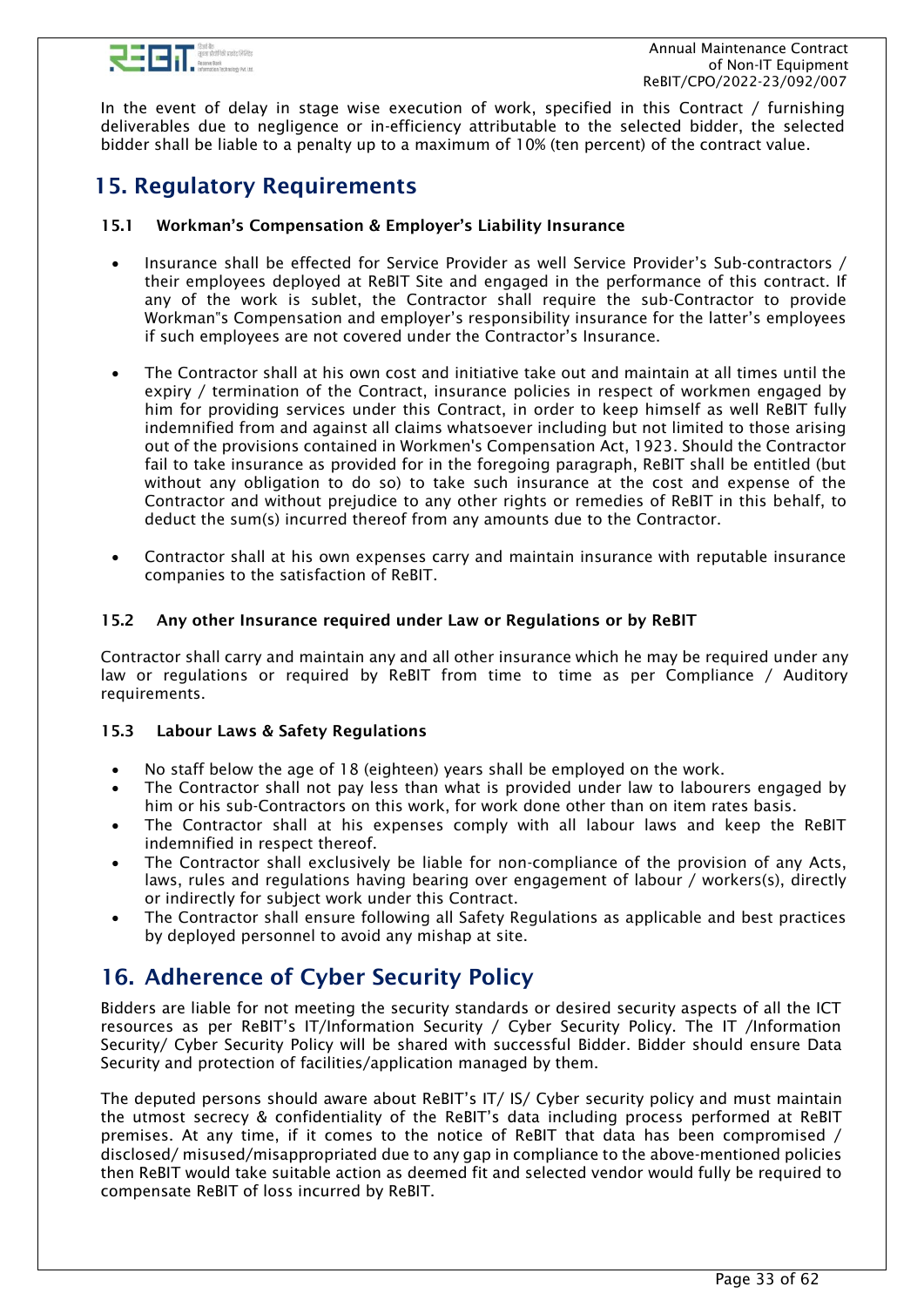

Bidder must agree and provide undertaking not to disclose any ReBIT information and will maintain confidentiality of ReBIT information as per policy of ReBIT and will sign "Non-Disclosure Agreement" document provided by ReBIT.

The legal and regulatory requirements, including data protection, intellectual property rights, copy right, all the relevant regulations for sub-contracting; including the controls that need to be implemented shall be included in the supplier agreement.

All information resources (online/in-person) of the vendors and its partners shall be made accessible to ReBIT as and when sought. Credentials of vendor/third party personnel accessing and managing the ReBIT's critical assets shall be maintained and shall be accordance with ReBIT's policy. ReBIT shall evaluate, assess, approve, review, control and monitor the risks and materiality of vendor/outsourcing activities and Bidder shall ensure to support baseline system security configuration standards. ReBIT shall also conduct effective due diligence, oversight and management of third-party vendor's/service providers & partners.

Vendor criticality assessment shall be conducted for all partners & vendors. Appropriate management and assurance on security risks in outsources and partner arrangements shall be ensured.

# <span id="page-33-0"></span>17. Confidentiality

The Bidder must undertake that they shall hold in trust any Information received by them, under the Contract/Agreement, and the strictest of confidence shall be maintained in respect of such Information. The Bidder has also to agree:

- i. To maintain and use the Information only for the purposes of the Contract/Agreement and only as permitted by ReBIT
- ii. To only make copies as specifically authorized by the prior written consent of ReBIT and with the same confidential or proprietary notices as may be printed or displayed on the original;
- iii. To restrict access and disclosure of Information to such of their employees, agents, strictly on a "need to know" basis, to maintain confidentiality of the Information disclosed to them in accordance with this Clause and
- iv. To treat all Information as Confidential Information.
- v. The Selected Bidder shall be required to sign a Non-Disclosure Agreement with ReBIT as per prescribed format provided in Annexure M within 15 days of issuing the purchase order/notification of award.

# <span id="page-33-1"></span>18. Limitation of liability

Neither party shall, in any event, regardless of the form of claim, be liable for any indirect, special, punitive, exemplary, speculative or consequential damages, including, but not limited to any loss of data, business interruption, and loss of income or profits, irrespective of whether it had an advance notice of the possibility of any such damages. Subject to the above and notwithstanding anything to the contrary elsewhere contained herein, the maximum liability, of selected Bidder (vendor) and purchaser (ReBIT) shall be, regardless of the form of claim, restricted to the total of bill of material received by vendor from ReBIT for the event that gave rise to such liability, as of the date such liability arose, during contract period

# <span id="page-33-2"></span>19. Indemnification

- i. Bidder shall indemnify, protect and save ReBIT and hold ReBIT harmless from and against all claims, losses, costs, damages, expenses, action suits and other proceedings, (including reasonable attorney fees), relating to or resulting directly or indirectly from
	- a. an act or omission of the Bidder, its employees, its agents, or employees of the consortium in the performance of the services provided by the Bidder,
	- b. breach of any of the terms of this RFP or breach of any representation or warranty by the Bidder
	- c. Use of the deliverables and or services provided by the Bidder,
	- d. Infringement of any patent trademarks copyrights etc. or such other statutory infringements in respect of all components provided to fulfil the scope of this project. Bidder shall further indemnify ReBIT against any loss or damage to ReBIT's premises or property, ReBIT's data, direct financial loss, loss of life, etc., due to the acts of the Bidder's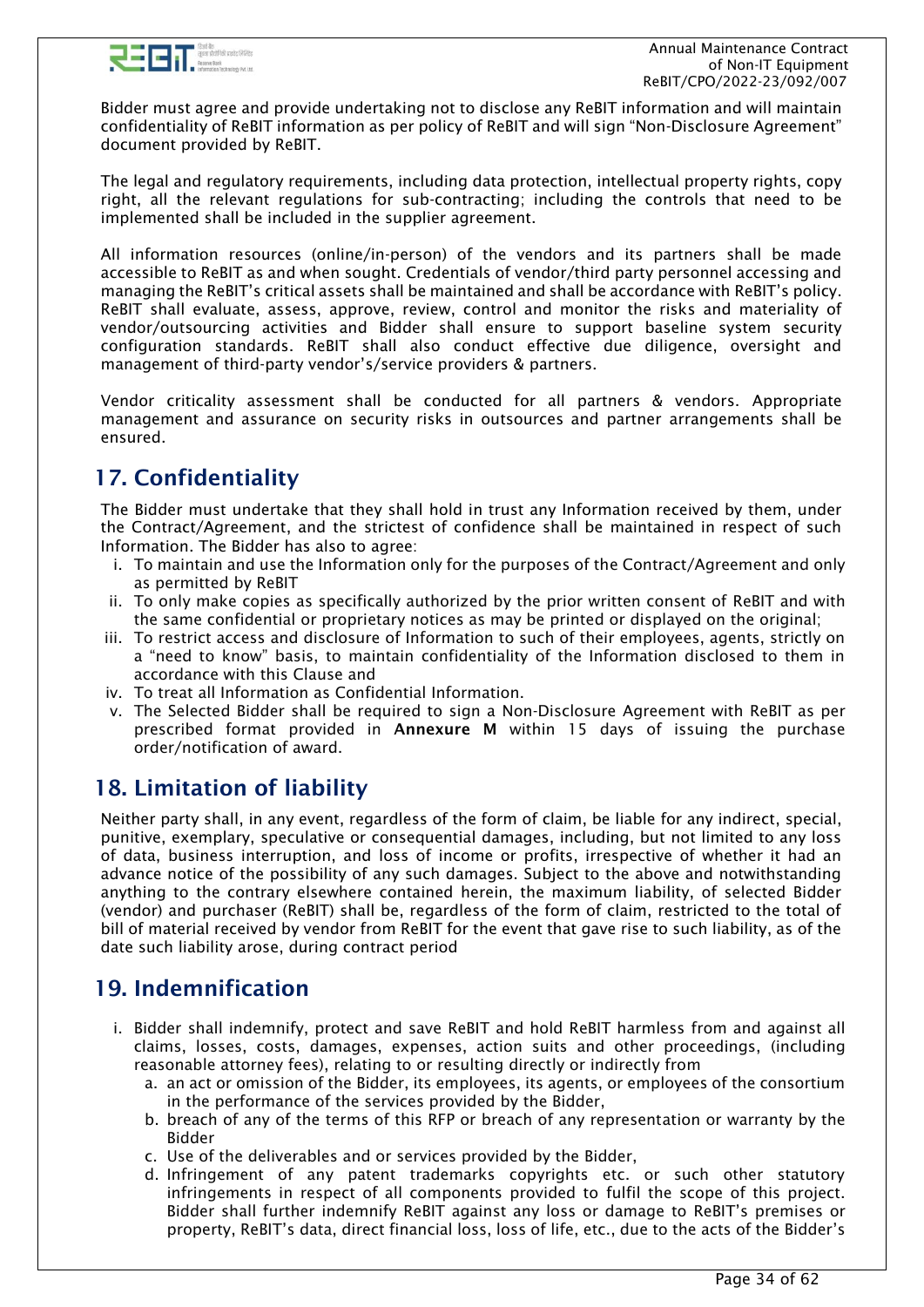

employees or representatives. The Bidder shall further indemnify ReBIT against any loss or damage arising out of loss of data, claims of infringement of third- party copyright, patents, or other intellectual property, and third-party claims on ReBIT for malfunctioning of the equipment or software or deliverables at all points of time, provided however,

- i. ReBIT notifies the Bidder in writing in a reasonable time frame on being aware of such claim,
- ii. The Bidder has sole control of defence and all related settlement negotiations,
- iii. ReBIT provides the Bidder with the assistance, information and authority as it deems fit to perform the above.
- ii. It is clarified that the Bidder shall in no event enter into a settlement, compromise or makes any statement (including failure to take appropriate steps) that may be detrimental to the ReBIT's (and/or its customers, users and service providers) rights, interest and reputation.
- iii. Bidder shall be responsible for any loss of data, loss of life, etc., due to acts of Bidder's representatives, and not just arising out of gross negligence or misconduct, etc., as such liabilities pose significant risk.
- iv. Bidder should take full responsibility for its and its employee's actions. Further, since the ReBIT's data could be integrated / used under Bidder provided software, the Bidder should be responsible for loss/compromise or damage to ReBIT's data and for causing reputation risk to ReBIT.
- v. The Bidders should indemnify ReBIT (including its employees, directors or representatives) from and against claims, losses, liabilities, penalties, fines and suits arising from:
	- a. IP infringement under any laws including Copyrights Act 1957 & IT Act 2000 and such other statutory acts and amendments thereto.
	- b. Negligence and misconduct of the Bidder, its employees, and agents.
	- c. Breach of any terms of RFP, Representation or Warranty.
	- d. Act or omission in performance of service.
	- e. Loss of data due to any of the reasons mentioned above.
	- f. Non-compliance of the Bidder with Laws/Governmental /regulatory Requirements.
- vi. In the event that ReBIT is called as a defendant for IPR infringement of patent, trademark or industrial design rights arising from use of any of the components of the supplied solution, the Bidder on its own expense will undertake to defend ReBIT.
- vii. It will be the Bidder's responsibility to rapidly do away with third-party claims. The Bidder will also pay any compensation arising from the infringement claims and ReBIT will in no manner be responsible for such payments. In addition, the Bidder will bear all the related expenses and legal fees.
- viii. On its part, ReBIT will immediately relay to the Bidder any such claims and offer assistance within reasonable limits to rid the claim.
- ix. Once the components delivered at ReBIT premises, The Bidder must undertake to indemnify that all the components delivered are free of defects, are brand new and original. If at some stage it is discovered that the components do not meet these criteria, ReBIT has the right to cancel the order and the Bidder will have to refund the total amount received from ReBIT along with the interest and separate penalties. Similar conditions apply to software; as well the system software must be licensed and original.
- x. The Bidder claims and represents that it has obtained appropriate rights to provide the Deliverables and Services upon the terms and conditions contained in this RFP.
	- a. The Bidder shall be responsible at its own cost for obtaining all necessary authorizations and consents from third party licensors of Software used by Bidder in performing its obligations under this Project.
	- b. If a third party's claim endangers or disrupts ReBIT's use of the Deliverables, Bidder shall at no further expense, charge, fee or cost to ReBIT, obtain a license so that ReBIT may continue use of the Deliverables in accordance with the terms of this RFP.
	- c. Bidder shall indemnify and keep fully and effectively indemnified ReBIT from all legal actions, claims, or damages from third parties arising out of use of software, designs or processes used by Bidder or his subcontractors or in respect of any other services rendered under this RFP.

# <span id="page-34-0"></span>20. Responsibility for Completeness

Any supplies and services, which might not have been specifically mentioned in this tender but, are necessary for the installation, Configuration, testing, commissioning, performance or completeness of the order, shall be provided / made available as per the time schedule for smooth and efficient operation and maintenance of the system under Indian conditions.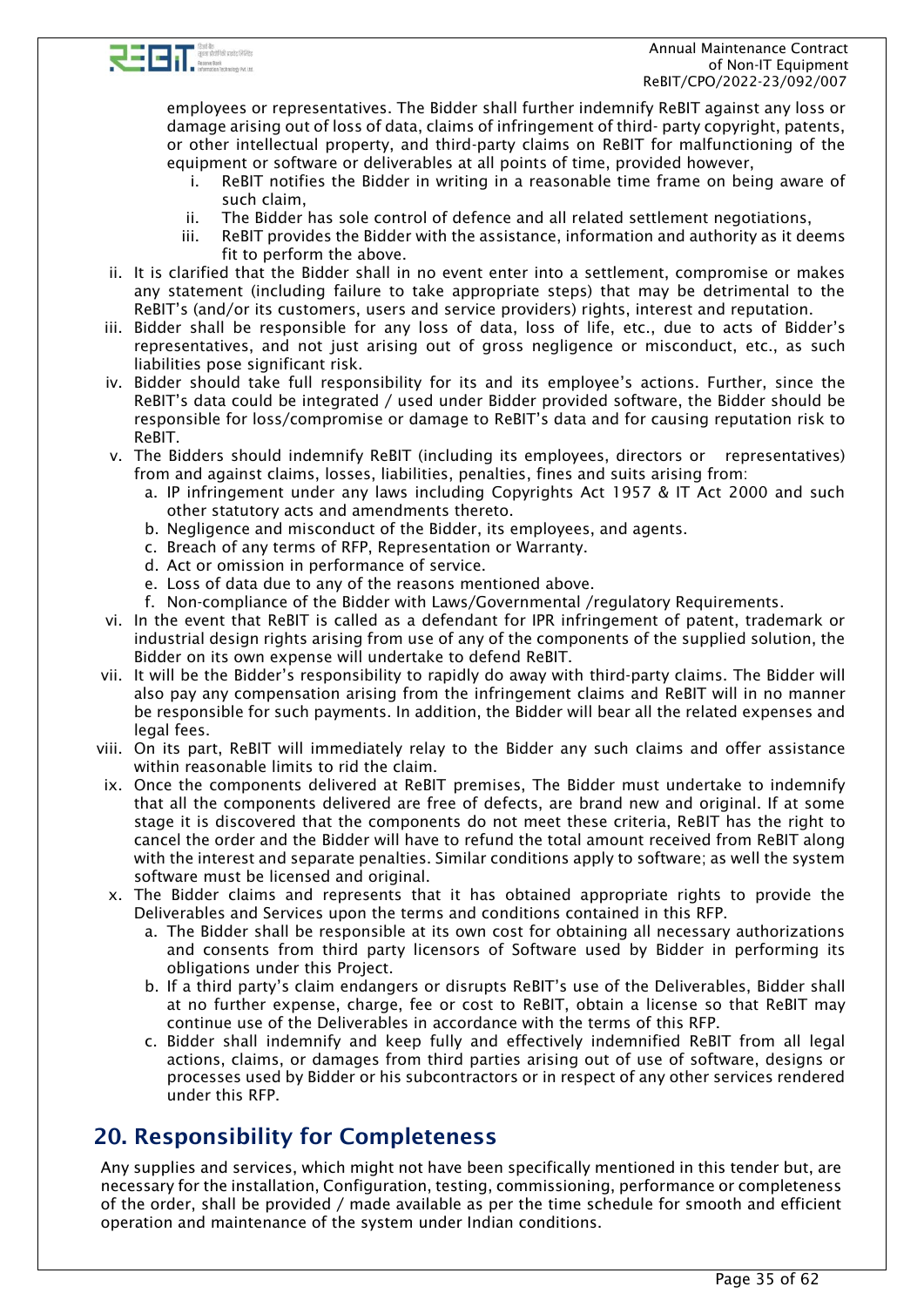

The Bidder shall be responsible for any discrepancies, errors and omissions in the technical details submitted by him/them, irrespective of whether these have been approved, reviewed or otherwise, accepted by ReBIT or not. The Bidder shall take all corrective measures arising out of discrepancies, errors and omissions in drawing and other information as mentioned above within the time schedule and without extra cost to ReBIT.

# <span id="page-35-0"></span>21. Vendor Security Risk Assessment

## i. General Security Requirements

- Vendor / Bidder should have the security controls in place to protect sensitive and/or confidential information shared with the vendor.
- Ensure that any agent, including a vendor or subcontractor, to whom ReBIT provides access to information systems, agrees to implement reasonable and appropriate safeguards to ensure the confidentiality, integrity, and availability of the information systems.
- Vendors will not copy any ReBIT's data obtained while performing services under this RFP to any media, including hard drives, flash drives, or other electronic device, other than as expressly approved by ReBIT.
- All personnel who will be part of this engagement deployed at ReBIT's premises will need to adhere ReBIT's security policy.
- All personnel who will be part of this engagement will need to sign NDA with ReBIT.
- Vendor / Bidder should carry out Background checks which includes Address, Education, past employment and criminal checks for all personnel that will be deployed at ReBIT for the implementation.
- Vendor shall disclose the origin of all software components used in the product including any open source or 3rd party licensed components.

### ii. Security for Support & Maintenance

- Vendor should follow all the process defined by ReBIT like Incident, Change, Release and Patch Management.
- Configuration items such as computers and other devices, software contracts and licenses, third party tools and business services which are related to this project should be disclosed.
- All user and technical access will be granted as per the Role Matrix approved by ReBIT. All access will be reviewed as per defined frequency and during control points e.g. when a teammembers leave team or organization.
- The security requirements for vendors mentioned in these sections will be evaluated during the Vendor Security Risk Assessment. This assessment will be conducted on periodic basis.

# <span id="page-35-1"></span>22. Force Majeure

The Bidder or REBIT shall not be responsible for delays or non-performance of any or all contractual obligations, caused by war, revolution, insurrection, civil commotion, riots, mobilizations, strikes, blockade, acts of God, plague or other epidemics, fire, flood, obstructions of navigation by ice of Port of dispatch, acts of government or public enemy or any other event beyond the control of either party, which directly, materially and adversely affect the performance of any or all such contractual obligations.

If a Force Majeure situation arises, the Bidder shall promptly notify REBIT in writing of such conditions and any change thereof. Unless otherwise directed by ReBIT in writing, the Bidder shall continue to perform his obligations under the contract as far as possible and shall seek all means for performance of all other obligations, not prevented by the Force Majeure event.

If the duration of delay due to force majeure continues beyond a period of three months, vendor and ReBIT shall hold discussion to find a solution. However, notwithstanding the above, the decision of ReBIT would be final and binding on the vendor.

# <span id="page-35-2"></span>23. Vicarious Liability

The Bidder shall be the principal employer of the employees engaged by the Bidder and shall be vicariously liable for all the acts, deeds or things, whether the same is within the scope of power or outside the scope of power, vested under the contract. No right of any employment shall accrue or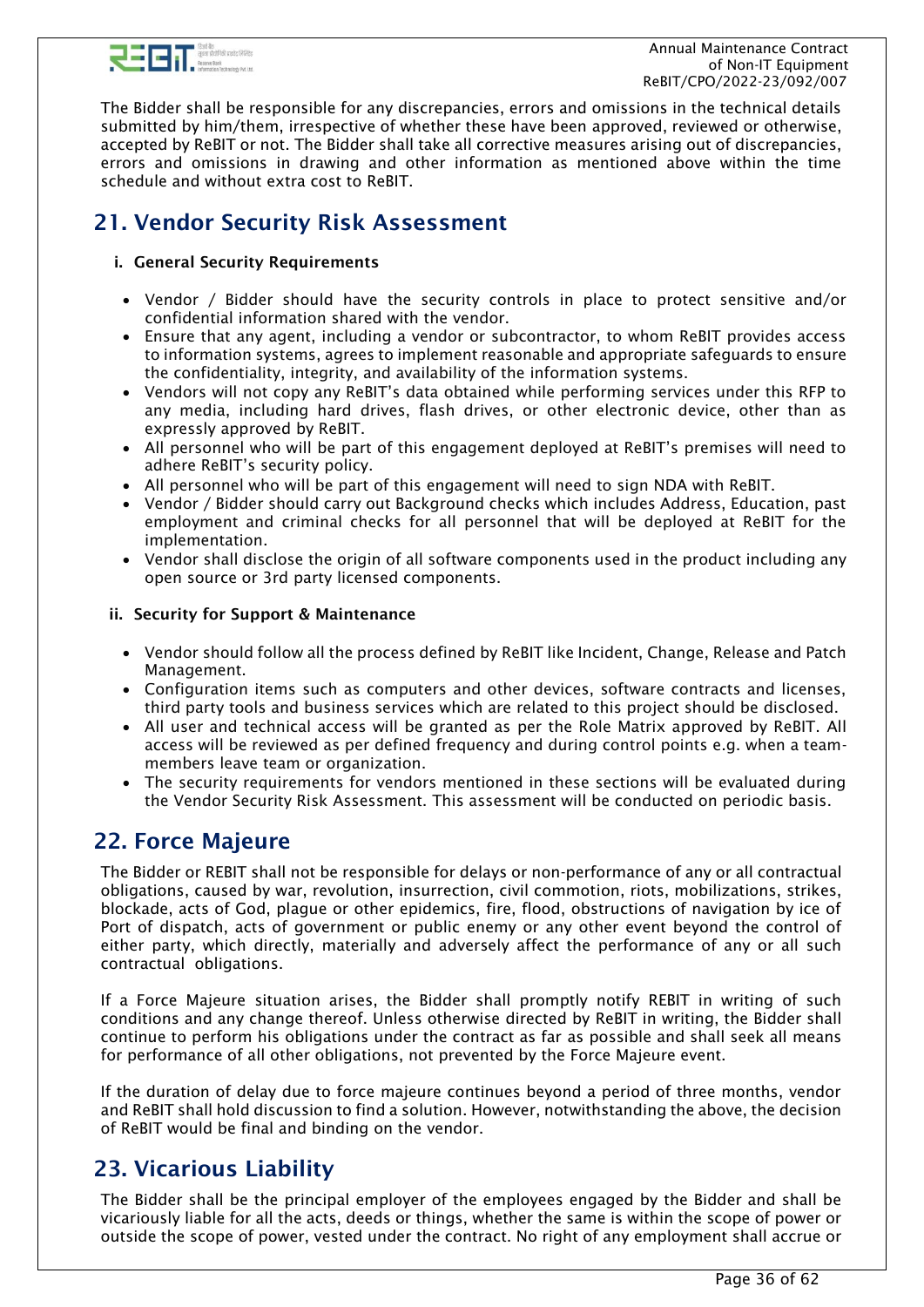

 Annual Maintenance Contract of Non-IT Equipment ReBIT/CPO/2022-23/092/007

arise, by virtue of engagement of employees by the Bidder, for any assignment under the contract. All remuneration, claims, wages dues etc., of such employees of the Bidder shall be paid by the Bidder alone and the ReBIT shall not have any direct or indirect liability or obligation, to pay any charges, claims or wages of any of the Bidder's employees. The Bidder shall agree to hold the ReBIT, its successors, assigns and administrators fully indemnified, and harmless against loss or liability, claims, actions or proceedings, if any, that may arise from whatsoever nature caused to the ReBIT through the action of Bidder's employees.

# <span id="page-36-0"></span>24. Non-Payment of items/activities fees

If any of the items/activities as mentioned in the Technical bid and as mentioned in Commercial Bid are not taken up by the ReBIT during the course of this assignment, the ReBIT will not pay the items/activities fees quoted by the Bidder in the Price Bid against such activity/item.

# <span id="page-36-1"></span>25. Assignment

Neither the contract nor any rights granted under the contract may be sold, leased, assigned, or otherwise transferred, in whole or in part, by the Bidder, and any such attempted sale, lease, assignment or otherwise transfer shall be void and of no effect without the advance written consent of the ReBIT.

# <span id="page-36-2"></span>26. Non‐Solicitation

The Bidder, during the term of the contract and for a period of one year thereafter shall not without the express written consent of the ReBIT, directly or indirectly:

Recruit, hire, appoint or engage or attempt to recruit, hire, appoint or engage or discuss employment with or otherwise utilize the services of any person who has been an employee or associate or engaged in any capacity, by the ReBIT in rendering services under the contract; or

Induce any person who is / have been an employee or associate of the ReBIT at any time to terminate his/ her relationship with the ReBIT.

# <span id="page-36-3"></span>27. No Employer‐Employee Relationship

The Bidder or any of its holding / subsidiary / joint‐venture / affiliate / group / client companies or any of their employees / officers / staff / personnel / representatives / agents shall not, under any circumstances, / be deemed to have any employer‐employee relationship with the ReBIT or any of its employees /officers / staff / representatives / personnel / agents.

<span id="page-36-4"></span>A self-declaration is required from the Bidder as per Annexure C as part of the technical bid.

# 28. Ownership

The RFP and all supporting documentation are the sole property of ReBIT and should NOT be redistributed without written consent of ReBIT.

Violation of this would be breach of trust and may, inter-alia causes the Bidders to be irrevocably disqualified.

Forthwith upon expiry or earlier termination of this Contract and at any other time on demand by ReBIT, the Bidder shall deliver to ReBIT all documents provided by or originating from ReBIT and all documents produced by or from or for the Bidder in the course of performing the Services, unless otherwise directed in writing by ReBIT at no additional cost. The Bidder shall not, without the prior written consent of ReBIT, store, copy, distribute or retain any such documents.

The bid proposal and all supporting documentation submitted by the Bidder shall become the property of ReBIT. Unless ReBIT agrees to the Bidder's specific requests, in writing, the proposal and documentation are not to be returned.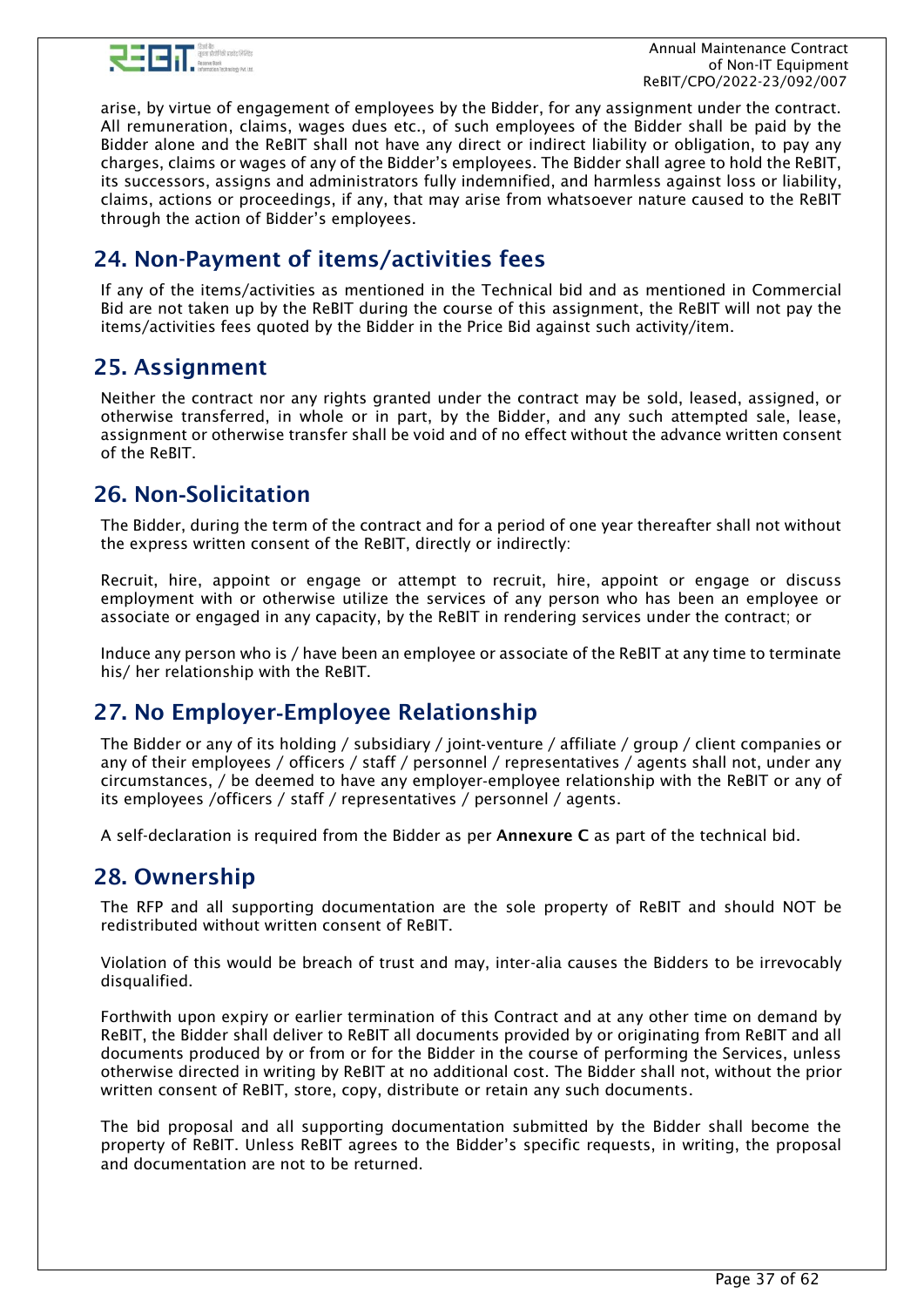

# <span id="page-37-0"></span>29. Tender/RFP Cancellation

ReBIT reserves the right to cancel the Tender/RFP at any time without assigning any reasons whatsoever.

# <span id="page-37-1"></span>30. Publicity

Any publicity by the Bidder in which the name of ReBIT is to be used, will be done only with the explicit written permission of ReBIT.

# <span id="page-37-2"></span>31. Dispute Resolution

In the event of any dispute, disagreement or differences between the parties relating to the "Contract or LOI (Letter of Invitation) whichever is issued later", ReBIT and the vendor shall make every effort to resolve amicably, by direct informal negotiation.

If after thirty days from the commencement of such informal negotiations, ReBIT and the Vendor have been unable to resolve amicably a contract dispute, either party may require that the dispute be referred for resolution by formal arbitration to be conducted in accordance with the Arbitration and Conciliation Act, 1996 and the venue of arbitration shall be at Mumbai, India.In the event of failure to resolve the differences through arbitration, either of the parties shall be free to undertake necessary further legal course with the Courts of Law in Mumbai who shall have jurisdiction for preventive, interlocutory and other incidental relief applied for by any party under or in relation to Agreement.

# <span id="page-37-3"></span>32. Jurisdiction

Notwithstanding anything contained herein above, in case of any dispute, claim and legal action arising out of this RFP, the parties shall be subject to the jurisdiction of courts at Mumbai, Maharashtra State, India only.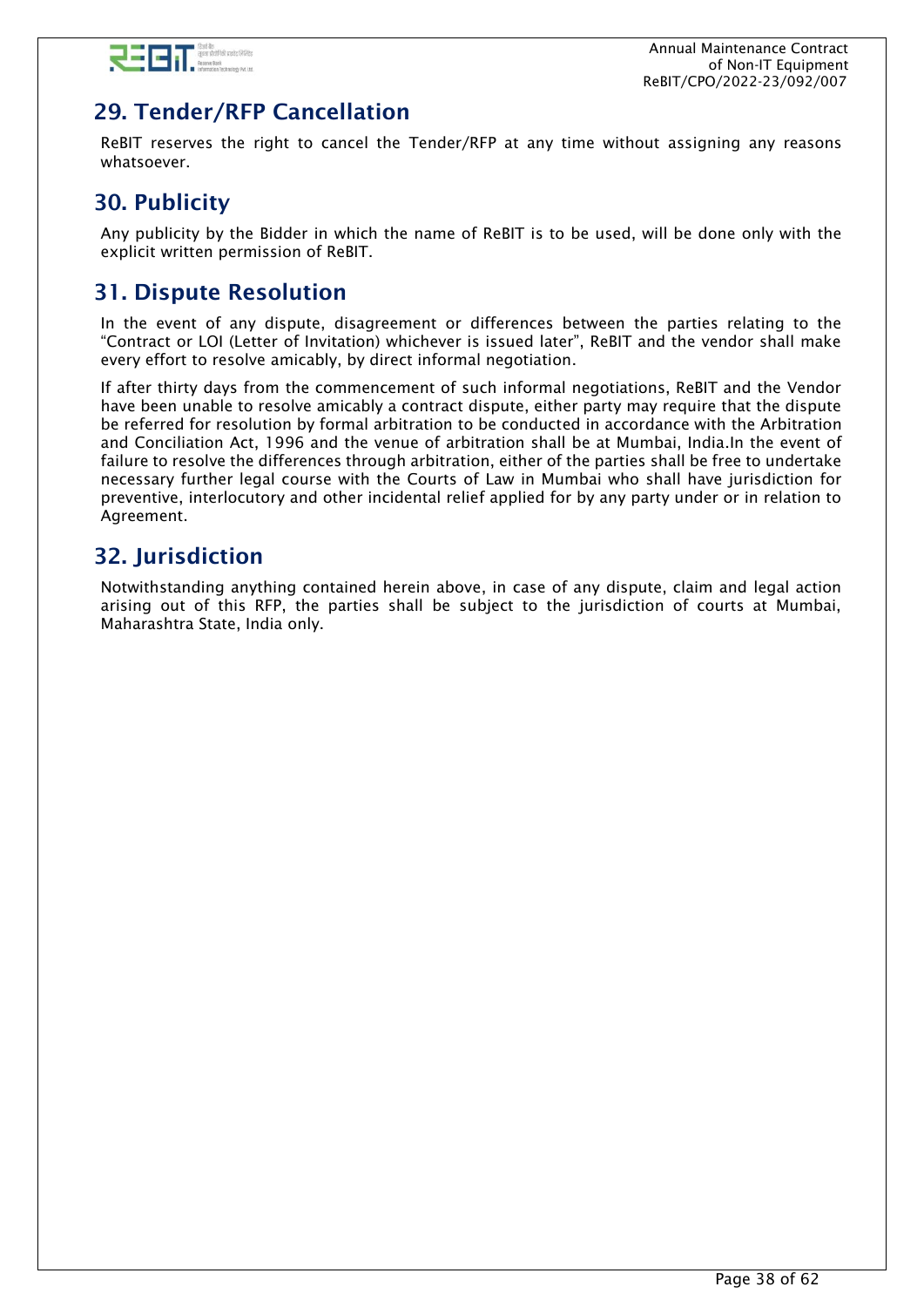

# <span id="page-38-0"></span>Annexure A: Submission Checklist for Technical Bid

The Bidder must ensure that the following have been submitted as a part of the Technical Bid submission process. Failure to provide any of the documents as detailed below could lead to the disqualification of the Bidder from the bid.

The following documents/items need to be submitted:

| <b>Items</b>                                                                                                                                                                                                                                                                                                            | <b>Submitted</b><br>(Bidder) | <b>Verified</b><br>(REBIT) |
|-------------------------------------------------------------------------------------------------------------------------------------------------------------------------------------------------------------------------------------------------------------------------------------------------------------------------|------------------------------|----------------------------|
| Index of all the documents, letters, signed RFP etc. submitted in<br>response to this document along with page numbers.                                                                                                                                                                                                 | $\Box$                       | П                          |
| Annexure B: Proposal Submission Covering Letter                                                                                                                                                                                                                                                                         | П                            | П                          |
| Annexure C: Self Declaration of Relatives in ReBIT                                                                                                                                                                                                                                                                      | □                            | □                          |
| Annexure D: Self-Declaration to comply with Sexual Harassment of<br>Women at Workplace (Prevention, Prohibition and Redressal) Act,<br>2013                                                                                                                                                                             | $\Box$                       | □                          |
| Annexure E: Bidder Query Format                                                                                                                                                                                                                                                                                         | □                            | □                          |
| A copy of board resolution along with a copy of power of attorney<br>(POA wherever applicable) showing that the signatory has been duly<br>authorised to sign the Bid document.                                                                                                                                         | $\Box$                       | П                          |
| Demand Draft / Bank Guarantee towards the Earnest Money Deposit.                                                                                                                                                                                                                                                        | П                            | П                          |
| Annexure F: Bidder's and Subcontractor's details on Bidder's letter<br>head                                                                                                                                                                                                                                             | $\Box$                       | □                          |
| Annexure G: Specific response with supporting documents in<br>respect of Minimum Eligibility Criteria                                                                                                                                                                                                                   | $\Box$                       | П                          |
| Annexure J: Specific response with supporting documents in respect<br>of Bidder's Experience                                                                                                                                                                                                                            | $\Box$                       | □                          |
| Annexure K: Proposed Team Profile                                                                                                                                                                                                                                                                                       | $\Box$                       | П                          |
| Annexure M: Undertaking by Bidder for Confidentiality and Non-<br>Disclosure Agreement                                                                                                                                                                                                                                  | $\Box$                       | □                          |
| Copy of the Bid document along with all clarifications released by<br>ReBIT duly stamped and signed on all the pages of the document<br>for having noted the contents and testifying conformance to the<br>terms and conditions set out therein. The proposal should be<br>prepared in English in MS Word / PDF format. | □                            | □                          |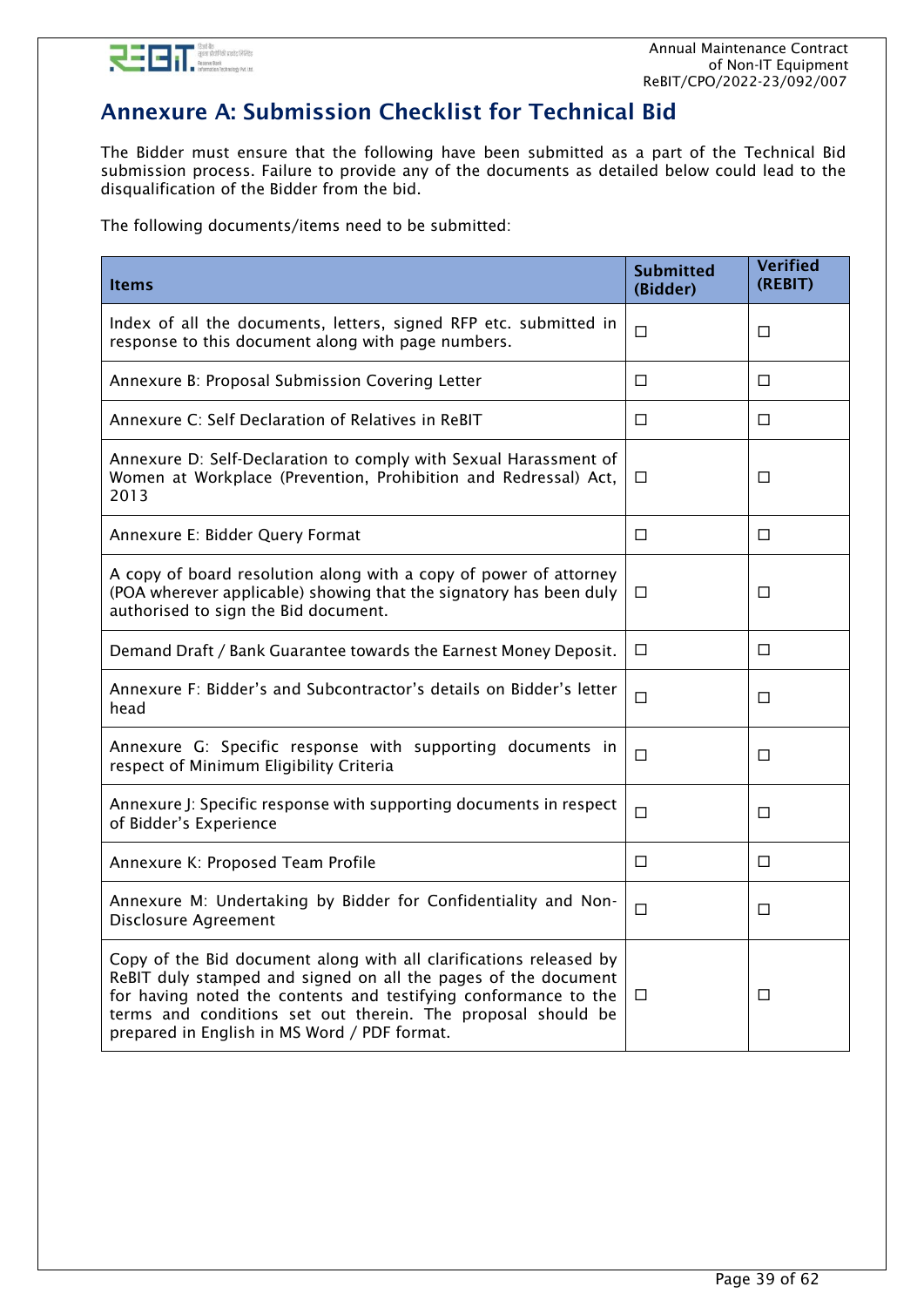

### Submission Checklist for Commercial Bid

The following documents need to be provided by the Bidder for the Commercial

| <b>Commercial Bid Documents</b>                                                                                                                                                                                                                                                                                                                                                                                                          | <b>Submitted</b><br>(Bidder) | <b>Verified</b><br>(ReBIT) |
|------------------------------------------------------------------------------------------------------------------------------------------------------------------------------------------------------------------------------------------------------------------------------------------------------------------------------------------------------------------------------------------------------------------------------------------|------------------------------|----------------------------|
| Annexure I: Commercial Bid (in excel and pdf format)                                                                                                                                                                                                                                                                                                                                                                                     |                              |                            |
| Note:<br>1. No portion of the commercial bid shall be mentioned/indicated<br>in any form in the technical submission.<br>2. Rate for every line item has to be filled. Bidder need to mention<br>"Rate included" in line items wherever they feel so. The same will<br>then be referred during the invoicing.<br>3. No deviation from mentioned specification is allowed.<br>4. No alteration in the mentioned specification is allowed. | ⊔                            | П                          |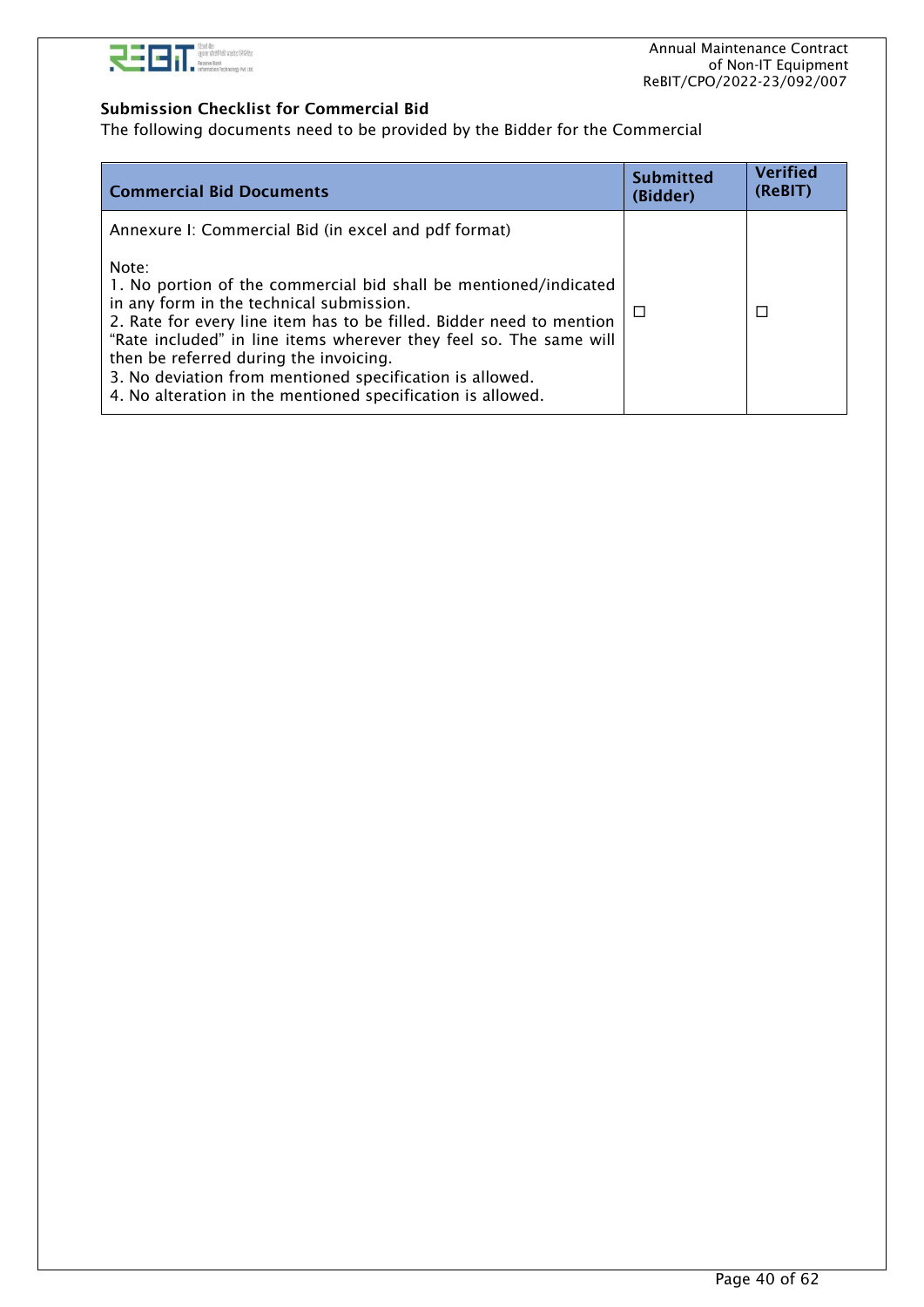

# <span id="page-40-0"></span>Annexure B: Bid Submission Form

### [Insert: Location, Date]

To,

The Chief Executive Officer Reserve Bank Information Technology Pvt Ltd. (ReBIT), 502, Building No 1, MindSpace Juinagar, Nerul, Navi Mumbai – 400706

Dear Sir / Madam,

We, the undersigned, hereby offer to provide professional services for *[Insert: Title of services]* in accordance with your Request for Proposal dated *[Insert: Date]* and our Proposal. We are hereby submitting our Proposal, which includes the Technical Proposal and Financial Proposal

We hereby declare that all the information and statements made in this Proposal are true and we accept that any misinterpretation contained in it may lead to our disqualification.

We confirm that we have read, understood and hereby accept the Terms of Reference describing the duties and responsibilities required of us in this RFP, and the stated Terms and Conditions.

We agree to abide by this Proposal for the validity as mentioned in the RFP and our Offer shall remain binding on us and may be accepted by ReBIT any time before expiry of the offer.

We undertake, if our Proposal is accepted, to start the services within the timelines as mentioned in the RFP from the Contract signature date.

We fully understand and recognize that ReBIT is not bound to accept this proposal, that we shall bear all costs associated with its preparation and submission, and that ReBIT will in no case be responsible or liable for those costs, regardless of the conduct or outcome of the evaluation.

Having examined the Bid Documents including Annexes, the receipt of which is hereby duly acknowledged, we, the undersigned, offer to supply, deliver, implement and commission ALL the items mentioned in the 'Request for Proposal' and the other schedules of requirements and services for your ReBIT in conformity with the said Bid Documents in accordance with the schedule of Prices indicated in the Price Bid and made part of this Bid.

If our Bid is accepted, we undertake to comply with the delivery schedule as mentioned in the Bid Document.

We attach hereto the Bid Response as required by the Bid document, which constitutes my/our bid.

We undertake, if our Bid is accepted, to adhere to the implementation plan put forward in our Bid Response or such adjusted plan as may subsequently be mutually agreed between us and ReBIT or its appointed representatives.

If our Bid Response is accepted, we will obtain a performance bank guarantee in the format given in the Bid Document issued by a scheduled commercial bank in India for a sum mentioned in the RFP for the due performance of the contract.

This Bid, together with your written acceptance thereof and your notification of award, shall constitute a binding Contract between us.

We agree that you are not bound to accept the lowest or any Bid Response you may receive. We also agree that you reserve the right in absolute sense to reject all or any of the goods /products specified in the Bid Response without assigning any reason whatsoever.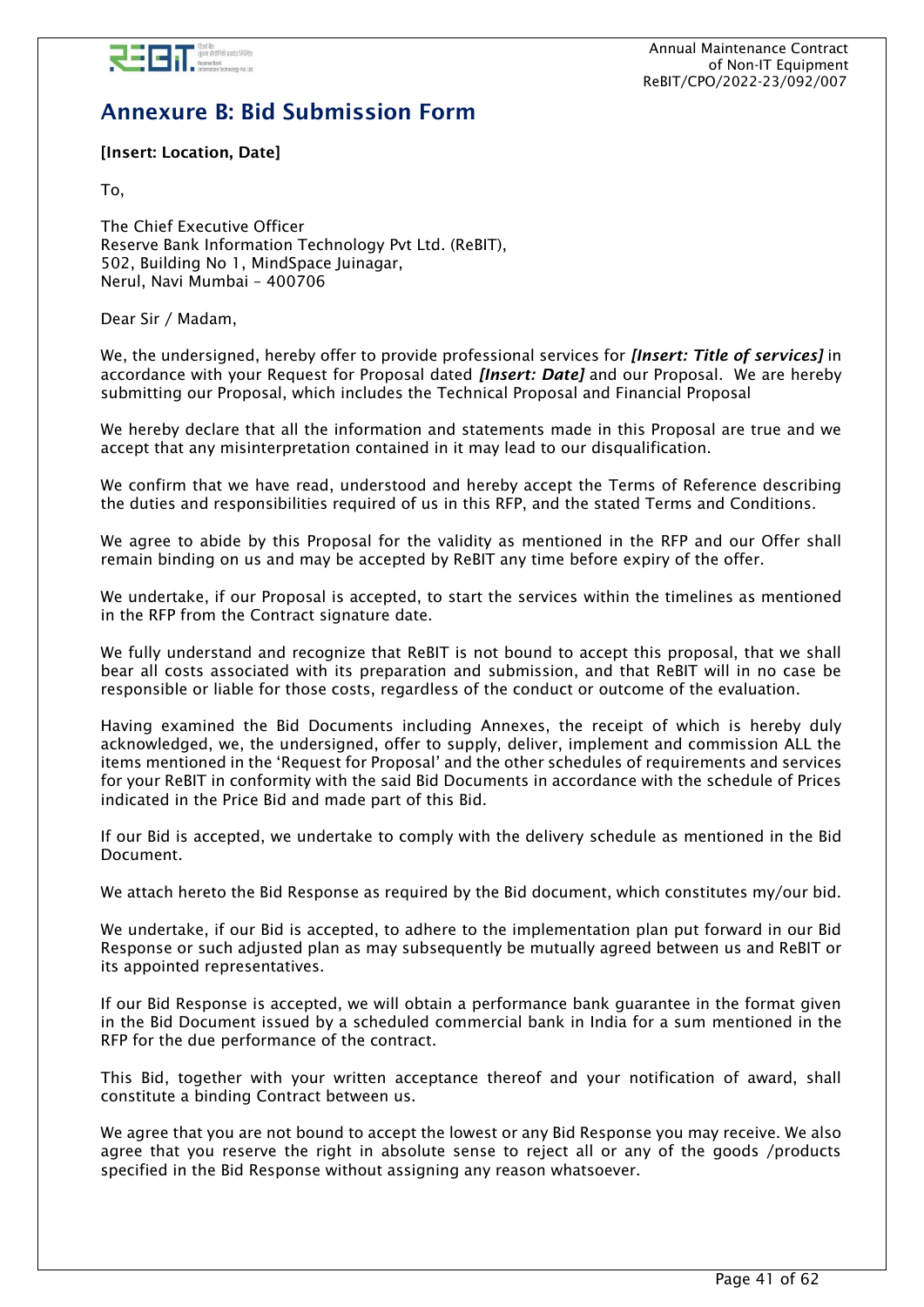

We hereby agree to comply with all the terms and conditions / stipulations as contained in the RFP and the related addendums, other documents and if required including the changes made to the original bid documents issued by ReBIT.

ReBIT is not bound by any other extraneous matters or deviations, even if mentioned by us elsewhere either in our proposal or any deviations sought by us, whether orally or in writing, and ReBIT's decision not to accept any such extraneous conditions and deviations will be final and binding on us.

It is hereby confirmed that I/We are entitled to act on behalf of our corporation/company /firm/organization and empowered to sign this document as well as such other documents which may be required in this connection.

We undertake that in competing for and if the award is made to us, in executing the subject Contract, we will strictly observe the laws against fraud and corruption in force in India namely "Prevention of Corruption Act 1988".

We certify that we have provided all the information requested by ReBIT in the format requested for.

We also understand that ReBIT has the exclusive right to reject this offer in case ReBIT is of the opinion that the required information is not provided or is provided in a different format.

Yours sincerely,

Authorised Signature [In full and initials]:

Name and Title of Signatory: Name of Company: Contact Details:

[Please mark this letter with your company seal]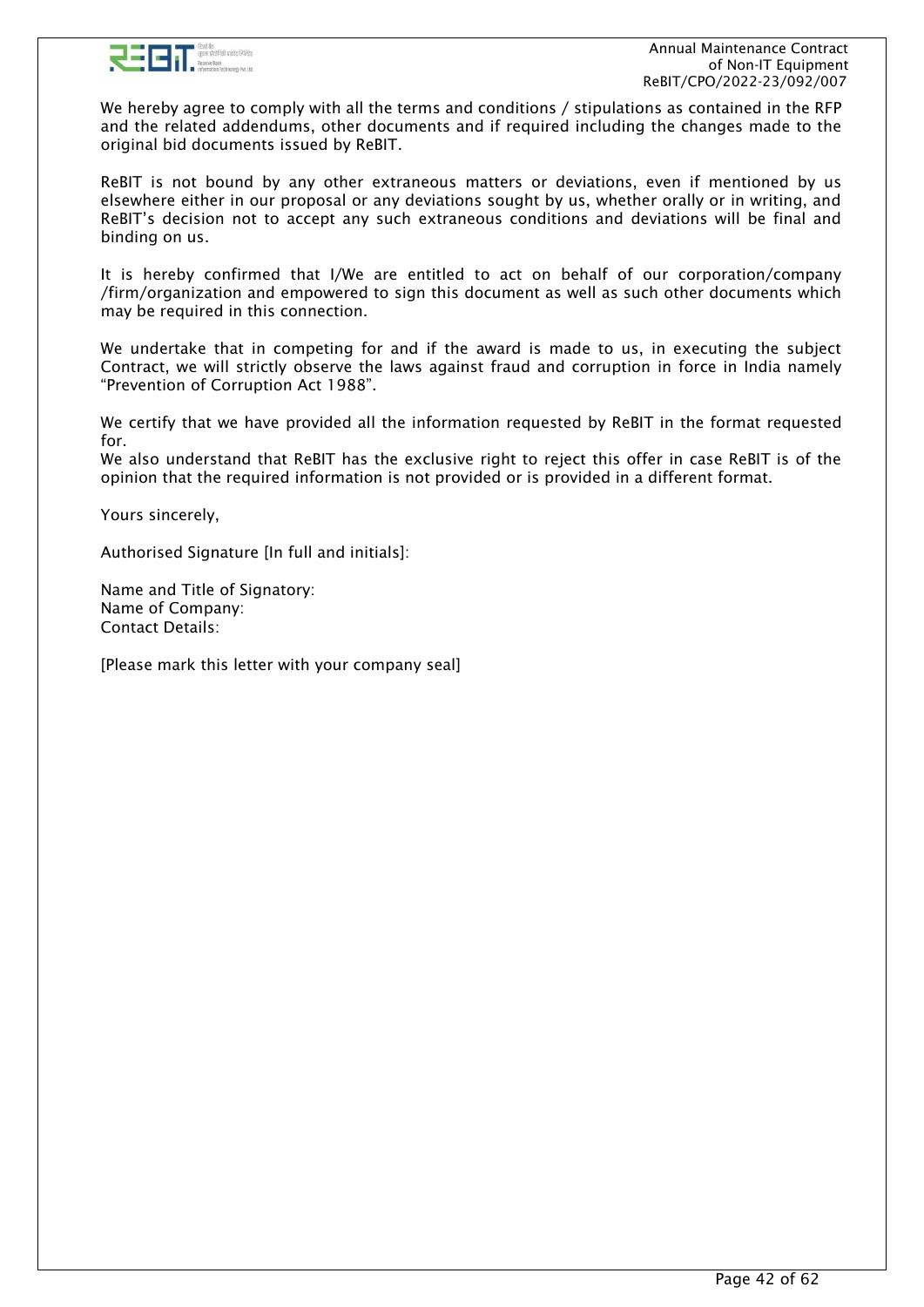

# <span id="page-42-0"></span>Annexure C: Self Declaration Relatives in ReBIT

### (On letterhead of the Bidder)

We certify that below mentioned are the complete details of relatives of our employees working at ReBIT

| Sr.<br>No. | Relationship<br>with the<br>employee<br>(Mother/Father/Sister/Brother/Etc.) | of<br><b>Name</b><br>Relative | <b>Designation</b> | <b>Department</b> |
|------------|-----------------------------------------------------------------------------|-------------------------------|--------------------|-------------------|
|            |                                                                             |                               |                    |                   |
|            |                                                                             |                               |                    |                   |
|            |                                                                             |                               |                    |                   |
|            |                                                                             |                               |                    |                   |
|            |                                                                             |                               |                    |                   |
|            |                                                                             |                               |                    |                   |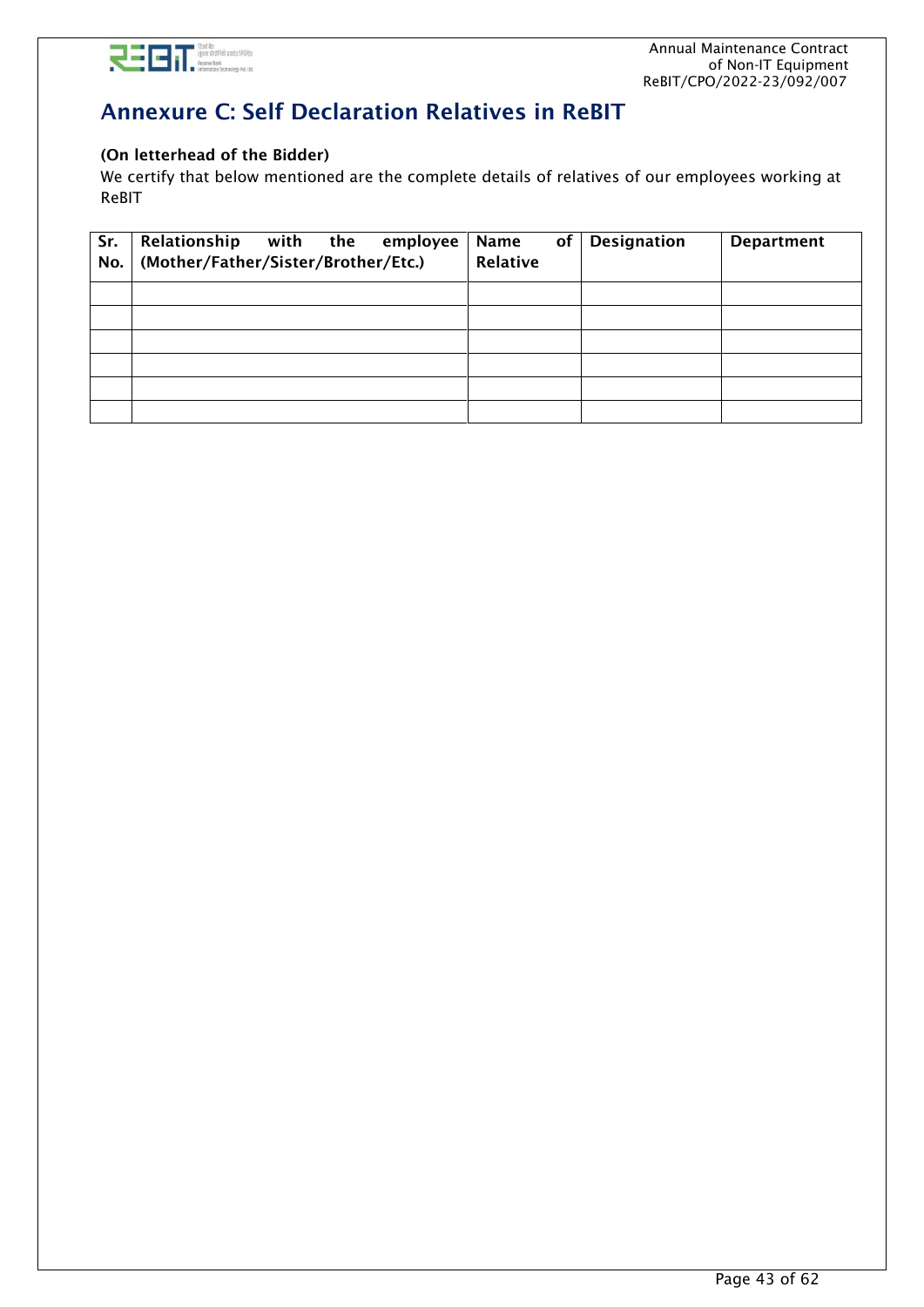

# <span id="page-43-0"></span>Annexure D : Self Declaration Sexual Harassment of Women at Workplace (Prevention, Prohibition and Redressal) Act, 2013

(On letterhead of the Bidder)

### Strictly Private and Confidential

To The Chief Executive Officer Reserve Bank Information Technology Pvt Ltd. (ReBIT), 502, Building No 1, MindSpace Juinagar, Nerul, Navi Mumbai – 400706

[Date]

Dear Sir / Madam,

Sub: Request for Proposal for Annual Maintenance Contract for Non-IT Equipment with reference number RFP: ReBIT/CPO/2022-23/092/007 dated 27 May 2022.

Further to our proposal, in response to the Request for Annual Maintenance Contract for Non-IT Equipment with reference number RFP: ReBIT/CPO/2022-23/092/007 dated 27 May 2022 (hereinafter referred to as "RFP") issued by Reserve Bank information technology Pvt Ltd (hereinafter referred to as "REBIT") we hereby covenant, warrant and confirm as follows:

- 1. Full compliance with the provisions of the "the sexual harassment of women at workplace (Prevention, Prohibition and Redressal) Act, 2013". In case of any complaint of sexual harassment against any of our employee within the premises of the ReBIT, the complaint will be filed before the Internal Complaints Committee constituted by the Bidder and the Bidder shall ensure appropriate action under said Act in respect to the complaint.
- 2. Any complaint of sexual harassment from any aggrieved employee of the Bidder against employee of the ReBIT shall be taken cognizance of by the Regional Complaints Committee constituted by the ReBIT.
- 3. The Bidder shall be responsible for any monetary compensation that may need to be paid in case the incident involves the employees of the Bidder, for instance any monetary relief to ReBIT's employee, if sexual violence by the employee of the Bidder is proved.
- 4. The Bidder shall be responsible for educating its employees about prevention of sexual harassment at workplace and related issues.
- 5. The Bidder shall provide a complete and updated list of its employees who are deployed within the ReBIT's premises.

Yours faithfully, Authorised Signature [In full and initials]: Name and Title of Signatory: Name of Company: Contact Details:

[Please mark this letter with your company seal]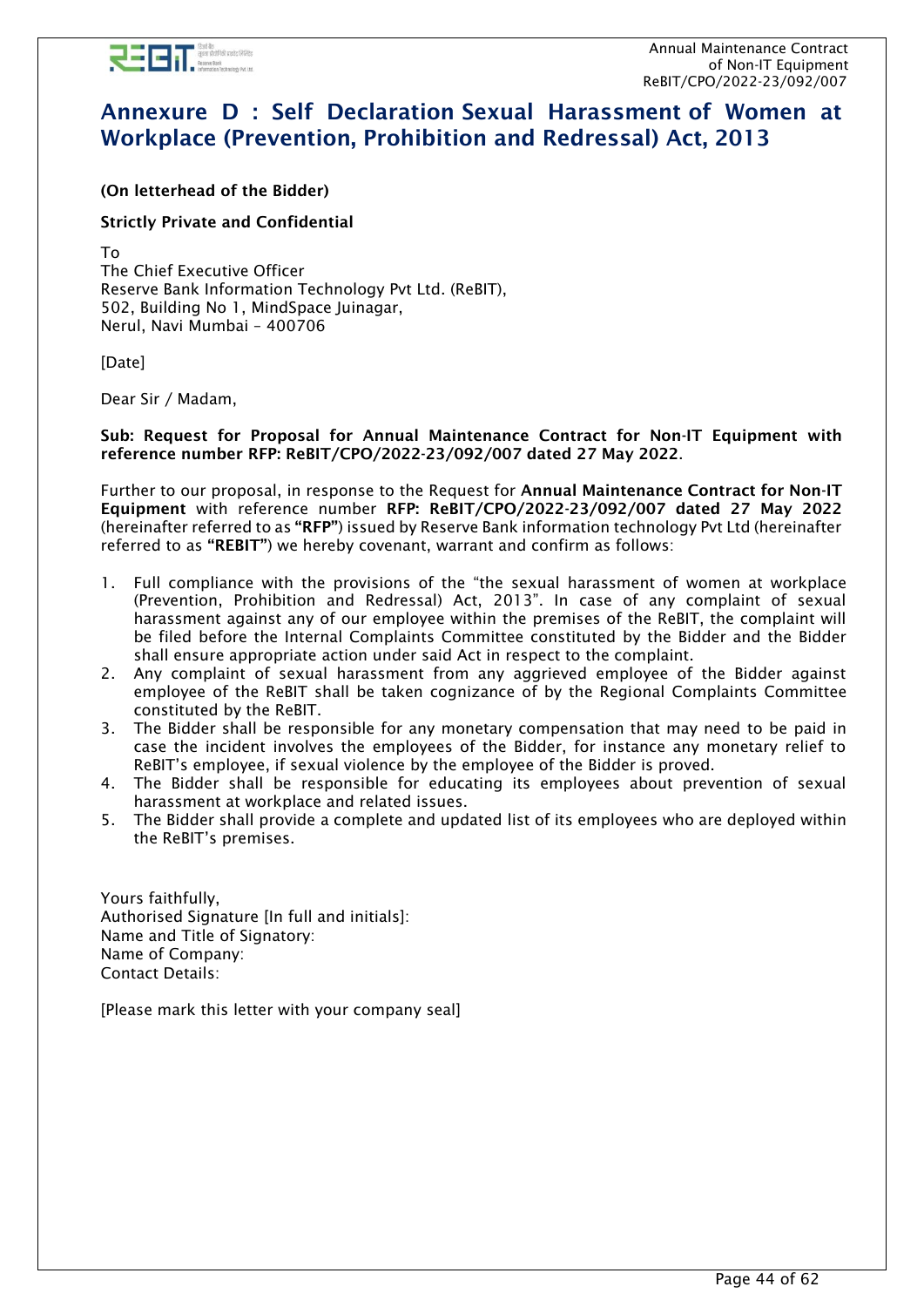

# <span id="page-44-0"></span>Annexure E : Bidders Queries Format

| <b>Contact Details</b>                                                           |                             |  |  |  |
|----------------------------------------------------------------------------------|-----------------------------|--|--|--|
| <b>Name of Organization submitting Request</b><br>(Enter Full Legal Entity Name) | ٠                           |  |  |  |
| <b>Full Formal Address of the Organization</b>                                   | $\bullet$<br>٠              |  |  |  |
| Tel                                                                              |                             |  |  |  |
| Fax                                                                              |                             |  |  |  |
| Email                                                                            | $\bullet$<br>$\blacksquare$ |  |  |  |
| Name & Position of Person submitting Request                                     |                             |  |  |  |
| <b>Name</b>                                                                      | $\blacksquare$              |  |  |  |
| <b>Position</b>                                                                  | $\bullet$<br>$\blacksquare$ |  |  |  |

| # | Clause no. | Page no. | <b>Clause</b> | Query | <b>ReBIT Response</b> |
|---|------------|----------|---------------|-------|-----------------------|
|   |            |          |               |       |                       |
|   |            |          |               |       |                       |
|   |            |          |               |       |                       |
|   |            |          |               |       |                       |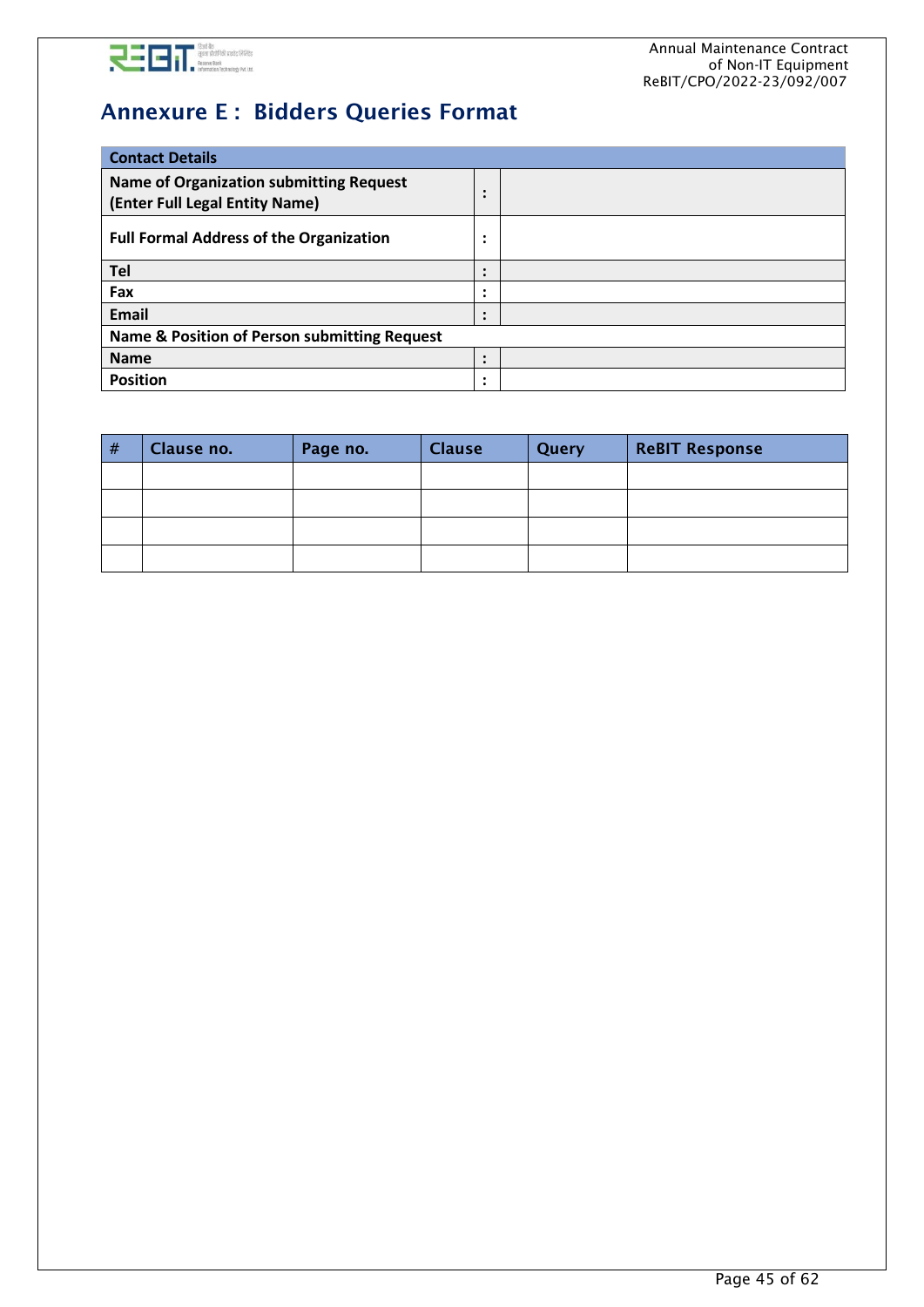

# <span id="page-45-0"></span>Annexure F : Bidder's and Subcontractor's Details

*The Bidder shall fill in this Form in accordance with the instructions indicated below. No alterations to its format shall be permitted and no substitutions shall be accepted.*

*Date: [insert date (as day, month and year) of Proposal Submission]* 

*1. Bidder's Details*

| 1. Bidder's Legal Name                                       |  |
|--------------------------------------------------------------|--|
| 2. Bidder's Country of Registration:                         |  |
| 3. Bidder's Year of Registration:                            |  |
| 1. Bidder's Legal Address in Country of Registration:        |  |
| 5. Bidder's Authorised Representative Information            |  |
| Name:                                                        |  |
| Designation:                                                 |  |
| Address:                                                     |  |
| Telephone/Fax numbers:                                       |  |
| Email Address:                                               |  |
| 6. Attached are certified copies of original documents       |  |
| of firm/company named in 1:                                  |  |
| Document evidencing the person(s) duly authorised<br>$\circ$ |  |
| to commit the Bidder or a Power of Attorney                  |  |

#### *2. Subcontractor's Details (Bidder to provide details of each Subcontractor in below format)*

| 1. Subcontractor's Legal Name                          |                                      |
|--------------------------------------------------------|--------------------------------------|
| 2. Subcontractor's Country of Registration:            |                                      |
| 3. Bidder's Year of Registration:                      |                                      |
| 4. Subcontractor's Legal Address in Country of         |                                      |
| Registration:                                          |                                      |
| 5. Subcontractor's Authorised Representative           |                                      |
| Information                                            |                                      |
| Name:                                                  |                                      |
| Designation:                                           |                                      |
| Address:                                               |                                      |
| Telephone/Fax numbers:                                 |                                      |
| Email Address:                                         |                                      |
| 6. Subcontractor's Business Domain / Appointed         |                                      |
| Services                                               |                                      |
| 7. Years of Experience in respective Business Domain / |                                      |
| <b>Appointed Services</b>                              |                                      |
| 8. Attached are certified copies of original documents |                                      |
| of subcontractor's firm / company:                     |                                      |
| $\circ$ Certificate of Incorporation                   |                                      |
| ○ Relevant License / Certification / Compliance        |                                      |
| document for providing services in respective          |                                      |
| business domain                                        |                                      |
| 9. Whether Subcontractor have operations in Mumbai /   | If Yes, please specify the location. |
| Navi Mumbai / Pune                                     |                                      |

*Name and Signature of Authorised Signatory and Seal of Company*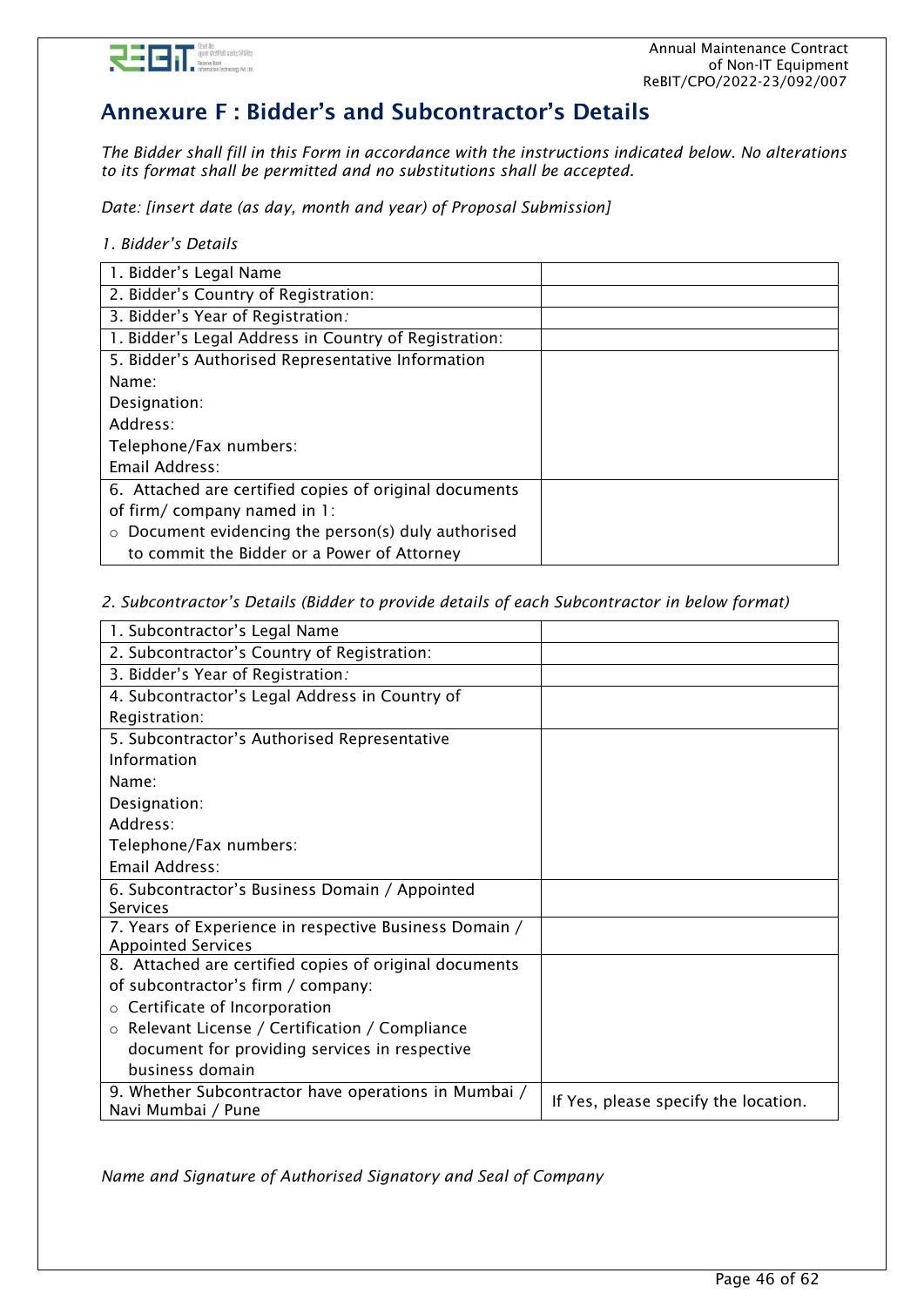

# <span id="page-46-0"></span>Annexure G : Minimum Eligibility Criteria

(On Bidders Organisation's Letterhead)

The Bidder may note that the below criteria is of critical importance and non-adherence to any would lead to disqualification from further bidding process.

| Sr.<br>#       | Criteria                                    | <b>Minimum Requirement</b>                                                                                                                                                                                                                                                                                                                                                                                                                                                                                                                                                                                                                                                                               | List of Documents to be<br><b>Submitted</b>                                                                                                                                                                                                                                                                                                                                                                                                          | Compliance<br>status<br>(Yes/No) |
|----------------|---------------------------------------------|----------------------------------------------------------------------------------------------------------------------------------------------------------------------------------------------------------------------------------------------------------------------------------------------------------------------------------------------------------------------------------------------------------------------------------------------------------------------------------------------------------------------------------------------------------------------------------------------------------------------------------------------------------------------------------------------------------|------------------------------------------------------------------------------------------------------------------------------------------------------------------------------------------------------------------------------------------------------------------------------------------------------------------------------------------------------------------------------------------------------------------------------------------------------|----------------------------------|
| 1              | Registration<br>Certifications &<br>License | The Bidder must be an entity<br>registered with the Registrar of<br>Companies under Indian Company<br>Act and must provide the following<br>details:<br>a. Details of Registration of the firm<br>/organization - whether<br>Sole<br>Proprietorship/ Partnership<br>firm<br>/Private Limited/ Limited or Co-<br>operative Body etc. - Name of<br>Registering Authority, Date, and<br>Registration number, etc.<br>b.GST registration number                                                                                                                                                                                                                                                              | a.Copy of Certificate<br>оf<br>Incorporation<br>(firm<br>organization - whether<br>Sole<br>Proprietorship/ Partnership firm<br>/Private Limited/ Limited or Co-<br>operative Body etc.) has to be<br>provided.<br>b.Copy of GST Certificate                                                                                                                                                                                                          |                                  |
| $\overline{2}$ | Turnover                                    | The bidder should have<br>a.<br>average annual turnover of INR 3<br>Crores from Facility Management<br>Services in last three financial years<br>(FY 2018-19, FY 2019-20 & FY<br>2020-21).<br>b. The bidder should have positive<br>Networth and positive Profit After<br>Tax (PAT) from Integrated Facility<br>Management Services in each of the<br>last three financial years (FY 2018-<br>19, FY 2019-20 & FY 2020-21).                                                                                                                                                                                                                                                                              | a. Copy of Audited Balance Sheet<br>including<br>Profit<br>&<br>Loss<br>Statements<br>of<br>last<br>three<br>Financial Years (FY 2018-19, FY<br>2019-20 & FY 2020-21) and<br>Certificate from CA<br>where<br>Audited Balance Sheet is not<br>available - specifying Annual<br>Turnover<br>for<br>the<br>above<br>mentioned duration.<br>b. Certificate from CA specifying<br>Annual Turnover, Networth &<br>PAT for the above mentioned<br>duration. |                                  |
| 3              | Work<br>Experience                          | a. The bidder should have a<br>minimum working experience of at<br>least 5 years in providing similar<br>Maintenance Services for Non-IT<br>Equipment for maintenance works<br>prescribed in RFP scope.<br>b. The bidder should have provided<br>similar maintenance services (for<br>equipment prescribed in RFP scope)<br>to at least three IT / ITES<br>Companies / Business Parks in last<br>3 financial year.<br>Maintenance Services / Works<br>prescribed under RFP Scope -<br><b>Electrical Works</b><br>i.<br><b>UPS</b><br>ii.<br>iii.<br><b>HVAC Works</b><br>PAC Works<br>iv.<br>Fire and Safety Works<br>$V_{\star}$<br><b>Audio Visual Works</b><br>vi.<br>Access Control System &<br>vii. | a. Copy of Purchase Order,<br>Contract / Agreement / Invoices<br>for<br>providing<br>Maintenance<br>Services in last 5 years.<br>b. Copy of Purchase Order,<br>Contract / Agreement / Project<br>Completion Certificate of such<br>maintenance<br>contracts<br>completed in last 3 years.                                                                                                                                                            |                                  |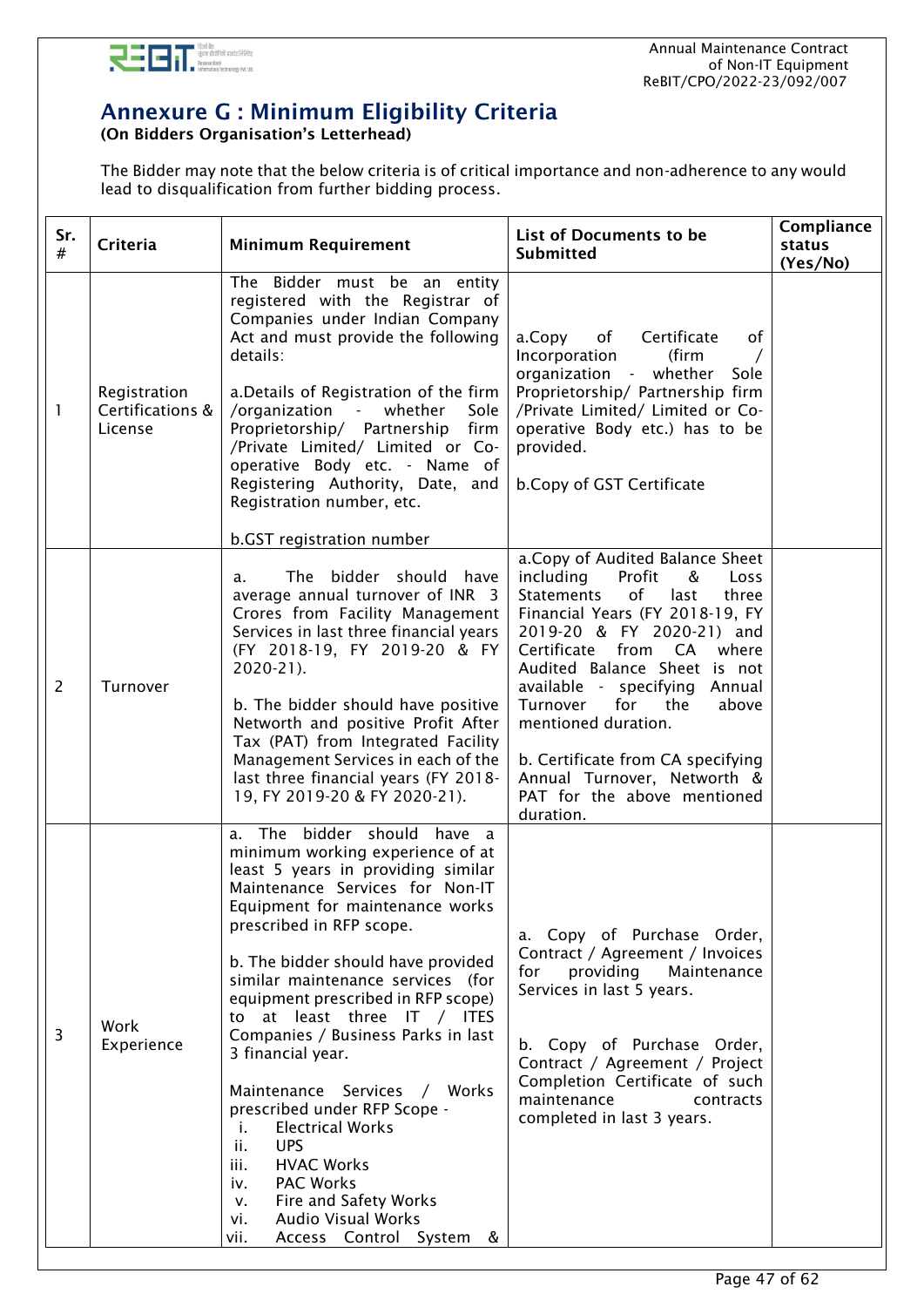



|   |                           | <b>Building Management System</b>                                                                                                                                                                                                                                                                                                                                                                                                                                                                                      |                                                                                                                                                                                   |  |
|---|---------------------------|------------------------------------------------------------------------------------------------------------------------------------------------------------------------------------------------------------------------------------------------------------------------------------------------------------------------------------------------------------------------------------------------------------------------------------------------------------------------------------------------------------------------|-----------------------------------------------------------------------------------------------------------------------------------------------------------------------------------|--|
| 4 | Quality<br>Certifications | The bidder should be having active<br>/ valid ISO 9000 Series or relevant<br>Organisations'<br>Quality<br>Certifications.                                                                                                                                                                                                                                                                                                                                                                                              | Copy of such Certificate                                                                                                                                                          |  |
| 5 | Legal Liability           | a. The Bidder should not be<br>currently blacklisted from any of<br>the government, semi government<br>institutions,<br>public/<br>private<br>companies etc. in India and abroad.<br>b. The Bidder must warrant that<br>there is no legal action been taken<br>against them for any cause in any<br>legal jurisdiction. If such an action<br>exists and the Bidder considers that<br>it does not affect its ability to<br>deliver the requirements as per the<br>Tender, it shall provide details of<br>the action(s). | a. Self-attested declaration has<br>to be submitted on bidder's<br>letter head.<br>b. Self-attested declaration has<br>to be submitted on bidder's<br>letter head.                |  |
| 6 | Compliances               | Bidder has to comply with following<br>Compliances -<br>1. Employee's State Insurance (ESI).<br>2. Employee's Provident Fund (EPF).<br>3. Payment of Wages Act, 1936<br>4. Minimum Wages Act, 1948<br>5. Payment of Bonus Act, 1965<br>6. Contract Labour Registration Act<br>(CLRA), 1970                                                                                                                                                                                                                             | Bidder<br>has to<br>provide<br>a.<br>undertaking on their letterhead<br>confirming<br>complying<br>the<br>mentioned acts.                                                         |  |
| 7 | Customer<br>Reference     | Bidder has to submit the reference<br>of Clients for their completed<br>projects for reference check.                                                                                                                                                                                                                                                                                                                                                                                                                  | Mobile number and active<br>organization email ids of at<br>least 3 Client's person to be<br>shared of last 3 completed<br>similar commercial office<br>projects in last 3 Years. |  |

• All documentary evidence should be duly signed and stamped by the Bidder.

Note: The Bidder should submit relevant documentation supporting the above eligibility/ qualification criteria. In case of non-compliance with any of the eligibility criteria mentioned above, the bidder shall be liable to be disqualified without any notice and the bids of the bidder may not be processed further. Any additional / irrelevant document enclosed with the bid, may lead to disqualification.

#### Authorized Signature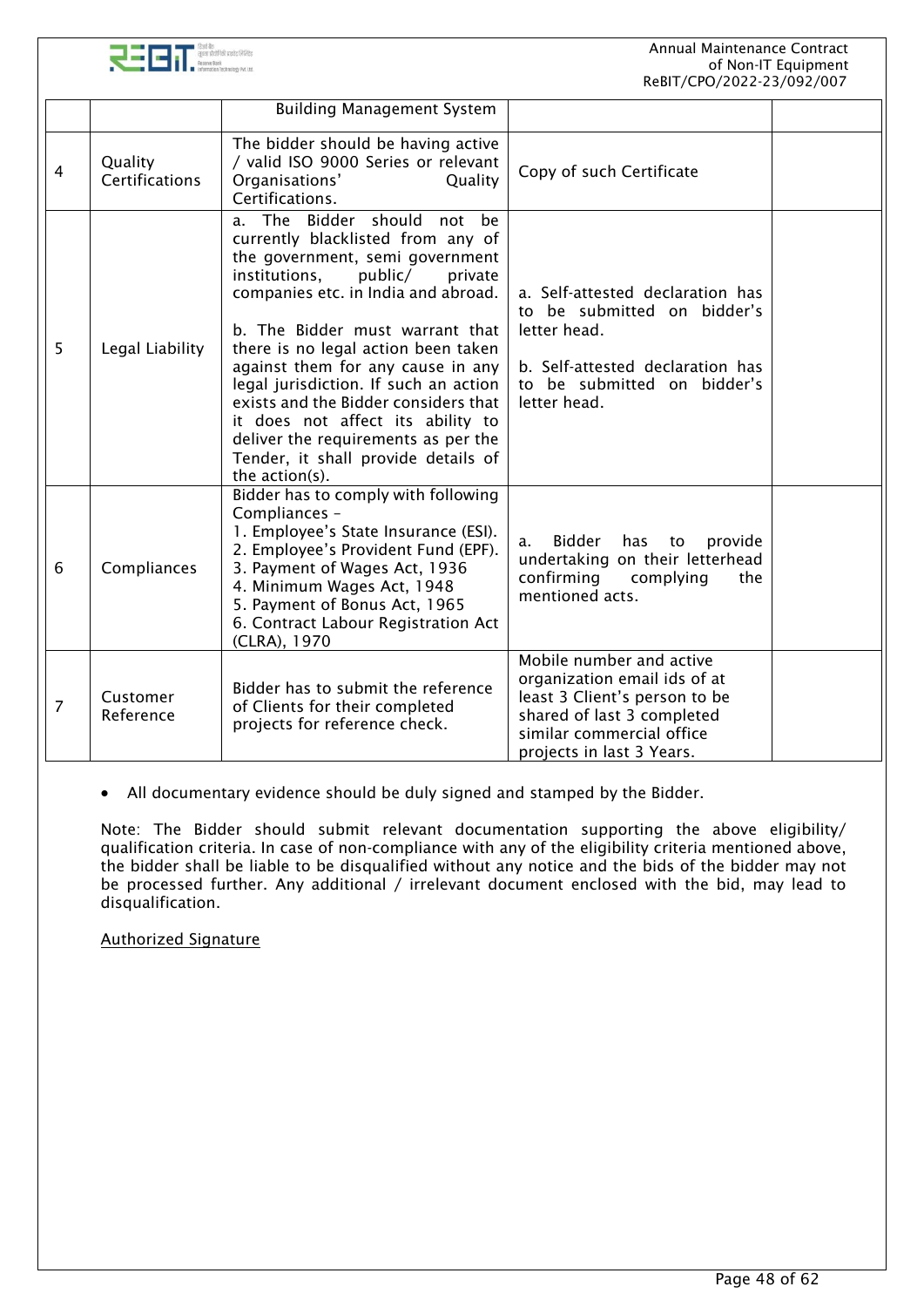

# <span id="page-48-0"></span>Annexure I : Commercial Bid Format

## (On letterhead of the Bidder)

Bidder proposes to provide Integrated Facility Management Services as described in this document including overhead [office expenses] and profit as outlined in RFP documents for a fixed fee (excluding all statutory taxes) as mentioned in below table for prescribed scope of work in Section 5 of RFP document.

#### A. Total Cost of the Ownership (TCO) for Year 1 (from July 01, 2022 - June 30, 2023) should be calculated in below format.

| Sr#                     | System / Works                                                            | <b>Total Cost / Annum</b><br>excluding GST (INR) |
|-------------------------|---------------------------------------------------------------------------|--------------------------------------------------|
| 1                       | <b>Electrical Equipment</b>                                               |                                                  |
| 1.1                     | LT Panel                                                                  |                                                  |
| 1.2                     | Power Distribution panel & All Electrical DB (LDB, RPDB, UPSDB &<br>EMDB) |                                                  |
| 1.3                     | Earth Pit                                                                 |                                                  |
| 1.4                     | APFC (Automatic Power Factor Control) Panel                               |                                                  |
|                         | <b>Total Cost of Maintenance for Electrical Equipment</b>                 |                                                  |
| $\overline{2}$          | <b>HVAC</b>                                                               |                                                  |
| 2.1                     | Cassette AC                                                               |                                                  |
| 2.2                     | Ductable AC                                                               |                                                  |
| 2.3                     | <b>VRF</b>                                                                |                                                  |
|                         | <b>Total Cost of Maintenance for HVAC</b>                                 |                                                  |
| $\overline{\mathbf{3}}$ | <b>PAC</b>                                                                |                                                  |
| 3.1                     | <b>Precision Air Conditioning</b>                                         |                                                  |
|                         | <b>Total Cost of Maintenance for PAC</b>                                  |                                                  |
| $\overline{4}$          | <b>UPS (From April'21 Onwards)</b>                                        |                                                  |
| 4.1                     | <b>UPS Unit</b>                                                           |                                                  |
| 4.2                     | <b>Battery Monitoring System</b>                                          |                                                  |
| 4.3                     | Inverter / Emergency Lighting UPS                                         |                                                  |
|                         | <b>Total Cost of Maintenance for UPS</b>                                  |                                                  |
| 5                       | <b>Kitchen Equipment</b>                                                  |                                                  |
| 5.1                     | Kitchen Equipment                                                         |                                                  |
| 5.2                     | Kitchen Exhaust Blower                                                    |                                                  |
|                         | <b>Total Cost of Maintenance for Kitchen</b>                              |                                                  |
| 6                       | <b>Fire &amp; Safety Works</b>                                            |                                                  |
| 6.1                     | FAS (Fire Alarm System)                                                   |                                                  |
| 6.2                     | Sprinkler System                                                          |                                                  |
| 6.3                     | <b>High Sensitivity Smoke Detectors</b>                                   |                                                  |
| 6.4                     | Water Leak Detection System                                               |                                                  |
| 6.5                     | Fire Extinguisher                                                         |                                                  |
| 6.6                     | NOVEC 1230 (GSS)                                                          |                                                  |
| 6.7                     | Rodent Repellent System                                                   |                                                  |
| 6.8                     | Fire Damper                                                               |                                                  |
| 6.9                     | Fire Curtain                                                              |                                                  |
|                         | Total Cost of Maintenance for Fire & Safety Systems                       |                                                  |
| $\overline{7}$          | <b>Audio Visual Works</b>                                                 |                                                  |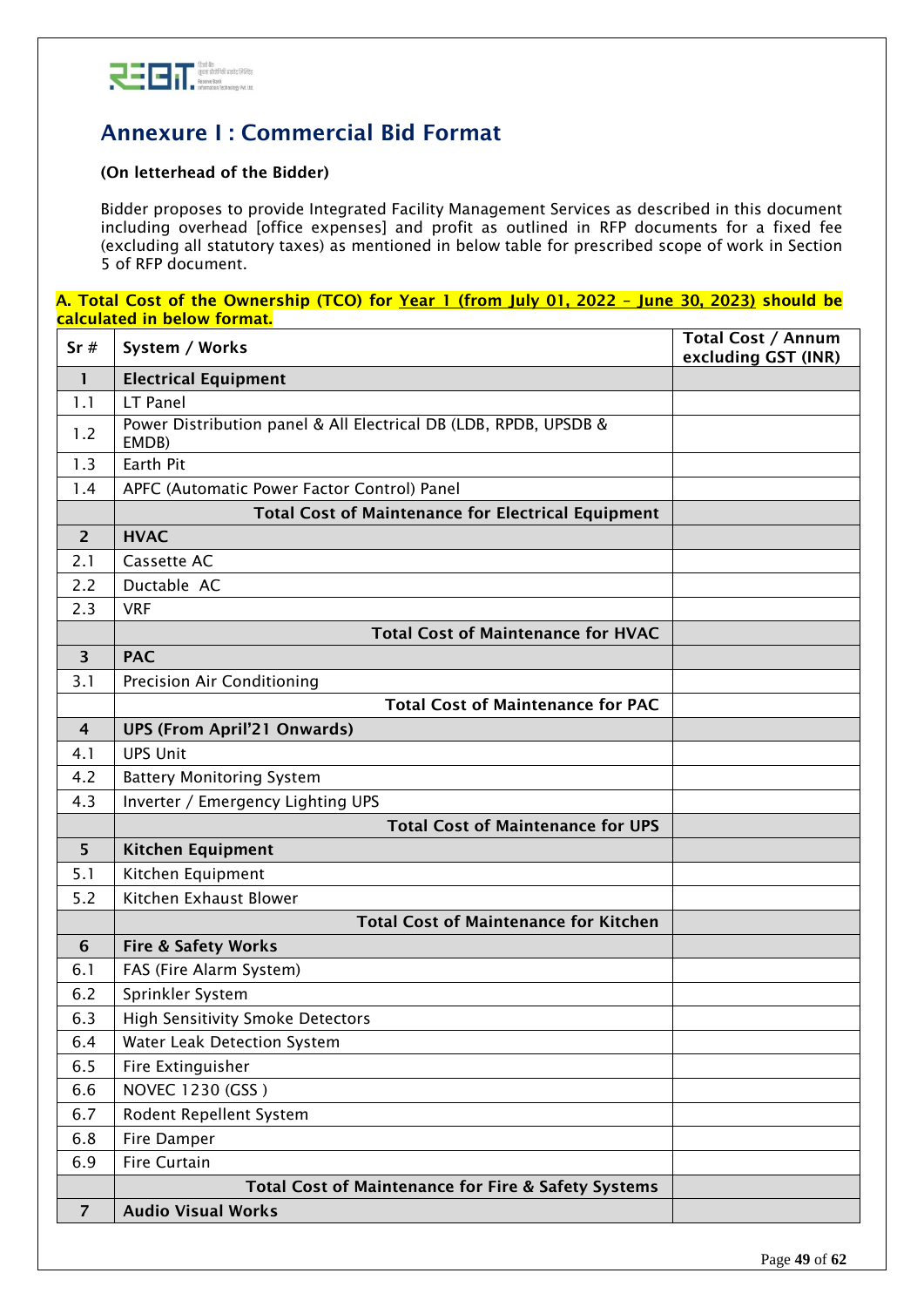

|     |                                                                                                                       | ReBIT/CPO/2022-23/092/007 |
|-----|-----------------------------------------------------------------------------------------------------------------------|---------------------------|
| 7.1 | PA System (This includes Amplifiers, Zone Console Unit, Speakers and<br>Goose Neck Mike and Power Supply Accessories) |                           |
| 7.2 | <b>CCTV System</b>                                                                                                    |                           |
| 7.3 | <b>EPABX</b>                                                                                                          |                           |
| 7.4 | Audio Visual & Video Conferencing                                                                                     |                           |
|     | <b>Total Cost of Maintenance for Audio Visual Works</b>                                                               |                           |
| 8   | <b>Access Control &amp; BMS</b>                                                                                       |                           |
| 8.1 | Access Control System & Visitor Management System                                                                     |                           |
| 8.2 | <b>Building Management System</b>                                                                                     |                           |
| 8.3 | Auto Swing Door Mechanism                                                                                             |                           |
|     | <b>Total Cost of Maintenance for Access Control &amp; BMS</b>                                                         |                           |
| 9   | <b>Gym &amp; Gaming Equipment</b>                                                                                     |                           |
| 9.1 | Gym & Gaming Equipment                                                                                                |                           |
|     | Total Cost of Maintenance for Gym & Gaming Equipment                                                                  |                           |
|     | <b>Total Cost for Year 1 for Maintenance Services</b><br>(in INR excluding GST) (A)                                   |                           |

### B. Total Cost of the Ownership (TCO) for Year 2 (from July 01, 2023 - June 30, 2024) should be calculated in below format.

| $\mathbf{1}$<br><b>Electrical Equipment</b><br>LT Panel<br>1.1<br>1.2<br>Power Distribution panel & All Electrical DB (LDB, RPDB, UPSDB & EMDB)<br><b>Earth Pit</b><br>1.3<br>APFC (Automatic Power Factor Control) Panel<br>1.4<br><b>Total Cost of Maintenance for Electrical Equipment</b><br><b>HVAC</b><br>$\overline{2}$<br>2.1<br>Cassette AC<br>Ductable AC<br>2.2<br>2.3<br><b>VRF</b><br><b>Total Cost of Maintenance for HVAC</b><br>$\overline{\mathbf{3}}$<br><b>PAC</b><br>3.1<br><b>Precision Air Conditioning</b><br><b>Total Cost of Maintenance for PAC</b><br><b>UPS (From April'21 Onwards)</b><br>4<br><b>UPS Unit</b><br>4.1<br>4.2<br><b>Battery Monitoring System</b><br>4.3<br>Inverter / Emergency Lighting UPS<br><b>Total Cost of Maintenance for UPS</b><br>5<br><b>Kitchen Equipment</b><br>5.1<br>Kitchen Equipment<br>Kitchen Exhaust Blower<br>5.2 | Total Cost / Annum<br>excluding GST (INR) |
|-------------------------------------------------------------------------------------------------------------------------------------------------------------------------------------------------------------------------------------------------------------------------------------------------------------------------------------------------------------------------------------------------------------------------------------------------------------------------------------------------------------------------------------------------------------------------------------------------------------------------------------------------------------------------------------------------------------------------------------------------------------------------------------------------------------------------------------------------------------------------------------|-------------------------------------------|
|                                                                                                                                                                                                                                                                                                                                                                                                                                                                                                                                                                                                                                                                                                                                                                                                                                                                                     |                                           |
|                                                                                                                                                                                                                                                                                                                                                                                                                                                                                                                                                                                                                                                                                                                                                                                                                                                                                     |                                           |
|                                                                                                                                                                                                                                                                                                                                                                                                                                                                                                                                                                                                                                                                                                                                                                                                                                                                                     |                                           |
|                                                                                                                                                                                                                                                                                                                                                                                                                                                                                                                                                                                                                                                                                                                                                                                                                                                                                     |                                           |
|                                                                                                                                                                                                                                                                                                                                                                                                                                                                                                                                                                                                                                                                                                                                                                                                                                                                                     |                                           |
|                                                                                                                                                                                                                                                                                                                                                                                                                                                                                                                                                                                                                                                                                                                                                                                                                                                                                     |                                           |
|                                                                                                                                                                                                                                                                                                                                                                                                                                                                                                                                                                                                                                                                                                                                                                                                                                                                                     |                                           |
|                                                                                                                                                                                                                                                                                                                                                                                                                                                                                                                                                                                                                                                                                                                                                                                                                                                                                     |                                           |
|                                                                                                                                                                                                                                                                                                                                                                                                                                                                                                                                                                                                                                                                                                                                                                                                                                                                                     |                                           |
|                                                                                                                                                                                                                                                                                                                                                                                                                                                                                                                                                                                                                                                                                                                                                                                                                                                                                     |                                           |
|                                                                                                                                                                                                                                                                                                                                                                                                                                                                                                                                                                                                                                                                                                                                                                                                                                                                                     |                                           |
|                                                                                                                                                                                                                                                                                                                                                                                                                                                                                                                                                                                                                                                                                                                                                                                                                                                                                     |                                           |
|                                                                                                                                                                                                                                                                                                                                                                                                                                                                                                                                                                                                                                                                                                                                                                                                                                                                                     |                                           |
|                                                                                                                                                                                                                                                                                                                                                                                                                                                                                                                                                                                                                                                                                                                                                                                                                                                                                     |                                           |
|                                                                                                                                                                                                                                                                                                                                                                                                                                                                                                                                                                                                                                                                                                                                                                                                                                                                                     |                                           |
|                                                                                                                                                                                                                                                                                                                                                                                                                                                                                                                                                                                                                                                                                                                                                                                                                                                                                     |                                           |
|                                                                                                                                                                                                                                                                                                                                                                                                                                                                                                                                                                                                                                                                                                                                                                                                                                                                                     |                                           |
|                                                                                                                                                                                                                                                                                                                                                                                                                                                                                                                                                                                                                                                                                                                                                                                                                                                                                     |                                           |
|                                                                                                                                                                                                                                                                                                                                                                                                                                                                                                                                                                                                                                                                                                                                                                                                                                                                                     |                                           |
|                                                                                                                                                                                                                                                                                                                                                                                                                                                                                                                                                                                                                                                                                                                                                                                                                                                                                     |                                           |
|                                                                                                                                                                                                                                                                                                                                                                                                                                                                                                                                                                                                                                                                                                                                                                                                                                                                                     |                                           |
|                                                                                                                                                                                                                                                                                                                                                                                                                                                                                                                                                                                                                                                                                                                                                                                                                                                                                     |                                           |
| <b>Total Cost of Maintenance for Kitchen</b>                                                                                                                                                                                                                                                                                                                                                                                                                                                                                                                                                                                                                                                                                                                                                                                                                                        |                                           |
| <b>Fire &amp; Safety Works</b><br>6                                                                                                                                                                                                                                                                                                                                                                                                                                                                                                                                                                                                                                                                                                                                                                                                                                                 |                                           |
| FAS (Fire Alarm System)<br>6.1                                                                                                                                                                                                                                                                                                                                                                                                                                                                                                                                                                                                                                                                                                                                                                                                                                                      |                                           |
| 6.2<br>Sprinkler System                                                                                                                                                                                                                                                                                                                                                                                                                                                                                                                                                                                                                                                                                                                                                                                                                                                             |                                           |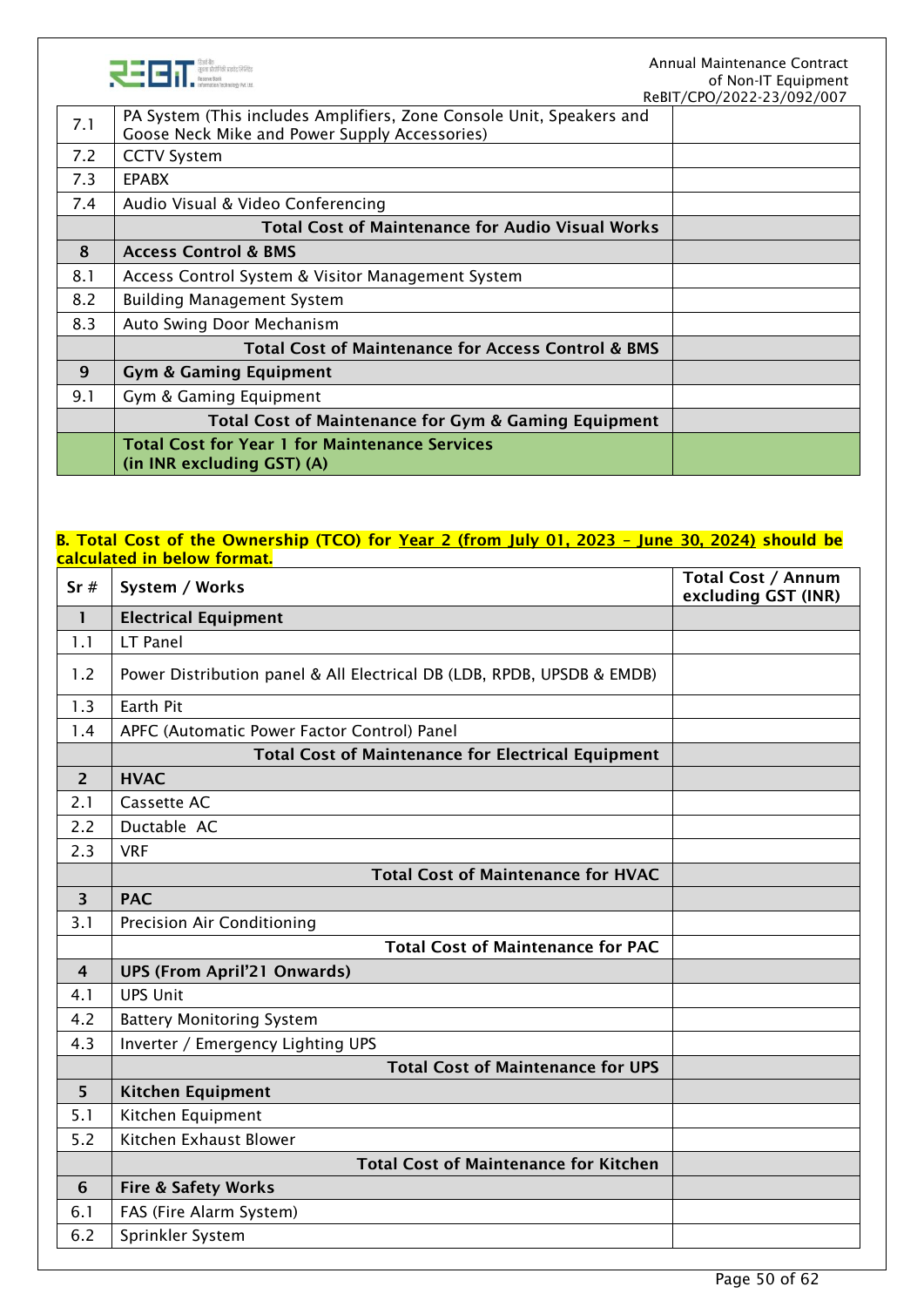

|                |                                                                                                                       | REDIT/CPU/ZUZZ-Z3/U9Z/UUT |
|----------------|-----------------------------------------------------------------------------------------------------------------------|---------------------------|
| 6.3            | <b>High Sensitivity Smoke Detectors</b>                                                                               |                           |
| 6.4            | Water Leak Detection System                                                                                           |                           |
| 6.5            | Fire Extinguisher                                                                                                     |                           |
| 6.6            | NOVEC 1230 (GSS)                                                                                                      |                           |
| 6.7            | Rodent Repellent System                                                                                               |                           |
| 6.8            | Fire Damper                                                                                                           |                           |
| 6.9            | <b>Fire Curtain</b>                                                                                                   |                           |
|                | <b>Total Cost of Maintenance for Fire &amp; Safety Systems</b>                                                        |                           |
| $\overline{7}$ | <b>Audio Visual Works</b>                                                                                             |                           |
| 7.1            | PA System (This includes Amplifiers, Zone Console Unit, Speakers and<br>Goose Neck Mike and Power Supply Accessories) |                           |
| 7.2            | <b>CCTV System</b>                                                                                                    |                           |
| 7.3            | <b>EPABX</b>                                                                                                          |                           |
| 7.4            | Audio Visual & Video Conferencing                                                                                     |                           |
|                | <b>Total Cost of Maintenance for Audio Visual Works</b>                                                               |                           |
| 8              | <b>Access Control &amp; BMS</b>                                                                                       |                           |
| 8.1            | Access Control System & Visitor Management System                                                                     |                           |
| 8.2            | <b>Building Management System</b>                                                                                     |                           |
| 8.3            | Auto Swing Door Mechanism                                                                                             |                           |
|                | <b>Total Cost of Maintenance for Access Control &amp; BMS</b>                                                         |                           |
| 9              | <b>Gym &amp; Gaming Equipment</b>                                                                                     |                           |
| 9.1            | Gym & Gaming Equipment                                                                                                |                           |
|                | Total Cost of Maintenance for Gym & Gaming Equipment                                                                  |                           |
|                | <b>Total Cost for Year 2 for Maintenance Services</b><br>(in INR excluding GST) (B)                                   |                           |
|                |                                                                                                                       |                           |

## C. Total Cost of the Ownership (TCO) for Year 3 (9 Months - from July 01, 2024 – March 31, 2025) should be calculated in below format.

| Sr#                     | System / Works                                                         | <b>Total Cost / Annum</b><br>excluding GST (INR) |
|-------------------------|------------------------------------------------------------------------|--------------------------------------------------|
| 1                       | <b>Electrical Equipment</b>                                            |                                                  |
| 1.1                     | LT Panel                                                               |                                                  |
| 1.2                     | Power Distribution panel & All Electrical DB (LDB, RPDB, UPSDB & EMDB) |                                                  |
| 1.3                     | Earth Pit                                                              |                                                  |
| 1.4                     | APFC (Automatic Power Factor Control) Panel                            |                                                  |
|                         | <b>Total Cost of Maintenance for Electrical Equipment</b>              |                                                  |
| 2                       | <b>HVAC</b>                                                            |                                                  |
| 2.1                     | Cassette AC                                                            |                                                  |
| 2.2                     | Ductable AC                                                            |                                                  |
| 2.3                     | <b>VRF</b>                                                             |                                                  |
|                         | <b>Total Cost of Maintenance for HVAC</b>                              |                                                  |
| $\overline{\mathbf{3}}$ | <b>PAC</b>                                                             |                                                  |
| 3.1                     | Precision Air Conditioning                                             |                                                  |
|                         | <b>Total Cost of Maintenance for PAC</b>                               |                                                  |
| 4                       | <b>UPS (From April'21 Onwards)</b>                                     |                                                  |
| 4.1                     | <b>UPS Unit</b>                                                        |                                                  |
| 4.2                     | <b>Battery Monitoring System</b>                                       |                                                  |
| 4.3                     | Inverter / Emergency Lighting UPS                                      |                                                  |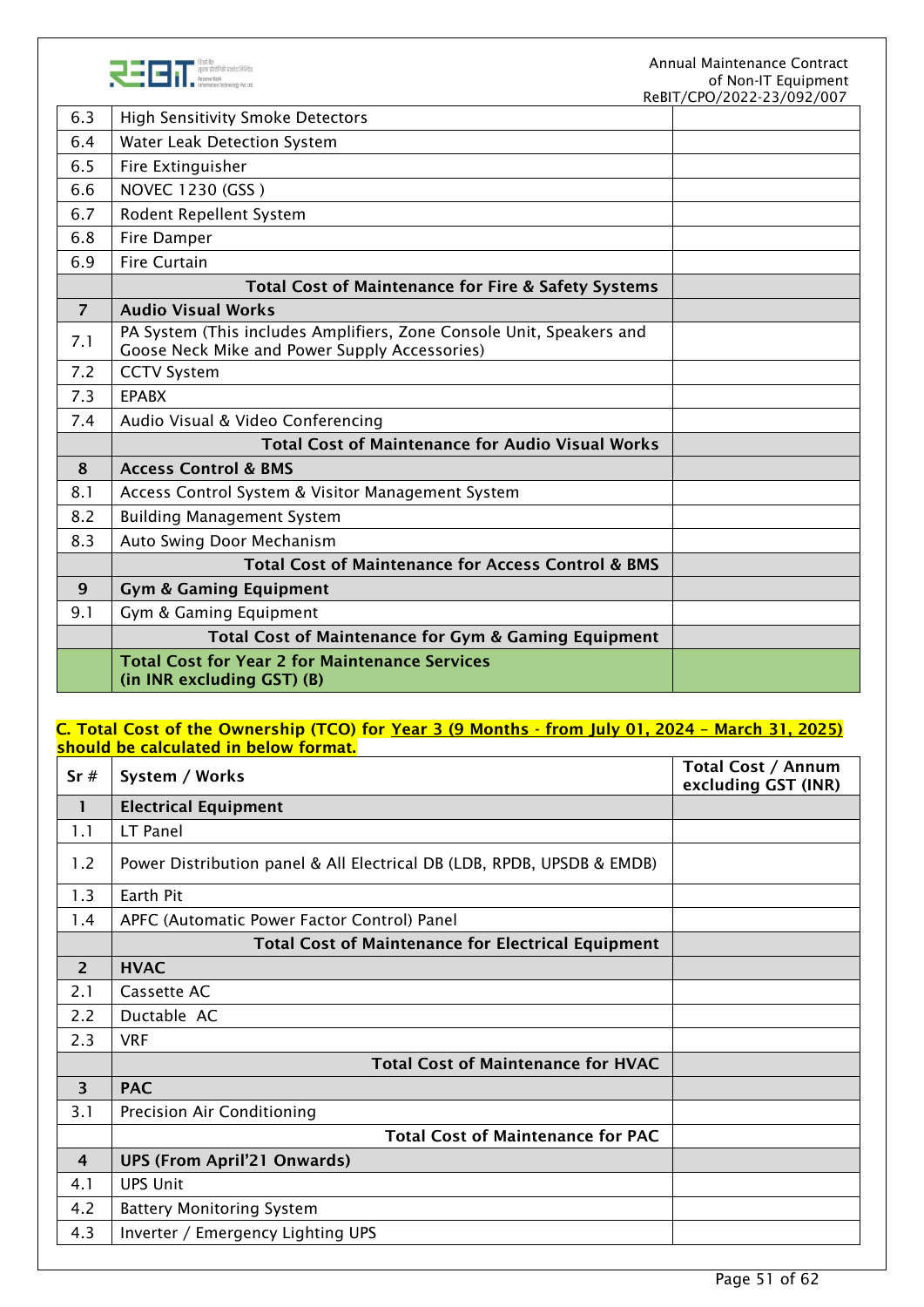

|                | <b>Total Cost of Maintenance for UPS</b>                                                                              | ReBIT/CPO/2022-23/092/007 |
|----------------|-----------------------------------------------------------------------------------------------------------------------|---------------------------|
| 5              | <b>Kitchen Equipment</b>                                                                                              |                           |
| 5.1            | Kitchen Equipment                                                                                                     |                           |
| 5.2            | Kitchen Exhaust Blower                                                                                                |                           |
|                | <b>Total Cost of Maintenance for Kitchen</b>                                                                          |                           |
| 6              | <b>Fire &amp; Safety Works</b>                                                                                        |                           |
| 6.1            | FAS (Fire Alarm System)                                                                                               |                           |
| 6.2            | Sprinkler System                                                                                                      |                           |
| 6.3            | <b>High Sensitivity Smoke Detectors</b>                                                                               |                           |
| 6.4            | Water Leak Detection System                                                                                           |                           |
| 6.5            | Fire Extinguisher                                                                                                     |                           |
| 6.6            | NOVEC 1230 (GSS)                                                                                                      |                           |
| 6.7            | Rodent Repellent System                                                                                               |                           |
| 6.8            | Fire Damper                                                                                                           |                           |
| 6.9            | <b>Fire Curtain</b>                                                                                                   |                           |
|                | Total Cost of Maintenance for Fire & Safety Systems                                                                   |                           |
| $\overline{7}$ | <b>Audio Visual Works</b>                                                                                             |                           |
| 7.1            | PA System (This includes Amplifiers, Zone Console Unit, Speakers and<br>Goose Neck Mike and Power Supply Accessories) |                           |
| 7.2            | <b>CCTV System</b>                                                                                                    |                           |
| 7.3            | <b>EPABX</b>                                                                                                          |                           |
| 7.4            | Audio Visual & Video Conferencing                                                                                     |                           |
|                | <b>Total Cost of Maintenance for Audio Visual Works</b>                                                               |                           |
| 8              | <b>Access Control &amp; BMS</b>                                                                                       |                           |
| 8.1            | Access Control System & Visitor Management System                                                                     |                           |
| 8.2            | <b>Building Management System</b>                                                                                     |                           |
| 8.3            | Auto Swing Door Mechanism                                                                                             |                           |
|                | <b>Total Cost of Maintenance for Access Control &amp; BMS</b>                                                         |                           |
| 9              | <b>Gym &amp; Gaming Equipment</b>                                                                                     |                           |
| 9.1            | Gym & Gaming Equipment                                                                                                |                           |
|                | Total Cost of Maintenance for Gym & Gaming Equipment                                                                  |                           |
|                | <b>Total Cost for Year 3 (9 months) for Maintenance Services</b><br>(in INR excluding GST) (C)                        |                           |

| Total Annual Cost  <br>of Maintenance for   of Maintenance for<br>Year 1 excluding<br>$GST$ (in $\bar{z}$ ) | Year 2 excluding<br>$GST$ (in $\bar{z}$ ) | Total Annual Cost   Total Annual Cost of  <br>Maintenance for<br>Year 3 (9 months)<br>excluding GST (in $\bar{\epsilon}$ ) | <b>Total Annual Cost of</b><br>Maintenance for 2<br>Year<br>- 9<br>months<br>excluding GST (in ₹) | <b>GST</b><br>Rate<br>% |
|-------------------------------------------------------------------------------------------------------------|-------------------------------------------|----------------------------------------------------------------------------------------------------------------------------|---------------------------------------------------------------------------------------------------|-------------------------|
| A                                                                                                           | В                                         |                                                                                                                            | $D = A + B + C$                                                                                   |                         |
|                                                                                                             |                                           |                                                                                                                            |                                                                                                   |                         |

Total Cost of Ownership in Figures & Words (including of Taxes)

\_\_\_\_\_\_\_\_\_\_\_\_\_\_\_\_\_\_\_\_\_\_\_\_\_\_\_\_\_\_\_\_\_\_\_\_\_\_\_\_\_\_\_\_\_\_\_\_\_\_\_\_\_\_\_\_\_\_\_\_\_\_\_\_\_\_\_\_\_\_\_\_\_\_\_\_\_\_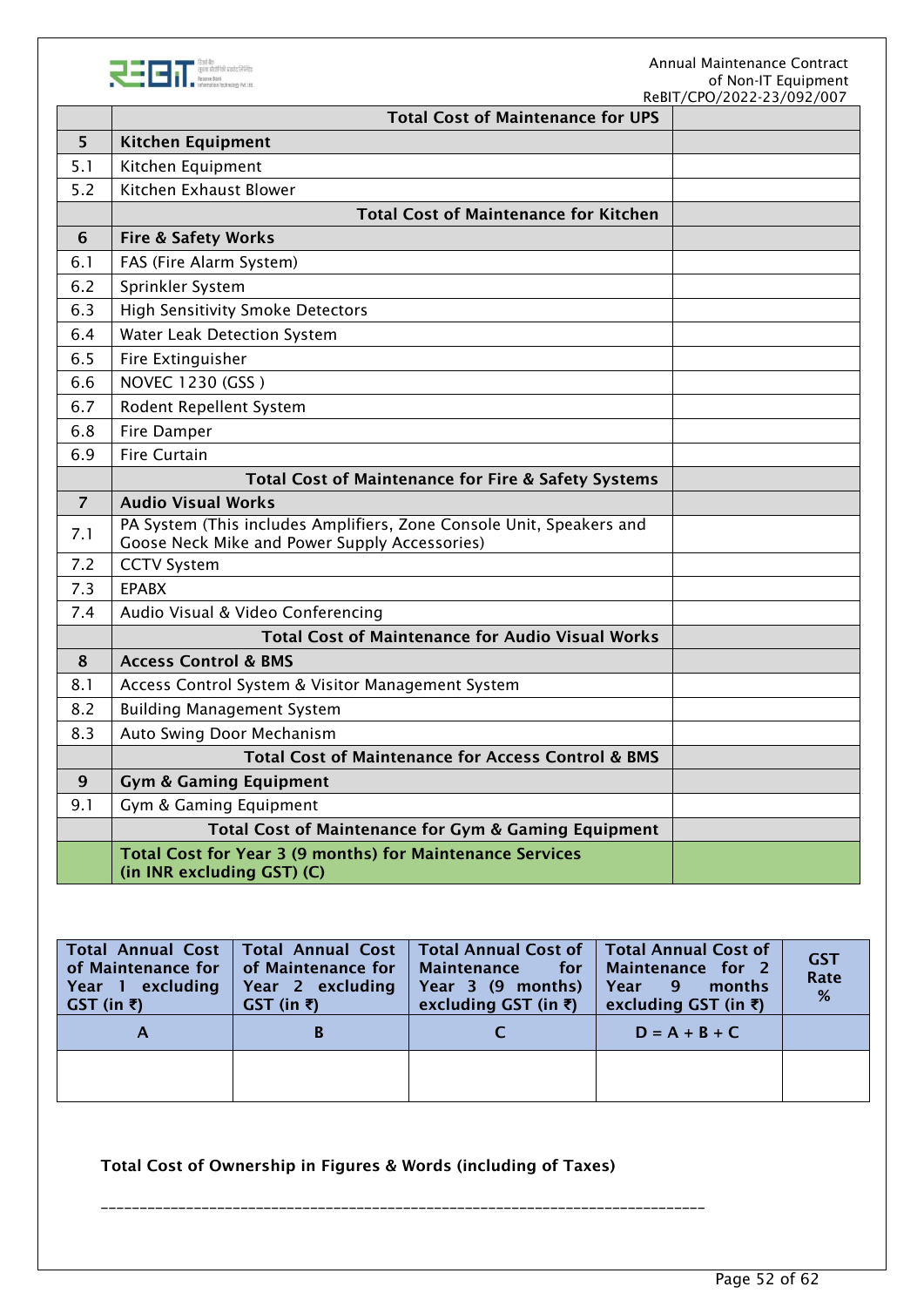

### E. Cost for Ad Hoc / Optional Services:

One time battery replacement of 5<sup>th</sup> floor UPS (30 KVA & 80 KVA): Battery specifications & qty. mentioned as under. Vendor has to quote for supply and installation of new batteries supply and buyback of existing batteries.

| S.No. | <b>Material Description</b>                                                            | <b>Required</b><br>Qty. | <b>Unit Rate</b><br>(INR) | <b>Total Amount</b><br>(INR) |
|-------|----------------------------------------------------------------------------------------|-------------------------|---------------------------|------------------------------|
|       | Supply & Installation of Amaron Quanta Make<br>SMF Batteries 12V /42AH for 30 KVA UPS  | 34                      |                           |                              |
|       | Supply & Installation of Amaron Quanta Make<br>SMF Batteries 12V /100AH for 80 KVA UPS | 40                      |                           |                              |
|       | Sub Total of Supply & Installation of Batteries (INR)                                  |                         |                           |                              |
|       | Buy Back of SMF Batteries, 12V /42AH                                                   | 34                      |                           |                              |
| 4     | Buy Back of SMF Batteries, 12V /100AH                                                  | 40                      |                           |                              |
|       | <b>IGST 18%</b>                                                                        |                         |                           |                              |

- Ad Hoc / Optional Services will not be accounted in the TCO calculation, however, rates quoted shall be recorded and may be referred for future requirements as and when such Ad-hoc services would be required.
- The quarterly payment will be made after deducting the penalty, if any.
- The quoted prices shall be inclusive of all taxes/duties except service tax / GST (when applicable).
- The fees payable by REBIT to Bidder shall be inclusive of all costs such as insurance, taxes (GST, as per the rates applicable), custom duties, levies, cess, transportation, installation, (collectively referred to as "Taxes") that may be levied, imposed, charged or incurred and REBIT shall pay the fees due underthis RFP and subsequent agreement after deducting any tax deductible at source ("TDS"), as applicable. Any variation in Government levies/ GST/ VAT/ cess/ excise/ custom duty etc. which has been included as part of the price will be borne by the Bidder.

Authorised Signature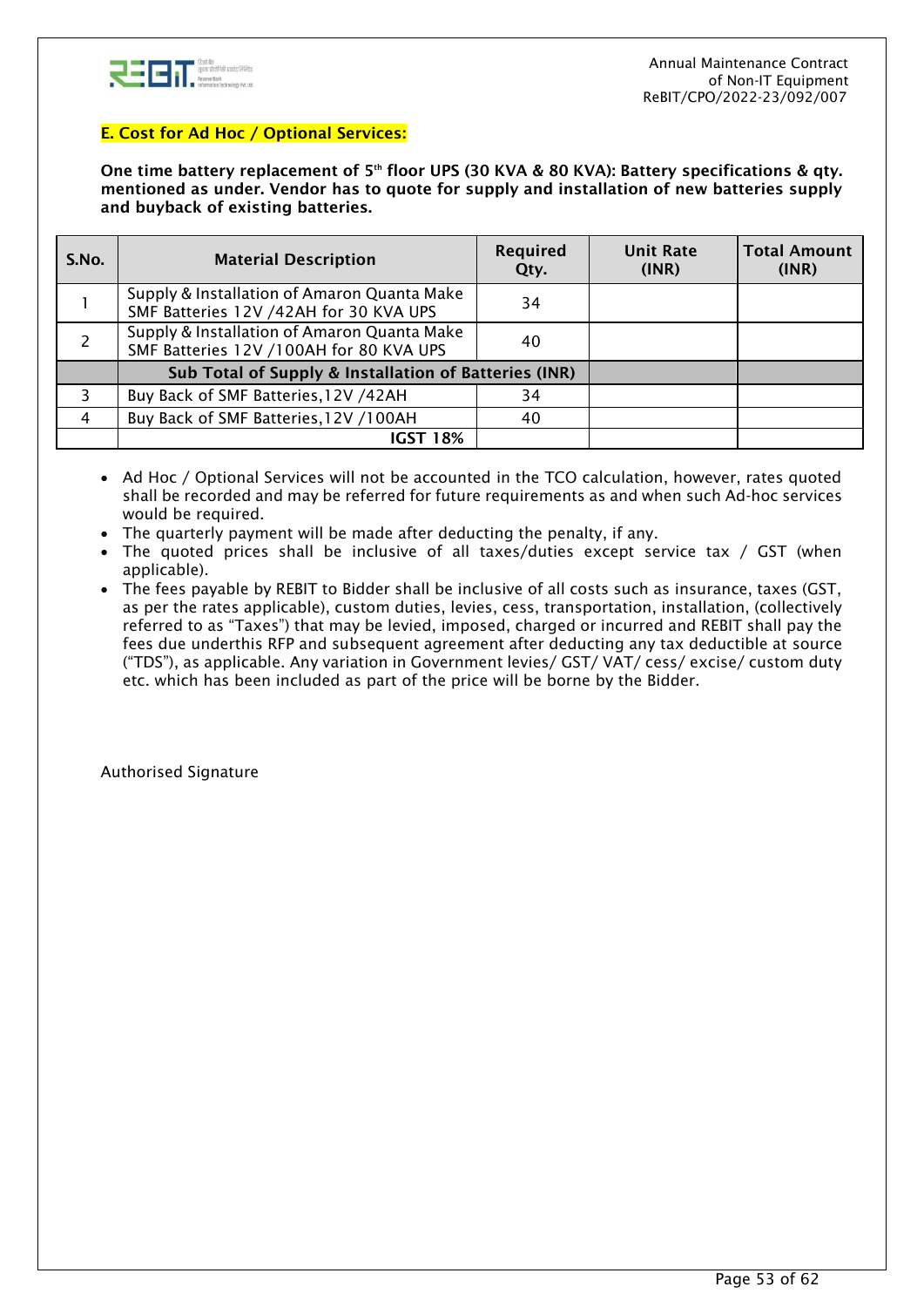

# <span id="page-53-0"></span>Annexure J : Bidder's Experience

# (On letterhead of the Bidder)

| S.No           | <b>Information Sought</b>                    | <b>Information</b> |
|----------------|----------------------------------------------|--------------------|
|                | Client's name                                |                    |
| 2              | Assignment/Job name                          |                    |
| 3              | Name and Contact Details of the Client       |                    |
| 4              | Scope of Supply/Services as a provided under |                    |
|                | the contract                                 |                    |
| 5              | <b>Current Status</b>                        |                    |
| 6              | Duration of Assignment/Job (months)          |                    |
| $\overline{7}$ | Approx. value of the contract (in Rupees)    |                    |
| 8              | Approx Value of the assignment/job provided  |                    |
|                | by your firm under the contract(In Rupees)   |                    |
| 9              | Start date (month/year)                      |                    |
| 10             | Completion date (month/year)                 |                    |
| 11             | Copy of Purchase/ Work Order                 |                    |
| 12             | Any other Supporting Document                |                    |

Signature of Bidder Date Place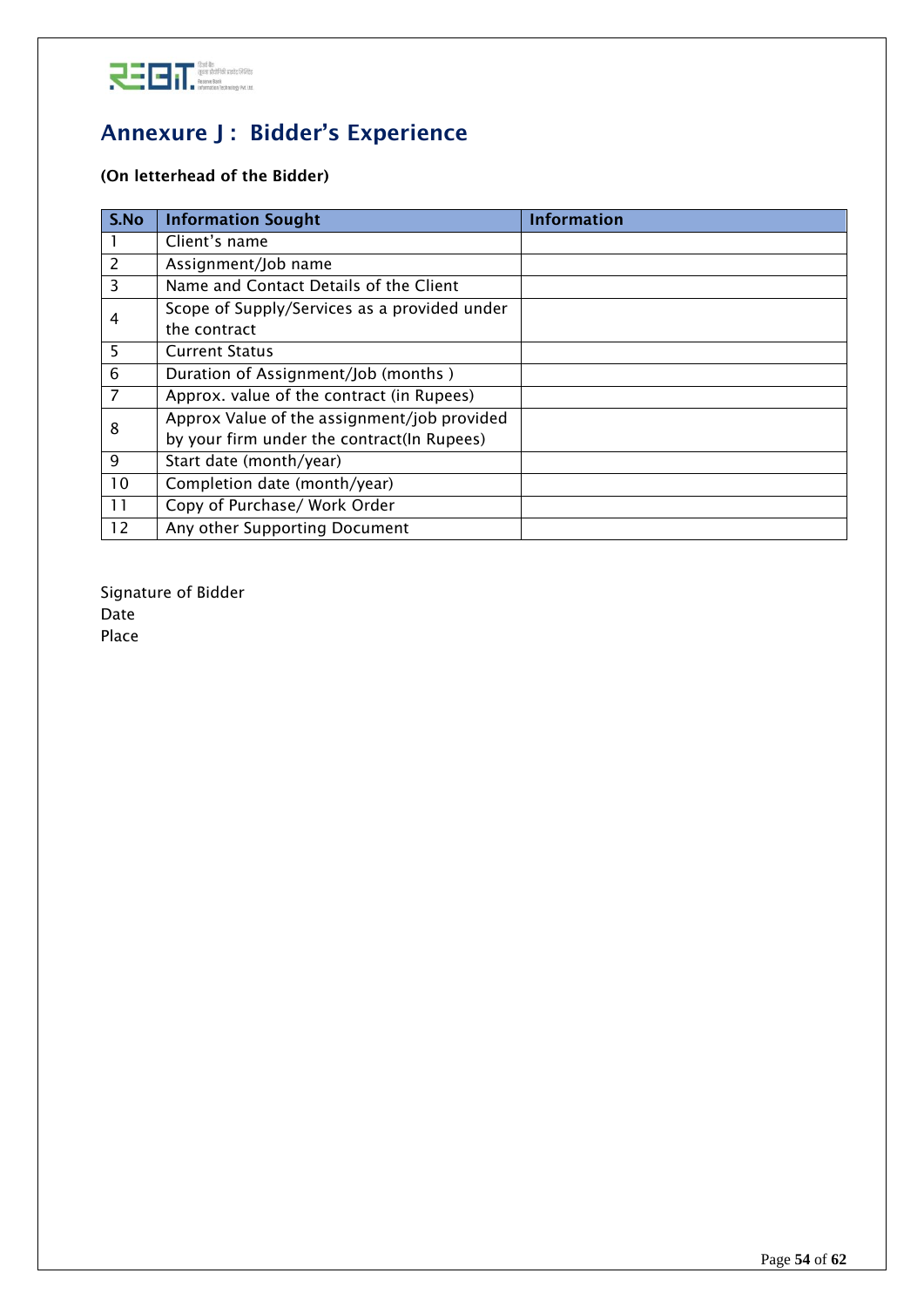

# <span id="page-54-0"></span>Annexure L: Performance Bank Guarantee

## Strictly Private and Confidential

Chief Executive Officer, Reserve Bank Information Technology Pvt Ltd (ReBIT), 502, Building No. 1 , Mindspace Juinagar, Nerul, Navi Mumbai - 400706

Dear Sir,

### PERFORMANCE BANK GUARANTEE – Request for Proposal for Annual Maintenance Contract of Non-IT Equipment RFP: ReBIT/CPO/2022-23/092/007 dated 27 May 2022.

### WHEREAS

M/s. (name of Bidder), a company registered under the Companies Act, 1956, having its registered and corporate office at (address of the Bidder), (hereinafter referred to as "our constituent", which expression, unless excluded or repugnant to the context or meaning thereof, includes its successors and assigns), entered into an Agreement dated …….. (Hereinafter, referred to as "the said Agreement") with you (ReBIT) for Appointment of Design Consultant as detailed in the scope given in the RFP document, as detailed in the said Agreement.

We are aware of the fact that in terms of sub-para (…), Section (…), Chapter (…) of the said Agreement, our constituent is required to furnish a Bank Guarantee for an amount Rs…….. (in words and figures), as per the said Agreement, as security against breach/default of the said Agreement by our Constituent.

In consideration of the fact that our constituent is our valued customer and the fact that he has entered into the said Agreement with you, we, (name and address of the bank), have agreed to issue this Performance Bank Guarantee.

Therefore, we (name and address of the bank) hereby unconditionally and irrevocably guarantee you as under:

1 In the event of our constituent committing any breach/default of the said Agreement, which breach/default has not been rectified within a period of thirty (30) days after receipt of written notice from you, we hereby agree to pay you forthwith on demand such sum/s not exceeding the sum of Rs…… (in words and figures) without any demur.

2 Notwithstanding anything to the contrary, as contained in the said Agreement, we agree that your decision as to whether our constituent has made any such default/s / breach/es, as afore-said and the amount or amounts to which you are entitled by reasons thereof, subject to the terms and conditions of the said Agreement, will be binding on us and we shall not be entitled to ask you to establish your claim or claims under this Performance Bank Guarantee, but will pay the same forthwith on your demand without any protest or demur.

3 This Performance Bank Guarantee shall continue and hold good for thirty (30) days after the completion of the contract period i.e. (date), subject to the terms and conditions in the said Agreement.

4 We bind ourselves to pay the above said amount at any point of time commencing from the date of the said Agreement until thirty (30) days after the completion of the contract period for the Total Solution as per said Agreement.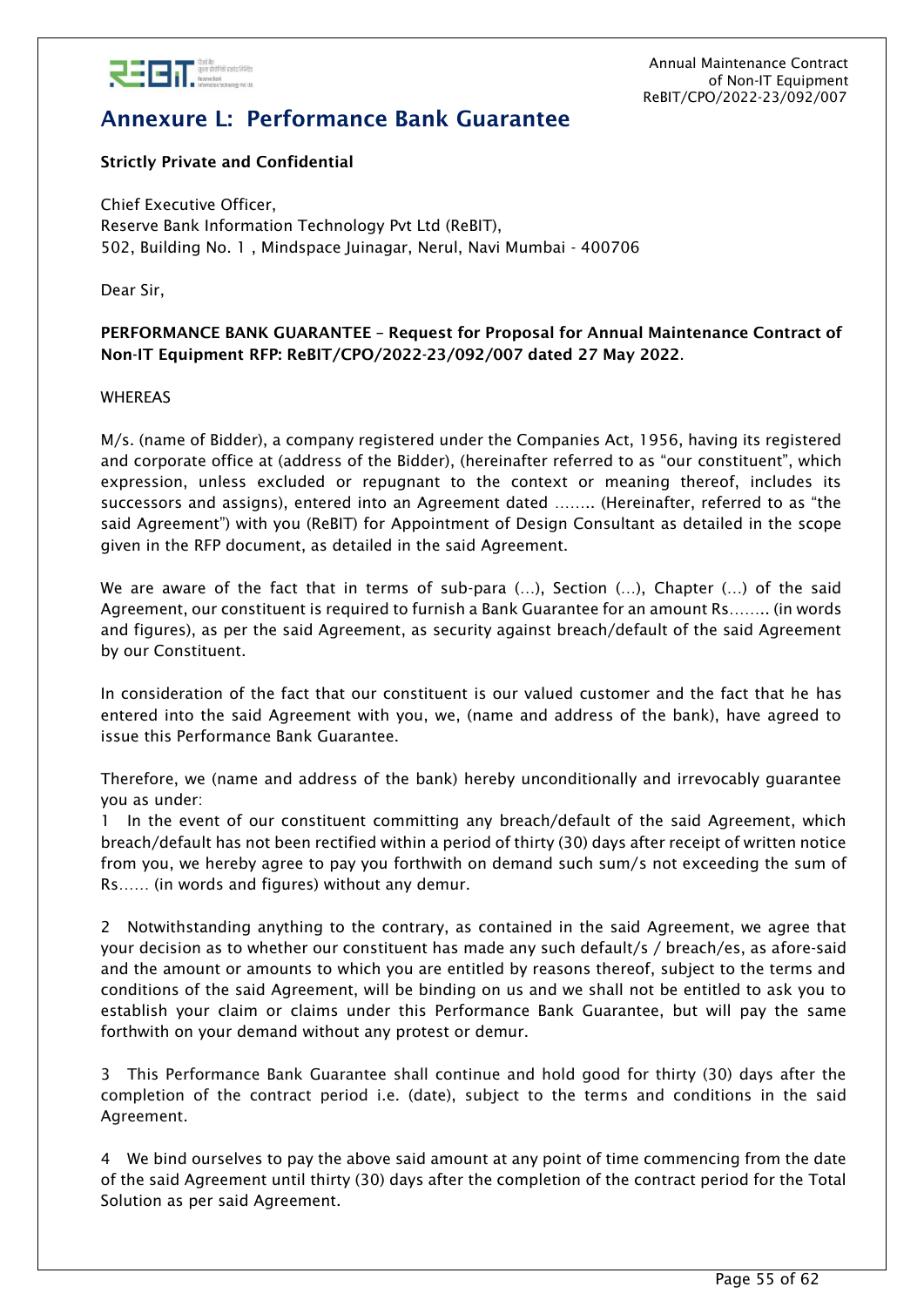

5 We further agree that the termination of the said Agreement, for reasons solely attributable to our constituent, virtually empowers you to demand for the payment of the above said amount under this guarantee and we have an obligation to honor the same without demur.

6 In order to give full effect to the guarantee contained herein, we (name and address of the bank), agree that you shall be entitled to act as if we were your principal debtors in respect of your claims against our constituent. We hereby expressly waive all our rights of suretyship and other rights, if any, which are in any way inconsistent with any of the provisions of this Performance Bank Guarantee.

7 We confirm that this Performance Bank Guarantee will cover your claim/s against our constituent made in accordance with this Guarantee from time to time, arising out of or in relation to the said Agreement and in respect of which your claim is lodged with us on or before the date of expiry of this Performance Guarantee, irrespective of your entitlement to other claims, charges, rights and reliefs, as provided in the said Agreement.

8 Any notice by way of demand or otherwise hereunder may be sent by special courier, telex, fax, registered post or other electronic media to our address, as aforesaid and if sent by post, it shall be deemed to have been given to us after the expiry of 48 hours when the same has been posted.

9 If it is necessary to extend this guarantee on account of any reason whatsoever, we undertake to extend the period of this guarantee on the request of our constituent under intimation to you (ReBIT).

10 This Performance Bank Guarantee shall not be affected by any change in the constitution of our constituent nor shall it be affected by any change in our constitution or by any amalgamation or absorption thereof or therewith or reconstruction or winding up, but will ensure to the benefit of you and be available to and be enforceable by you.

11 Notwithstanding anything contained hereinabove, our liability under this Performance Guarantee is restricted to Rs…… (in words and figures) and shall continue to exist, subject to the terms and conditions contained herein, unless a written claim is lodged on us on or before the afore-said date of expiry of this guarantee.

12 We hereby confirm that we have the power/s to issue this Guarantee in your favor under the Memorandum and Articles of Association/ Constitution of our bank and the undersigned is/are the recipient of authority by express delegation of power/s and has/have full power/s to execute this guarantee under the Power of Attorney issued by the bank in his/their favor.

We further agree that the exercise of any of your rights against our constituent to enforce or forbear to enforce or any other indulgence or facility, extended to our constituent to carry out the contractual obligations as per the said Agreement, would not release our liability under this guarantee and that your right against us shall remain in full force and effect, notwithstanding any arrangement that may be entered into between you and our constituent, during the entire currency of this guarantee.

Notwithstanding anything contained herein:

- Our liability under this Performance Bank Guarantee shall not exceed Rs. .…(in words and figure);
- This Performance Bank Guarantee shall be valid only up to …….. (date, i.e., thirty (30) days after completion of the contract period) ; and

• We are liable to pay the guaranteed amount or part thereof under this Performance Bank Guarantee only and only if we receive a written claim or demand on or before …. (date i.e. thirty (30) days after completion of the contract period).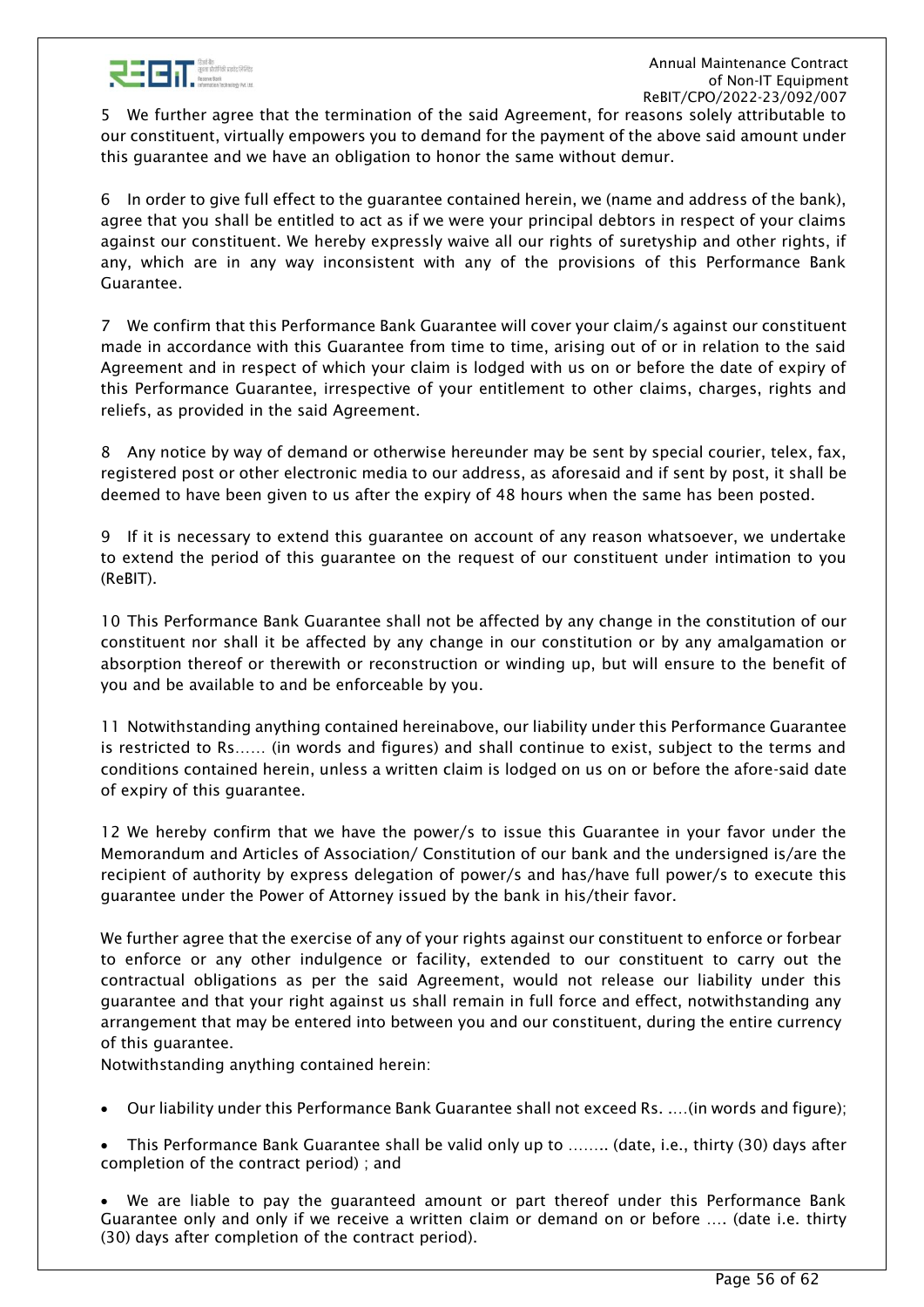

• This Performance Bank Guarantee must be returned to the bank upon its expiry. If the Performance Bank Guarantee is not received by the bank within the above-mentioned period, subject to the terms and conditions contained herein, it shall be deemed to be automatically cancelled.

Dated ……………………. this ……….. day …………. 2022.

Yours faithfully,

For and on behalf of the …………… Bank,

(Signature)

Designation

(Address of the Bank)

Note: This guarantee will attract stamp duty as a security bond under Article 54(b) of the Mumbai Stamp Act, 1958. A duly certified copy of the requisite authority conferred on the official/s to execute the guarantee on behalf of the bank should be annexed to this guarantee for verification and retention thereof as documentary evidence in the matter.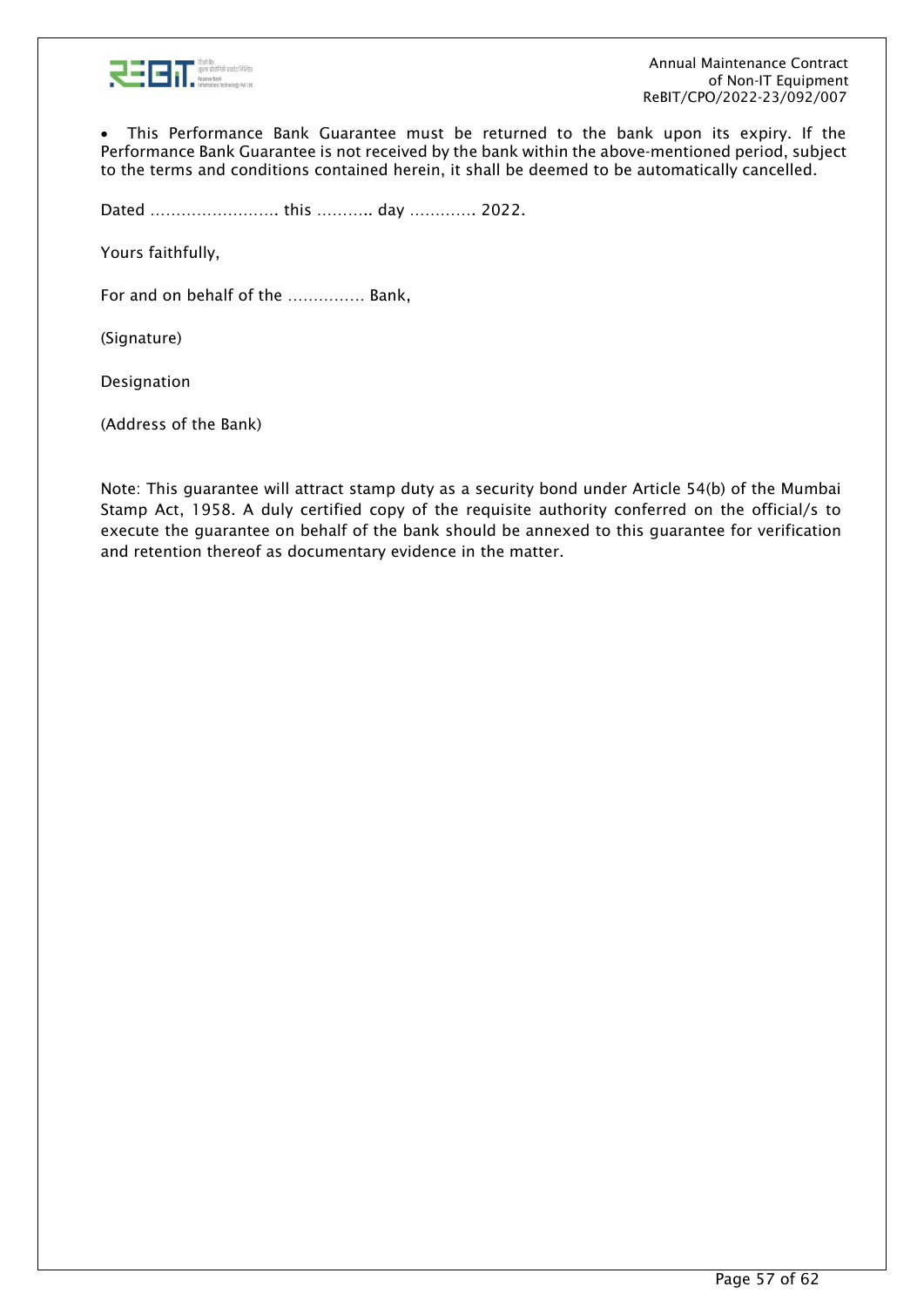

# <span id="page-57-0"></span>Annexure M : Confidentiality and Non-Disclosure Agreement Undertaking

(Letterhead of the Bidder)

## Strictly Private and Confidential

The Chief Executive Officer Reserve Bank Information Technology Pvt Ltd. (ReBIT), 502, Building No 1, MindSpace Juinagar, Nerul, Navi Mumbai – 400706

[Date]

Dear Sir / Madam,

## Confidentiality Undertaking

We acknowledge that during bidding for ----------------------------------------------------, we shall have access to and be entrusted with Confidential Information. In this letter, the phrase "Confidential Information" shall mean any information (whether of a commercial, technical, scientific, operational, administrative, financial, marketing, business, or intellectual property nature or otherwise), whether oral or written, relating to REBIT and its business that is provided to us at any time before, during or after the implementation.

In consideration of you making Confidential Information available to us, we agree to the terms set out below:

- 1. We shall treat all Confidential Information as strictly private and confidential and take all steps necessary (including but not limited to those required by this Agreement) to preserve such confidentiality.
- 2. We shall use the Confidential Information solely for the preparation of our response to the RFP and not for any other purpose.
- 3. We shall not disclose any Confidential Information to any other person other than as permitted by item 5 below.
- 4. We shall not disclose or divulge any of the Confidential Information to any other client of [name of product vendor / implementation partner].
- 5. This undertaking shall not prohibit disclosure of Confidential Information:
- To our partners/ directors and employees who need to know such Confidential Information to assist with the bidding for RFP floated for Appointment of Design Consultant, with your prior written consent;
- To the extent that such disclosure is required by law, in which case we undertake to duly notify you;
- To the extent that such disclosure is required by any rule or requirement of any regulatory authority with which we are bound to comply, in which case we undertake to duly notify you; and
- 6. Upon your request we shall arrange delivery to you of all Confidential Information, and copies thereof, that is in documentary or other tangible form, except:
- For the purpose of a disclosure permitted by item 5 above, subject to your prior written consent; and
- To the extent that we reasonably require to retain sufficient documentation that is necessary to support any advice, reports, or opinions that we may provide subject to your prior written consent.
- 7. This undertaking shall not apply to Confidential Information that: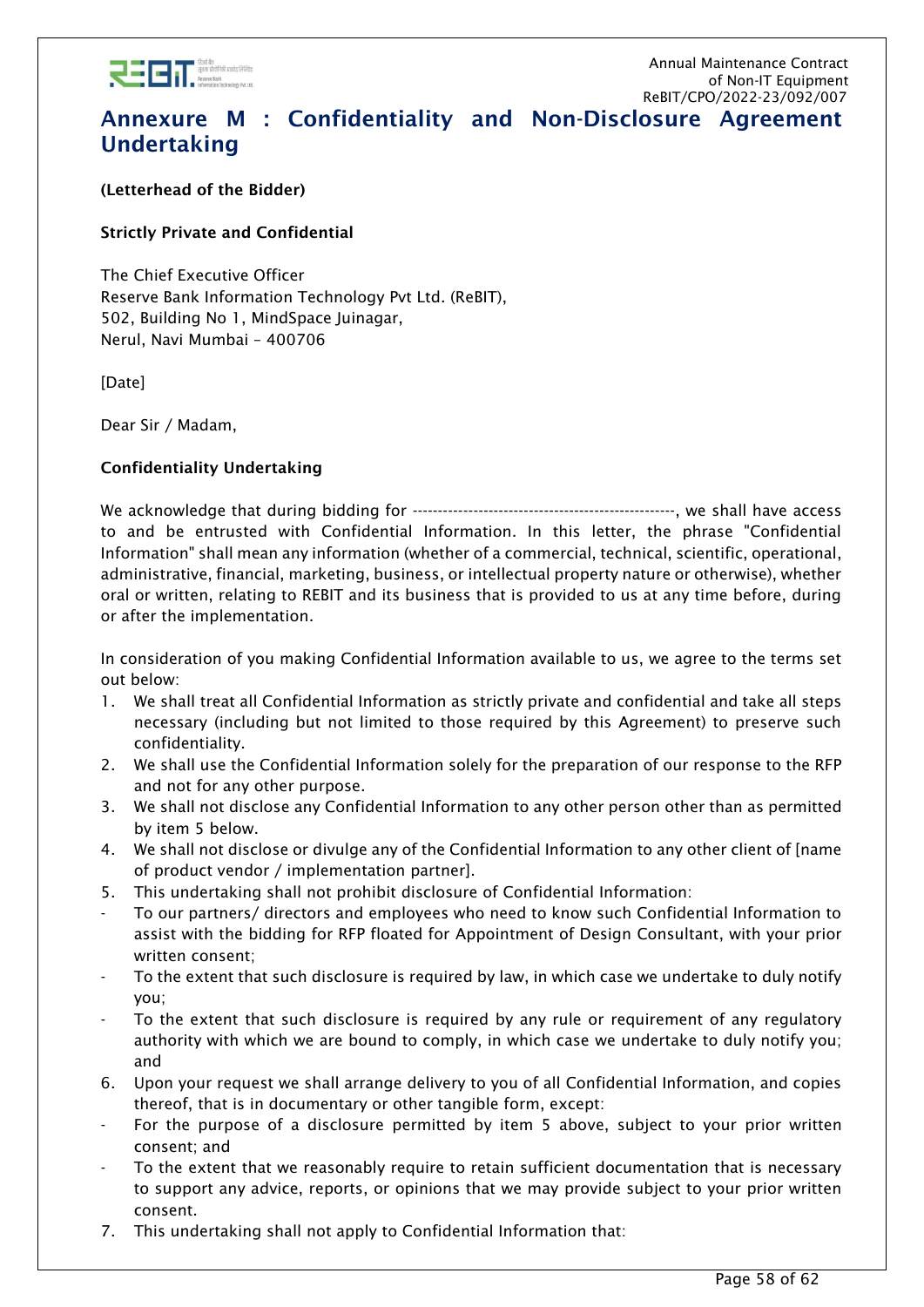

- Is in the public domain at the time it is acquired by us;
- Enters the public domain subsequent to our acquisition, otherwise than as a result of unauthorised disclosure by us; and
- Is independently developed by us.
- 8. We warrant that we are acting as principal in this matter and not as agent or broker for any person;

We have read this Agreement fully and confirm our agreement with its terms.

Yours sincerely

Signature and Stamp of Company

Authorised Signatory (same as signing the proposal)

Name:

Position:

Date: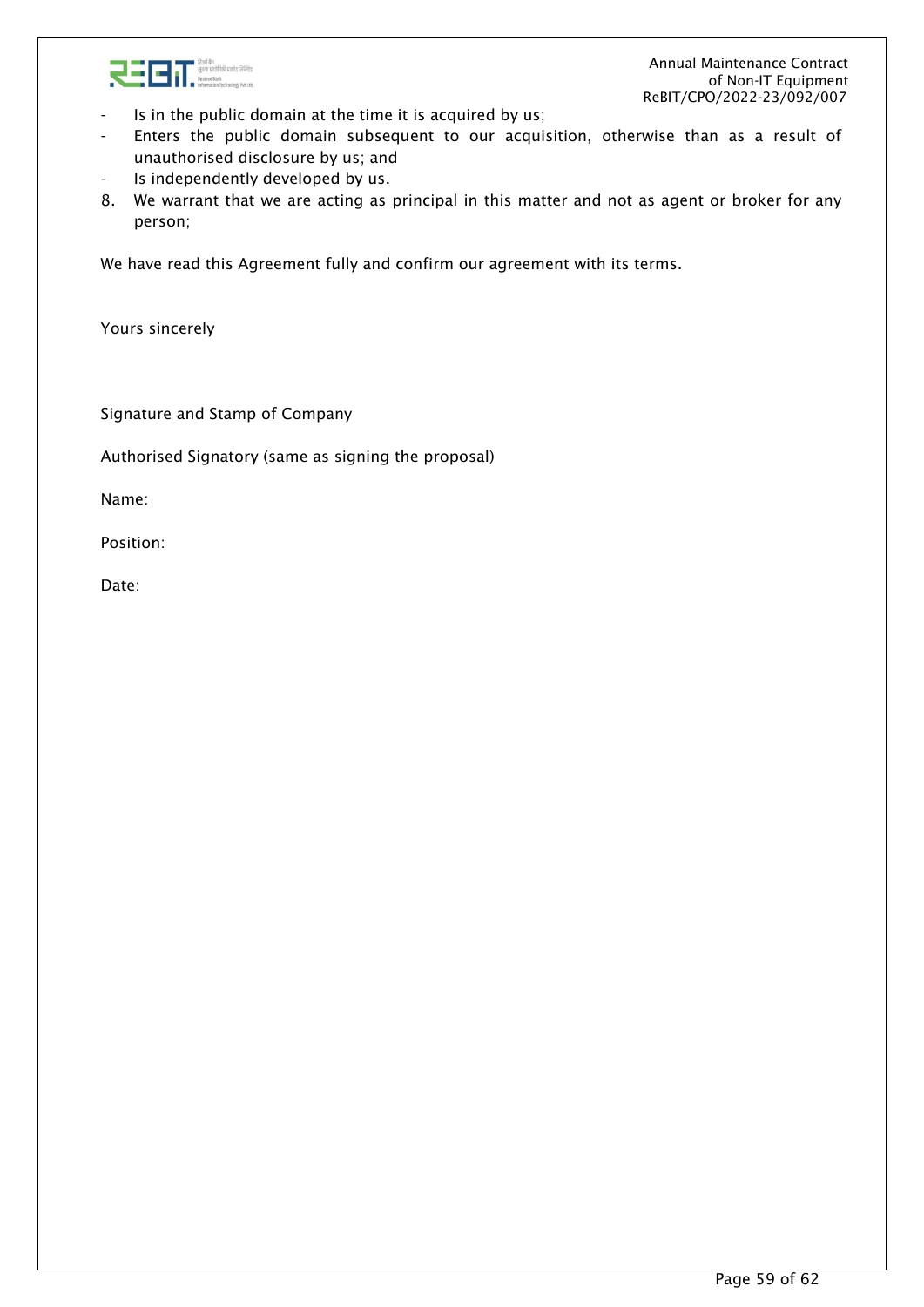

# <span id="page-59-0"></span>Annexure N : Bank Guarantee for EMD

To,

The CEO, Reserve Bank Information Technology Pvt. Ltd. 502, Building No 1, Mindspace Juinagar, Nerul, Navi Mumbai – 400706

Dear Sir,

M/s \_\_\_\_\_\_\_\_\_\_\_\_\_\_\_\_\_ having their registered office at \_\_\_\_\_\_\_\_\_\_\_\_\_\_ (hereinafter called the "Bidder") wish to respond to the *[Insert: Title of services]*, self and other associated Bidders and submit the proposal for the same as listed in the RFP document.

Whereas the "Bidder" has submitted the proposal in response to RFP, we, the \_\_\_\_\_\_\_\_\_\_\_\_ Bank having our head office \_\_\_\_\_\_\_\_\_\_\_\_\_\_\_\_ hereby irrevocably guarantee an amount of (Amount as per the RFP) (Rupees \_\_\_\_\_\_\_\_\_\_\_\_ in words Only) as bid security as required to be submitted by the "Bidder" as a condition for participation in the said process of RFP.

The Bid security for which this guarantee is given is liable to be enforced/ invoked:

1. Withdraws its bid during bid validity period Refuses to honour commercial bid. ReBIT reserves the right to place order onto Bidder based on prices quoted by them.

2. Refuses to accept purchase order or having accepted the purchase order, fails to carry out his obligations mentioned therein.

3. Any other reason for EMD forfeiture mentioned in the RFP

We undertake to pay immediately on demand, to ReBIT, the said amount of \_\_\_\_\_\_\_\_\_\_\_\_\_ (Rupees \_\_\_\_\_\_\_\_\_\_\_\_\_\_\_\_\_ Only) without any reservation, protest, demur, or recourse. The said guarantee is liable to be invoked/ enforced on the happening of the contingencies as mentioned above and also in the RFP document and we shall pay the amount on any Demand made by ReBIT which shall be conclusive and binding on us irrespective of any dispute or difference raised by the Bidder.

Notwithstanding anything contained herein:

1. Our liability under this Bank guarantee shall not exceed \_\_\_\_\_\_\_\_\_\_\_\_ (Rupees \_\_\_\_\_\_\_\_\_\_\_\_Only). 2. This Bank guarantee will be valid up to \_\_\_\_\_\_\_\_\_\_\_\_\_\_\_\_(as per the RFP); and a claim period of one month thereafter and

3. We are liable to pay the guaranteed amount or any part thereof under this Bank guarantee only upon service of a written claim or demand by you on or before \_\_\_\_\_\_\_\_\_\_\_\_\_\_\_.

In witness whereof the ReBIT, through the authorized officer has sets its hand and stamp on this \_\_\_\_\_\_\_\_\_\_\_\_\_\_\_ day of \_\_\_\_\_\_\_\_\_\_\_\_\_\_\_\_\_\_ at \_\_\_\_\_\_\_\_\_\_\_\_\_\_\_\_\_.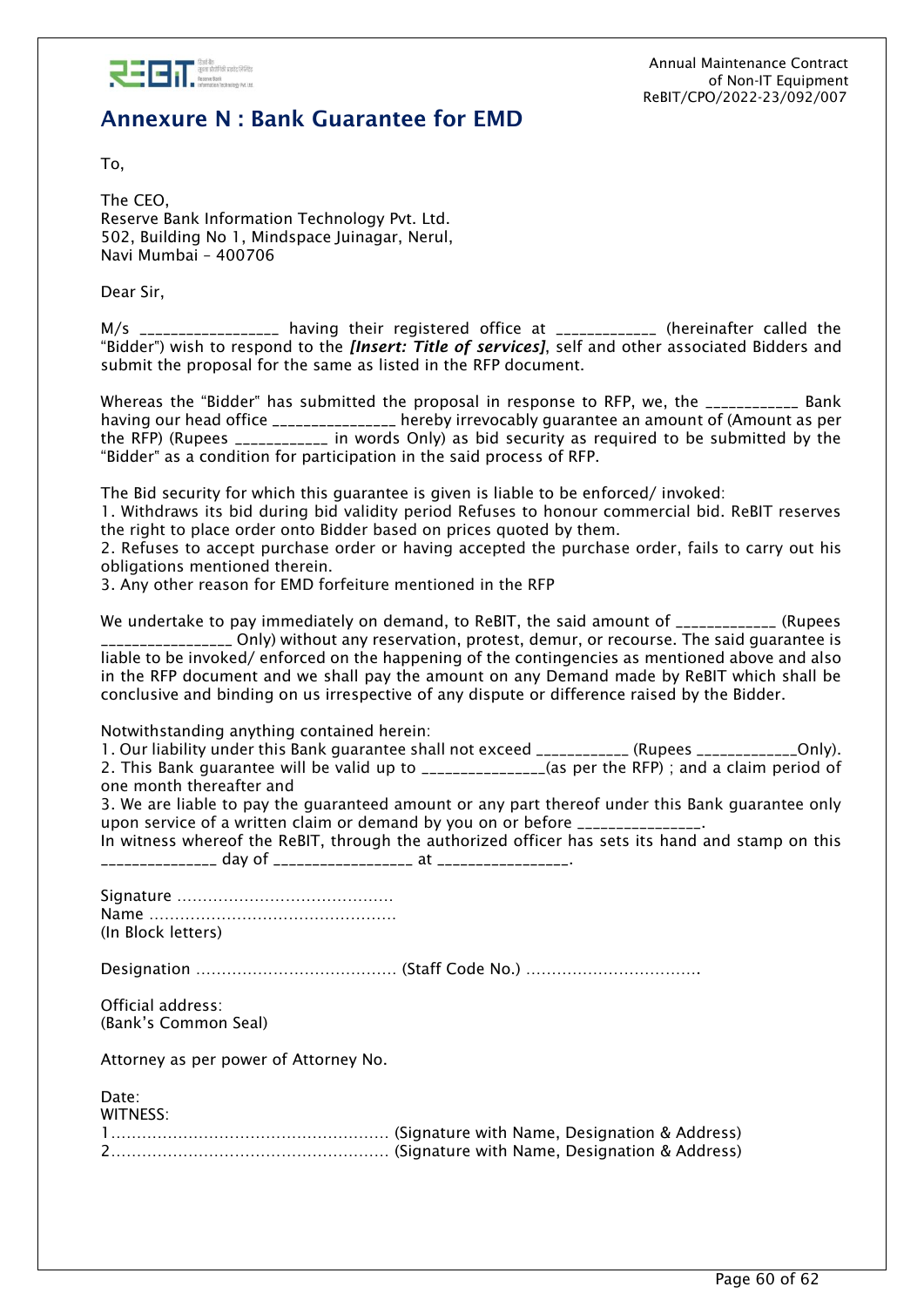

# <span id="page-60-0"></span>Annexure O : Instructions for Online Bid Submission

The bidders are required to submit soft copies of their bids electronically on the CPP Portal, using valid Digital Signature Certificates. The instructions given below are meant to assist the bidders in registering on the CPP Portal, prepare their bids in accordance with the requirements and submitting their bids online on the CPP Portal.

More information useful for submitting online bids on the CPP Portal may be obtained at: [https://eprocure.gov.in/eprocure/app.](https://eprocure.gov.in/eprocure/app)

#### REGISTRATION

1) Bidders are required to enroll on the e-Procurement module of the Central Public Procurement Portal (URL: [https://eprocure.gov.in/eprocure/app\)](https://eprocure.gov.in/eprocure/app) by clicking on the link "Online bidder Enrollment" on the CPP Portal which is free of charge.

2) As part of the enrolment process, the bidders will be required to choose a unique username and assign a password for their accounts.

3) Bidders are advised to register their valid email address and mobile numbers as part of the registration process. These would be used for any communication from the CPP Portal.

4) Upon enrolment, the bidders will be required to register their valid Digital Signature Certificate (Class III Certificates with signing key usage) issued by any Certifying Authority recognized by CCA India (e.g. Sify / nCode / eMudhra etc.), with their profile.

5) Only one valid DSC should be registered by a bidder. Please note that the bidders are responsible to ensure that they do not lend their DSC's to others which may lead to misuse.

6) Bidder then logs in to the site through the secured log-in by entering their user ID / password and the password of the DSC / e-Token.

#### SEARCHING FOR TENDER DOCUMENTS

1) There are various search options built in the CPP Portal, to facilitate bidders to search active tenders by several parameters. These parameters could include Tender ID, Organization Name, Location, Date, Value, etc. There is also an option of advanced search for tenders, wherein the bidders may combine a number of search parameters such as Organization Name, Form of Contract, Location, Date, Other keywords etc. to search for a tender published on the CPP Portal.

2) Once the bidders have selected the tenders they are interested in, they may download the required documents / tender schedules. These tenders can be moved to the respective 'My Tenders' folder. This would enable the CPP Portal to intimate the bidders through SMS / email in case there is any corrigendum issued to the tender document.

3) The bidder should make a note of the unique Tender ID assigned to each tender, in case they want to obtain any clarification / help from the Helpdesk.

#### PREPARATION OF BIDS

1) Bidder should take into account any corrigendum published on the tender document before submitting their bids.

2) Please go through the tender advertisement and the tender document carefully to understand the documents required to be submitted as part of the bid. Please note the number of covers in which the bid documents have to be submitted, the number of documents - including the names and content of each of the document that need to be submitted. Any deviations from these may lead to rejection of the bid.

3) Bidder, in advance, should get ready the bid documents to be submitted as indicated in the tender document / schedule and generally, they can be in PDF / XLS / RAR / DWF/JPG formats. Bid documents may be scanned with 100 dpi with black and white option which helps in reducing size of the scanned document.

4) To avoid the time and effort required in uploading the same set of standard documents which are required to be submitted as a part of every bid, a provision of uploading such standard documents (e.g. PAN card copy, annual reports, auditor certificates etc.) has been provided to the bidders. Bidders can use "My Space" or ''Other Important Documents'' area available to them to upload such documents. These documents may be directly submitted from the "My Space" area while submitting a bid, and need not be uploaded again and again. This will lead to a reduction in the time required for bid submission process.

Note: My Documents space is only a repository given to the Bidders to ease the uploading process. If Bidder has uploaded his Documents in My Documents space, this does not automatically ensure these Documents being part of Technical Bid.